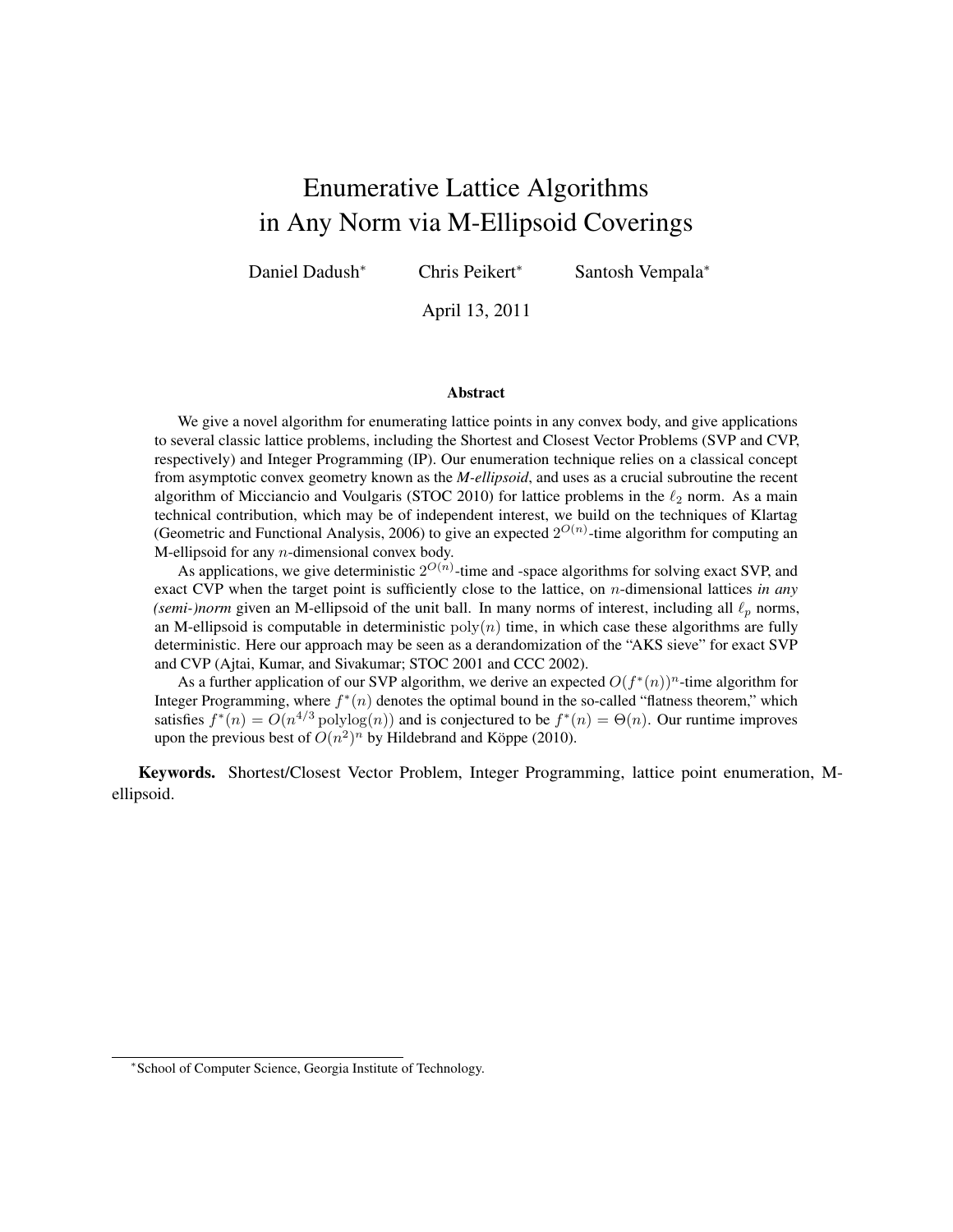# 1 Introduction

The Shortest and Closest Vector Problems (SVP and CVP, respectively) on lattices are central algorithmic problems in the geometry of numbers, with applications to Integer Programming [\[Len83\]](#page-23-0), factoring polynomials over the rationals [\[LLL82\]](#page-23-1), cryptanalysis (e.g., [\[Odl90,](#page-24-0) [JS98,](#page-23-2) [NS01\]](#page-24-1)), and much more. (An *n*-dimensional *lattice* L is a discrete additive subgroup of  $\mathbb{R}^n$ , and is generated as the set of integer linear combinations of some basis vectors  $b_1, \ldots, b_k \in \mathbb{R}^n$ , for some  $k \leq n$ .) The SVP is simply: given a lattice L represented by a basis, find a nonzero  $v \in L$  such that  $||v||$  is minimized, where  $||\cdot||$  denotes a particular norm on  $\mathbb{R}^n$ . The CVP is an inhomogeneous analogue of SVP: given a lattice L and a point  $t \in \mathbb{R}^n$ , find some  $v \in L$  that minimizes  $\|v - t\|$ . In these problems, one often uses the Euclidean  $(\ell_2)$  norm, but many applications require other norms like  $\ell_p$  or, most generally, the semi-norm defined by a convex body  $K \ni 0$ as  $||x||_K = inf{r \ge 0 : x \in rK}$ . Indeed, general (semi-)norms arise quite often in the study of lattices; for example, the "flatness theorem" in Integer Programming — which states that every lattice-free convex body has lattice width bounded by a function of the dimension alone — is a statement about SVP in general norms.

Much is known about the computational complexity of SVP and CVP, in both their exact and approximation versions. On the negative side, SVP is NP-hard (in  $\ell_2$ , under randomized reductions) to solve exactly, or even to approximate to within any constant factor [\[Ajt98,](#page-22-0) [CN98,](#page-22-1) [Mic98,](#page-24-2) [Kho03\]](#page-23-3). Many more hardness results are known for other  $\ell_p$  norms and under stronger complexity assumptions than P  $\neq$  NP (see, e.g., [\[vEB81,](#page-24-3) [Din00,](#page-23-4) [RR06,](#page-24-4) [HR07\]](#page-23-5)). CVP is NP-hard to approximate to within  $n^{c/\log \log n}$  factors for some constant  $c > 0$  [\[ABSS93,](#page-22-2) [DKRS98,](#page-23-6) [Din00\]](#page-23-4), where n is the dimension of the lattice. Therefore, we do not expect to solve (or even closely approximate) these problems efficiently in high dimensions. Still, algorithms providing weak approximations or having super-polynomial running times are the foundations for the many applications mentioned above.

The celebrated LLL algorithm [\[LLL82\]](#page-23-1) and variants [\[Sch87\]](#page-24-5) give  $2^{n/polylog(n)}$  approximations to SVP and CVP in  $\ell_2$ , in poly(n) time. For exact SVP and CVP in the  $\ell_2$  norm, Kannan's algorithm [\[Kan87\]](#page-23-7) gives a solution in deterministic  $2^{O(n \log n)}$  time and  $\text{poly}(n)$  space. This performance remained essentially unchallenged until the breakthrough randomized "sieve" algorithm of Ajtai, Kumar, and Sivakumar [\[AKS01\]](#page-22-3), which provides a  $2^{O(n)}$ -time and -space solution for exact SVP; moreover, the algorithm generalizes straightforwardly to  $\ell_p$  and other norms [\[BN07,](#page-22-4) [AJ08\]](#page-22-5). For CVP, in a sequence of works [\[AKS02,](#page-22-6) [BN07,](#page-22-4) AJ08] it was shown that a modified version of the AKS sieve can approximate CVP in any  $\ell_p$  norm to within a  $(1 + \epsilon)$ factor in time and space  $(1/\epsilon)^{O(n)}$  for any  $\epsilon > 0$ . Furthermore, these algorithms can solve CVP exactly in  $2^{O(n)}$  time as long as the target point is "very close" to the lattice. It is worth noting that the AKS sieve is a *Monte Carlo* algorithm: while the output solution is correct with high probability, it is not guaranteed.

In a more recent breakthrough, Micciancio and Voulgaris [\[MV10\]](#page-24-6) gave a *deterministic*  $2^{O(n)}$ -time (and space) algorithm for exact SVP and CVP in the  $\ell_2$  norm, among many other lattice problems in NP. Interestingly, their algorithm works very differently from the AKS sieve, by computing an explicit description of the Voronoi cell of the lattice. (The Voronoi cell is the set of all points in  $\mathbb{R}^n$  that are closer to the origin than to any other lattice point.) In contrast to the AKS sieve, however, the algorithm of [\[MV10\]](#page-24-6) appears to be quite specialized to  $\ell_2$  (or any norm defined by an ellipsoid, simply by applying a linear transformation). This is in part because in  $\ell_2$  the Voronoi cell is convex and has  $2^{O(n)}$  facets, but in general norms this is not the case. A main problem left open in [\[MV10\]](#page-24-6) was to find deterministic  $2^{O(n)}$ -time algorithms for lattice problems in  $\ell_p$  and other norms.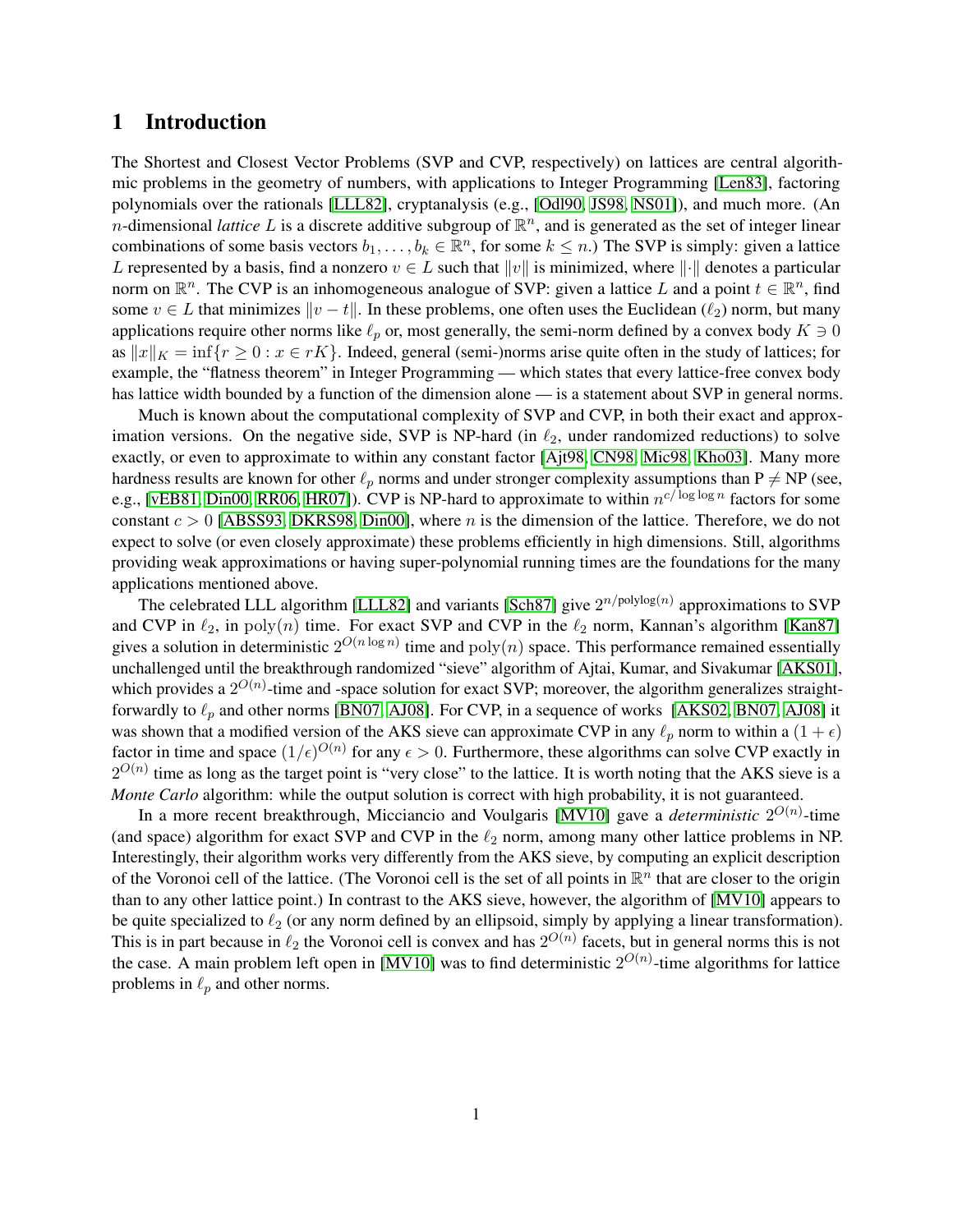#### 1.1 Results and Techniques

Our main contribution is a novel algorithm for enumerating lattice points in any convex body. It uses as a crucial subroutine the Micciancio-Voulgaris (MV) algorithm [\[MV10\]](#page-24-6) for the  $\ell_2$  norm that enumerates lattice points in an ellipsoid, and relies on a classical concept from asymptotic convex geometry known as the M-ellipsoid. This connection between lattice algorithms and convex geometry appears to be a fertile direction for further research.

For a lattice L and convex body K in  $\mathbb{R}^n$ , let  $G(K, L)$  be the largest number of lattice points contained in any translate of  $K$ , i.e.,

$$
G(K,L) = \max_{x \in \mathbb{R}^n} |(K+x) \cap L|.
$$
\n(1.1)

Our starting point is the following guarantee on the enumeration of  $K \cap L$ <sup>[1](#page-2-0)</sup>

<span id="page-2-2"></span>**Theorem 1.1** (Enumeration in convex bodies, informal). *Given any convex body*  $K \subseteq \mathbb{R}^n$  *along with an* M-ellipsoid E of K, and any *n*-dimensional lattice  $L \subseteq \mathbb{R}^n$ , the set  $K \cap L$  can be computed in deterministic *time*  $G(K, L) \cdot 2^{O(n)}$ .

As we describe later, an M-ellipsoid E of a convex body  $K \subseteq \mathbb{R}^n$  is an ellipsoid with roughly the same 'size' and 'shape' as K. We will show that it can generated in randomized  $poly(n)$  time with high probability, and verified in deterministic  $2^{O(n)}$  time, and hence can always be computed in expected  $2^{O(n)}$ time. Moreover, in many specific cases of interest, such as the unit ball of any  $\ell_p$  norm, an M-ellipsoid is deterministically computable in  $poly(n)$  time.

Our enumeration algorithm is at the core of the following applications. We begin with the Shortest Vector Problem in *any* "well-centered" semi-norm.<sup>[2](#page-2-1)</sup>

**Theorem 1.2** (SVP in any (semi-)norm, informal). *There is a deterministic*  $2^{O(n)}$ -time (and -space) algorithm *that, given any well-centered* n*-dimensional convex body* K *and an M-ellipsoid* E *of* K*, solves SVP exactly on any n*-dimensional lattice L in the semi-norm  $\|\cdot\|_K$  defined by K.

Besides being a novel algorithm, the improvement over previous approaches is in the generalization to (semi-)norms defined by arbitrary convex bodies, the use of much less randomness (if any), and in having a Las Vegas algorithm whose output is guaranteed to be correct.

We get a similar algorithm for the Closest Vector Problem, but its complexity grows with the distance from the target point to the lattice.

Theorem 1.3 (CVP in any (semi-)norm, informal). *There is a deterministic algorithm that, given any wellcentered* n*-dimensional convex body* K *and an M-ellipsoid* E *of* K*, solves CVP exactly on any* n*-dimensional* lattice  $L$  in the semi-norm  $\lVert\cdot\lVert_K$  defined by  $K$ , in  $(1+2\alpha)^n\cdot 2^{O(n)}$  time and space, provided that the distance *from the query point* x *to* L *is at most*  $\alpha$  *times the length of the shortest nonzero vector of* L *(under*  $\|\cdot\|_K$ ).

A main motivation of our work is to develop more powerful tools for solving Integer Programming. We note that solving IP reduces to solving CVP in any well-centered semi-norm: to decide if  $K \cap L \neq \emptyset$ , first approximate the centroid b of K, then solve CVP with respect to the well-centered body  $K - b$  on lattice L and target point b. Then  $K \cap L \neq \emptyset$  if and only if there exists  $y \in L$  such that  $||y - b||_{K-b} \leq 1$ . However,

<span id="page-2-0"></span><sup>&</sup>lt;sup>1</sup>For simplicity, throughout this introduction the claimed running times will omit polynomial factors in the lengths of the algorithms' inputs, which are represented in the usual way.

<span id="page-2-1"></span><sup>&</sup>lt;sup>2</sup>"Well-centered" means that vol $(K \cap -K) \geq 4^{-n}$  vol $(K)$ ; this clearly holds for centrally symmetric K, which corresponds to a standard norm. It also holds for any convex body  $K$  with centroid at or very near the origin.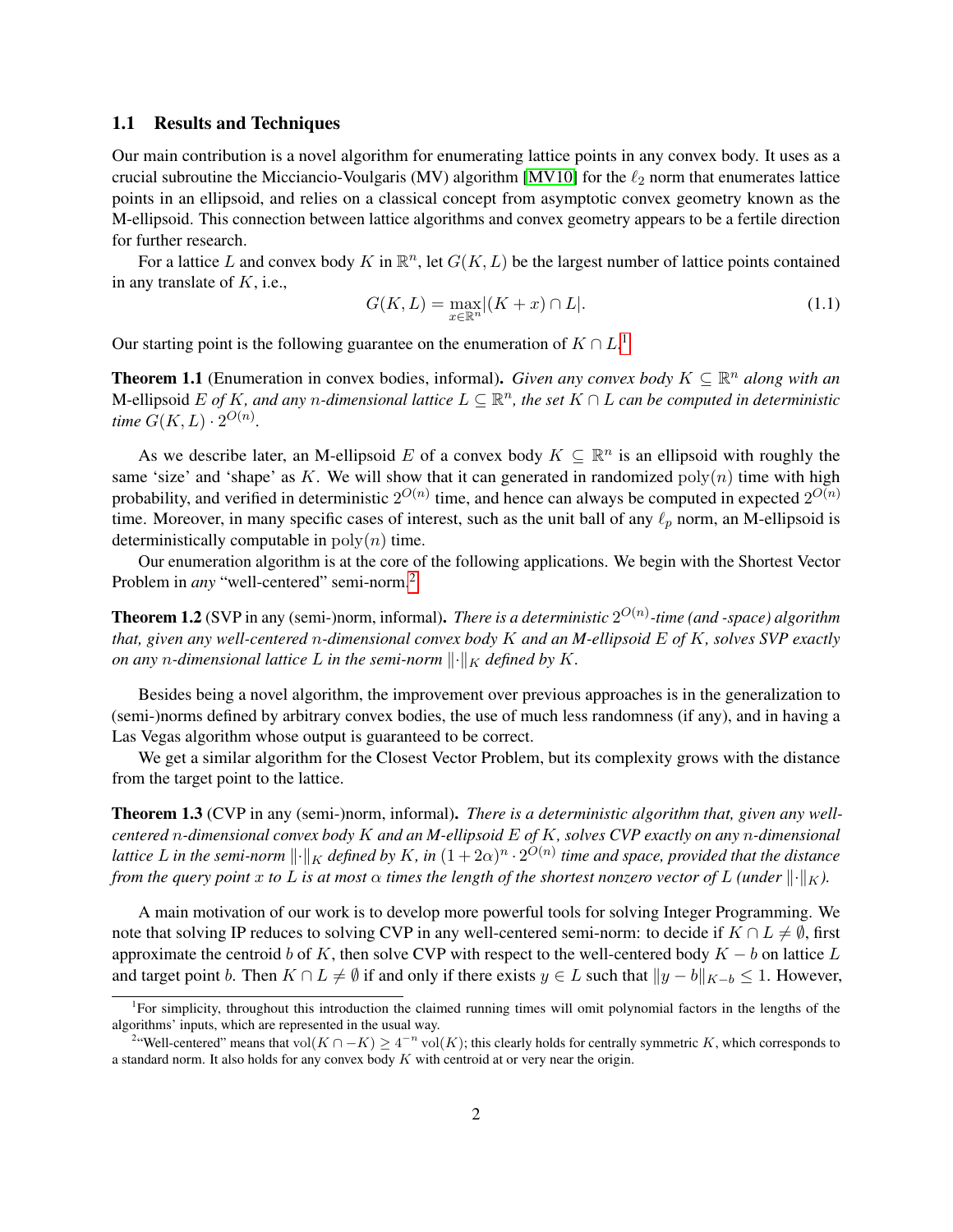unless we have a bound on the ratio  $\alpha$  from the above theorem, we may not get a satisfactory guarantee on the running time of our CVP algorithm in this setting.

For the general case, we can still get an unqualified improvement in the state of the art for IP using our SVP algorithm for general norms.

Theorem 1.4 (Integer Programming, informal). *There exists a randomized algorithm that, given a convex body*  $K \subseteq \mathbb{R}^n$  and an *n*-dimensional lattice  $L \subset \mathbb{R}^n$ , either decides that  $K \cap L = \emptyset$  or returns a point  $y \in K \cap L$  in expected  $O(f^*(n))^n$  time, where  $f^*(n)$  is the optimal bound for the "flatness theorem."

The flatness theorem, a fundamental result in the geometry of numbers, says that every lattice-free convex body has lattice width bounded by a function of the dimension alone (see Equation [\(4.8\)](#page-11-0) for a precise statement). As first noticed by Lenstra [\[Len83\]](#page-23-0), it suggests a recursive algorithm for IP that uses a subroutine for finding good flatness directions. Finding an optimal flatness direction directly reduces to solving an SVP in a general norm, which was solved only approximately in previous refinements of Lenstra's algorithm. The above is therefore an essentially "optimal" Lenstra-type algorithm with respect to the classical analysis.

Using the current best known bounds on  $f^*(n)$  [\[BLPS99,](#page-22-7) [Rud00\]](#page-24-7), our IP algorithm has a main complexity term of order  $O(n^{4/3} \log^c n)^n$ . This improves on the previous fastest algorithm of Hildebrand and Köppe [[HK10\]](#page-23-8) which gives a leading complexity term of  $O(n^2)^n$ ; the previous best before that is due to Kannan [\[Kan87\]](#page-23-7) and achieves a leading complexity term of  $O(n^{2.5})^n$ . It is conjectured that  $f^*(n) = \Theta(n)$  [\[BLPS99\]](#page-22-7), and this would give a bound of  $O(n)^n$  for IP.

In the rest of this introduction we give an overview of our enumeration technique and its application to SVP, CVP, and IP.

Enumeration via M-ellipsoid coverings. We now explain the main technique underlying Theorem [1.1](#page-2-2) (enumeration of lattice points in a convex body  $K$ ). The key concept we use is a classical notion from asymptotic convex geometry, known as the *M-ellipsoid*. An M-ellipsoid E for a convex body K has the property that  $2^{O(n)}$  copies (translates) of E can be used to cover K, and  $2^{O(n)}$  copies of K suffice to cover E. The latter condition immediately implies that

$$
G(E, L) \le 2^{O(n)} \cdot G(K, L). \tag{1.2}
$$

Using the former condition, enumerating  $K \cap L$  therefore reduces to enumerating  $(E+t) \cap L$  for at most  $2^{O(n)}$ values of t (and keeping only those lattice points in K), which can be done in deterministic  $2^{O(n)} \cdot G(E, L)$ time by (an extension of) the MV algorithm [\[MV10\]](#page-24-6).

The existence of an M-ellipsoid for any convex body  $K$  was established by Milman [\[Mil86,](#page-24-8) [MP00\]](#page-24-9), and there are now multiple proofs. Under the famous *slicing conjecture* [\[Bou86\]](#page-22-8), an appropriate scaling of K's *inertial ellipsoid* (defined by the covariance matrix of a uniform random point from  $K$ ) is in fact an M-ellipsoid. When K is an  $\ell_p$  ball, an M-ellipsoid is simply the scaled  $\ell_2$  ball  $n^{1/2-1/p} \cdot B_2^n$ .

For general convex bodies  $K$ , we give an algorithm for computing an M-ellipsoid of  $K$ , along with a covering by copies of the ellipsoid. Under the slicing conjecture, the former task is straightforward: simply estimate the covariance matrix of  $K$  using an algorithm for sampling uniformly from a convex body (e.g., [\[DFK89\]](#page-22-9)). To avoid assuming the slicing conjecture, we use an alternative proof of M-ellipsoid existence due to Klartag [\[Kla06\]](#page-23-9). The resulting guarantees can be stated as follows.

<span id="page-3-1"></span>Theorem 1.5 (M-ellipsoid generator, informal). *There is a polynomial-time randomized algorithm that with high probability computes an M-ellipsoid* E *of a given* n*-dimensional convex body* K*.* [3](#page-3-0)

<span id="page-3-0"></span> $3$ We thank Bo'az Klartag for suggesting to us that the techniques in [\[Kla06\]](#page-23-9) could be used to algorithmically construct an M-ellipsoid.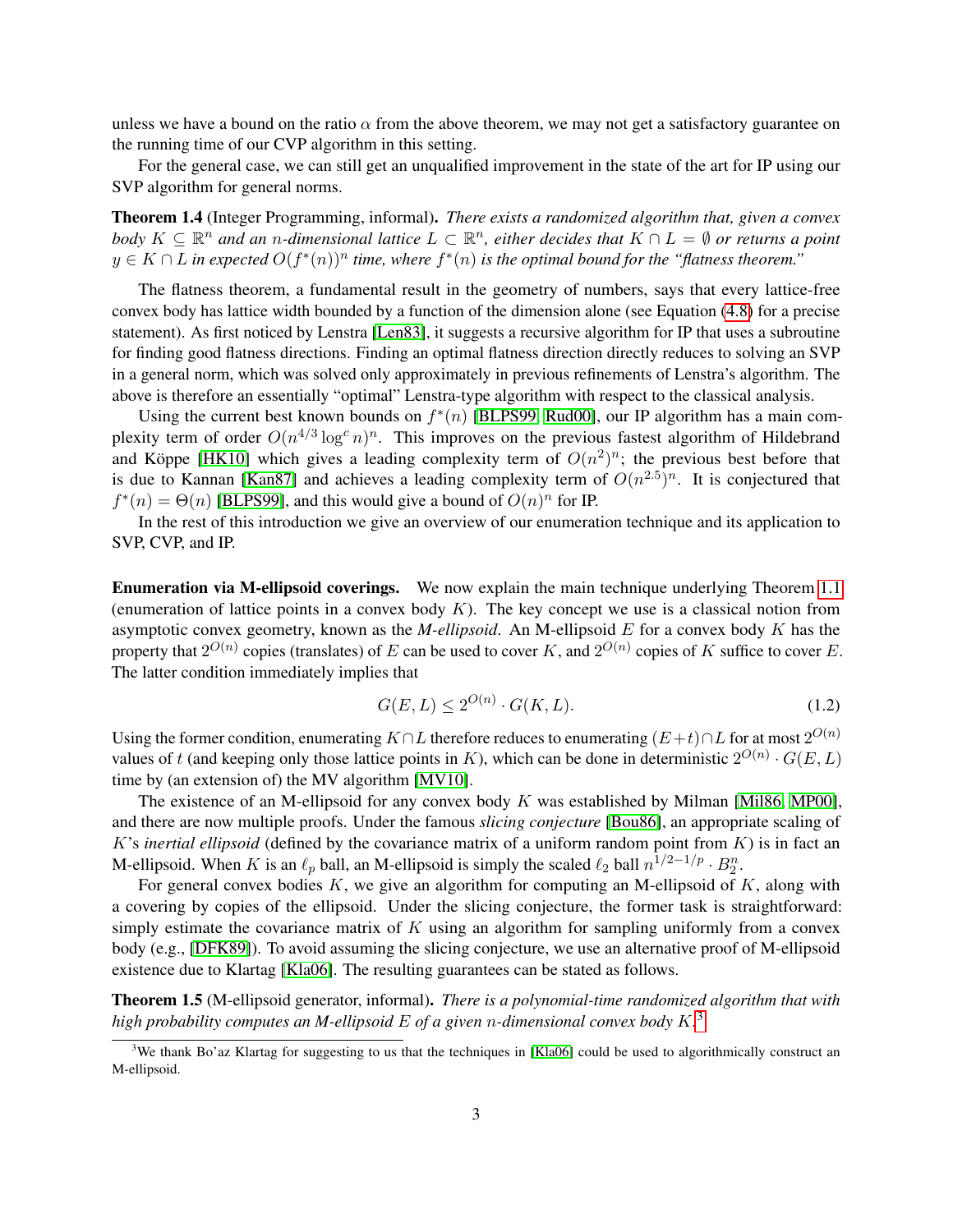<span id="page-4-1"></span>Theorem 1.6 (M-ellipsoid covering algorithm, informal). *Given an ellipsoid* E *and convex body* K*, there is a deterministic* 2 O(n) *-time algorithm which certifies that* E *is an M-ellipsoid of* K*, and if so returns a* covering of  $K$  by  $2^{O(n)}$  copies of  $E^A$ 

Combining these two theorems, we get an expected  $2^{O(n)}$ -time algorithm that is guaranteed to output an M-ellipsoid and its implied covering for any given convex body  $K$ . It is an interesting open problem to find a *deterministic*  $2^{O(n)}$ -time algorithm. We note that deterministic algorithms must have complexity  $2^{\Omega(n)}$ , since an M-ellipsoid gives a  $2^{O(n)}$  approximation to the volume of K, and such an approximation is known to require  $2^{\Omega(n)}$  time when K is specified by an oracle [\[FB86\]](#page-23-10).

**Shortest and Closest Vector Problems.** Here we outline our deterministic  $2^{O(n)}$ -time algorithm for SVP in any norm defined by a symmetric convex body  $K$ , given an M-ellipsoid of  $K$ . (Well-centered semi-norms are dealt with similarly.) For instance, as noted above the scaled  $\ell_2$  ball  $E_p = n^{1/2-1/p} \cdot B_2^n$  is an M-ellipsoid for any  $\ell_p$  ball  $K = B_p^n$ . Moreover, a good covering of  $B_p^n$  by  $E_p$  is straightforward to obtain: for  $p \ge 2$ , just one copy of  $E_p$  works (since  $B_p^n \subseteq E_p$ ), while for  $1 \leq p < 2$ , we can cover  $B_p^n$  by a tiling of  $E_p$ 's axis-aligned inscribed cuboid.

Let L be an *n*-dimensional lattice, and let  $\lambda_1 = \lambda_1(K, L)$  be the length of its shortest vector under  $\|\cdot\|_K$ . We can assume by rescaling that  $1/2 < \lambda_1 \leq 1$ , so K contains an SVP solution. Our algorithm simply enumerates all nonzero points in  $K \cap L$  (using Theorem [1.1\)](#page-2-2), and outputs one of the shortest. For the running time, it suffices to show that  $G(K, L) \leq 2^{O(n)}$ , which follows by a simple packing argument: for any  $x \in \mathbb{R}^n$ , copies of  $\frac{1}{4}K$  centered at each point in  $(K + x) \cap L$  are pairwise disjoint (because  $\lambda_1 > 1/2$ ) and contained  $\inf \frac{5}{4}K + x$ , so  $|(K + x) \cap L| \leq \text{vol}(\frac{5}{4}K)/\text{vol}(\frac{1}{4}K) = 5^{n}$ .

For CVP with target point x, the strategy is exactly the same as above, but we use a scaling  $dK$  so that  $(dK - x) \cap L \neq \emptyset$  and  $(\frac{d}{2}K - x) \cap L = \emptyset$  (i.e., d is a 2-approximation of the distance from x to L). In this case, the packing argument gives a bound of  $G(dK, L) \leq (1 + 2d/\lambda_1)^n$ .

In retrospect, the above algorithms can be seen as a derandomization (and generalization to semi-norms) of the AKS sieve-based algorithms for exact SVP in general norms, and exact CVP in  $\ell_p$  norms [\[AKS01,](#page-22-3) [AKS02,](#page-22-6) [BN07,](#page-22-4) [AJ08\]](#page-22-5), with matching running times (up to  $2^{O(n)}$  factors). Specifically, our algorithms deterministically enumerate all lattice points in a convex region, rather than repeatedly sampling until all such points are found with high probability. However, we do not know whether our techniques can derandomize the  $(1 + \epsilon)$ -approximate CVP algorithms of [\[AKS02,](#page-22-6) [BN07\]](#page-22-4) in asymptotically the same running time.

**Integer Programming.** Our algorithm for Integer Programming (finding a point in  $K \cap L$ , if it exists) follows the basic outline of all algorithms since that of Lenstra [\[Len83\]](#page-23-0). It begins with two pre-processing steps: one to refine the basis of the lattice, and the other to find an ellipsoidal approximation of  $K$ . If the ellipsoid volume is sufficiently small compared to the lattice determinant, then we can directly reduce to a lower-dimensional problem. The main step of the algorithm (and Lenstra's key insight, refined dramatically by Kannan  $[Kan87]$ ) is to find a direction along which the lattice width of K is small. Given such a direction, we recurse on the lattice hyperplanes orthogonal to this direction that intersect  $K$ , thus reducing the dimension of the problem by one.

In previous work, a small lattice-width direction was found by replacing K by an ellipsoid E *containing* K, then solving SVP in the norm defined by the dual ellipsoid  $E^*$  on the dual lattice  $L^*$ . Here we instead use our SVP algorithm for general norms, solving it directly for the norm induced by  $(K - K)^*$  on  $L^*$ . This refinement allows us to use the best-known bounds on  $f^*(n)$  (from the flatness theorem) for the number of hyperplanes on which we have to recurse.

<span id="page-4-0"></span><sup>&</sup>lt;sup>4</sup>Gideon Schechtman suggested a construction of the covering using parallelepiped tilings.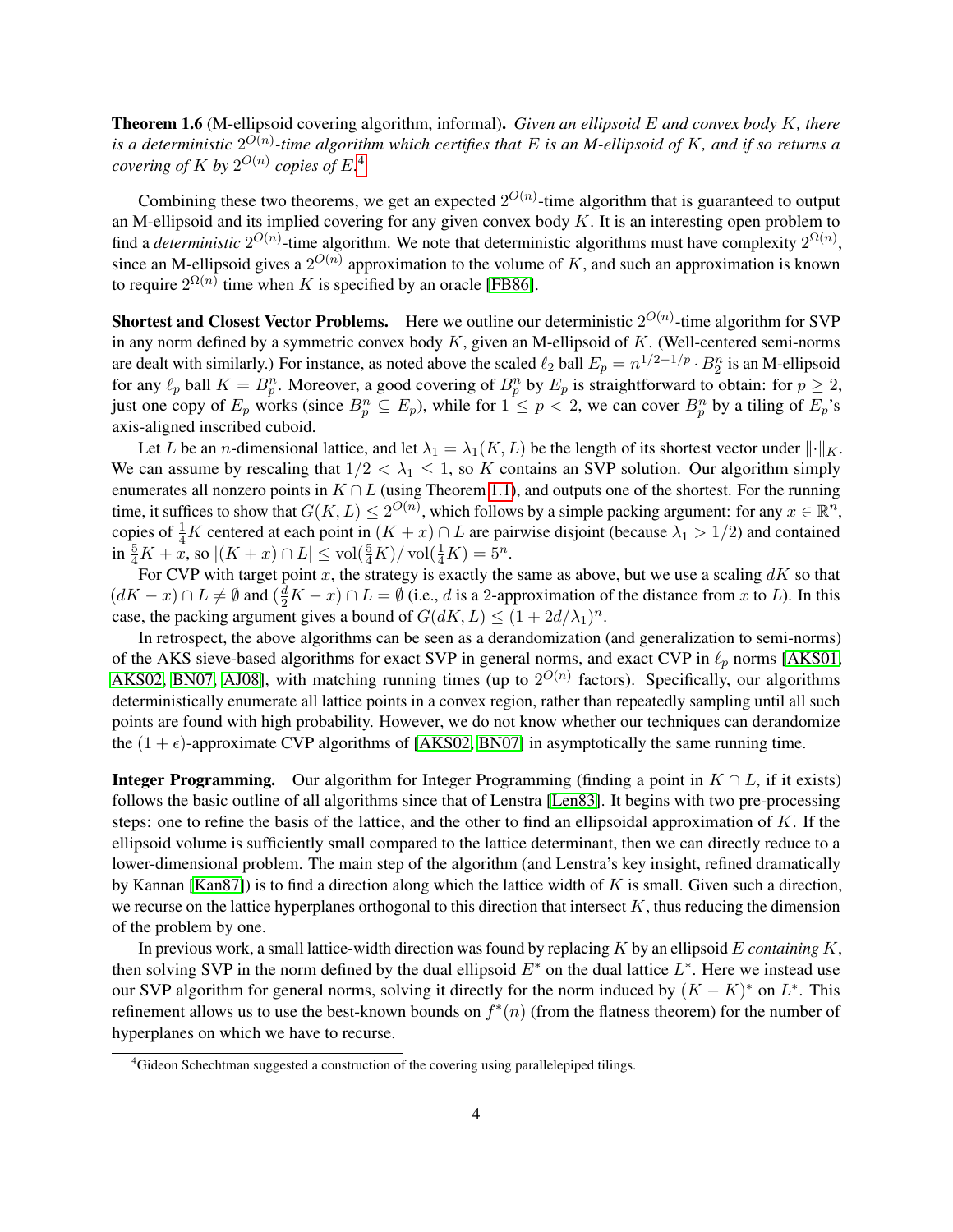#### 1.2 Organization

The remainder of the paper is organized as follows. In Section [2](#page-5-0) we recall basic concepts from convex geometry that are needed to understand our M-ellipsoid algorithms. In Section [3](#page-6-0) we give the M-ellipsoid construction (formalizing Theorems [1.5](#page-3-1) and [1.6\)](#page-4-1). In Section [4](#page-10-0) we formalize our enumeration technique (Theorem [1.1\)](#page-2-2) and apply it to give algorithms for SVP, CVP and IP. Appendix [A](#page-25-0) contains the proofs of correctness for our M-ellipsoid construction, and Appendix [B](#page-35-0) contains supporting technical material.

# <span id="page-5-0"></span>2 Convex Geometry Background

**Convex bodies.**  $K \subseteq \mathbb{R}^n$  is a convex body if K is convex, compact and full-dimensional. We say that a body is centrally symmetric, or 0-symmetric, if  $K = -K$ .

For sets  $A, B \in \mathbb{R}^n$  we define the Minkowski sum of A and B as

$$
A + B = \{x + y : x \in A, y \in B\}.
$$
\n(2.1)

For a vector  $t \in \mathbb{R}^n$ , we define  $t + A = \{t\} + A$  for notational convenience.

Let  $K \subseteq \mathbb{R}^n$  be a convex body such that  $0 \in K$ . We define the gauge function, or Minkowski functional, of  $K$  as

$$
||x||_K = \inf\{r \ge 0 : x \in rK\}, \quad x \in \mathbb{R}^n. \tag{2.2}
$$

From classical convex analysis, we have that the functional  $\|\cdot\|_K$  is a semi-norm, i.e., it satisfies the triangle inequality and  $||tx||_K = t||x||_K$  for  $t \geq 0, x \in \mathbb{R}^n$ . If K is centrally symmetric, then  $||.||_K$  is a norm in the usual sense.

The *polar* (or *dual*) body K<sup>∗</sup> is defined as

$$
K^* = \{ x \in \mathbb{R}^n : \forall y \in K, \ \langle x, y \rangle \le 1 \}. \tag{2.3}
$$

A basic result in convex geometry is that  $K^*$  is convex and that  $(K^*)^* = K$ .

Define the  $\ell_p$  norm on  $\mathbb{R}^n$  as

$$
||x||_p = \left(\sum_{i=1}^n |x_i|^p\right)^{\frac{1}{p}}.
$$
\n(2.4)

For convenience we write  $||x||$  for  $||x||_2$ . Let  $B_p^n = \{x \in \mathbb{R}^n : ||x||_p \le 1\}$  denote the  $\ell_p$  ball in  $\mathbb{R}^n$ . Note from our definitions that  $||x||_{B_p^n} = ||x||_p$  for  $x \in \mathbb{R}^n$ .

For a positive definite matrix  $A \in \mathbb{R}^{n \times n}$ , we define the inner product with respect to A as

<span id="page-5-1"></span>
$$
\langle x, y \rangle_A = x^t A y \quad x, y \in \mathbb{R}^n. \tag{2.5}
$$

We define the norm generated by A as  $||x||_A = \sqrt{\langle x, x \rangle_A} =$ √  $\overline{x^t A x}$ . For a vector  $a \in \mathbb{R}^n$ , we define the ellipsoid  $E(A, a) = \{x \in \mathbb{R}^n : ||x - a||_A \le 1\}$ . For convenience we shall let  $E(A) = E(A, 0)$ . Note that with our notation,  $||x||_A = ||x||_{E(A)}$ . The volume of an ellipsoid  $E(A, a)$  is given by the formula

$$
vol(E(A, a)) = vol(E(A)) = vol(B_2^n) \cdot \sqrt{\det(A^{-1})}.
$$
 (2.6)

Lastly, an elementary computation gives the useful fact that  $E(A)^* = E(A^{-1})$ .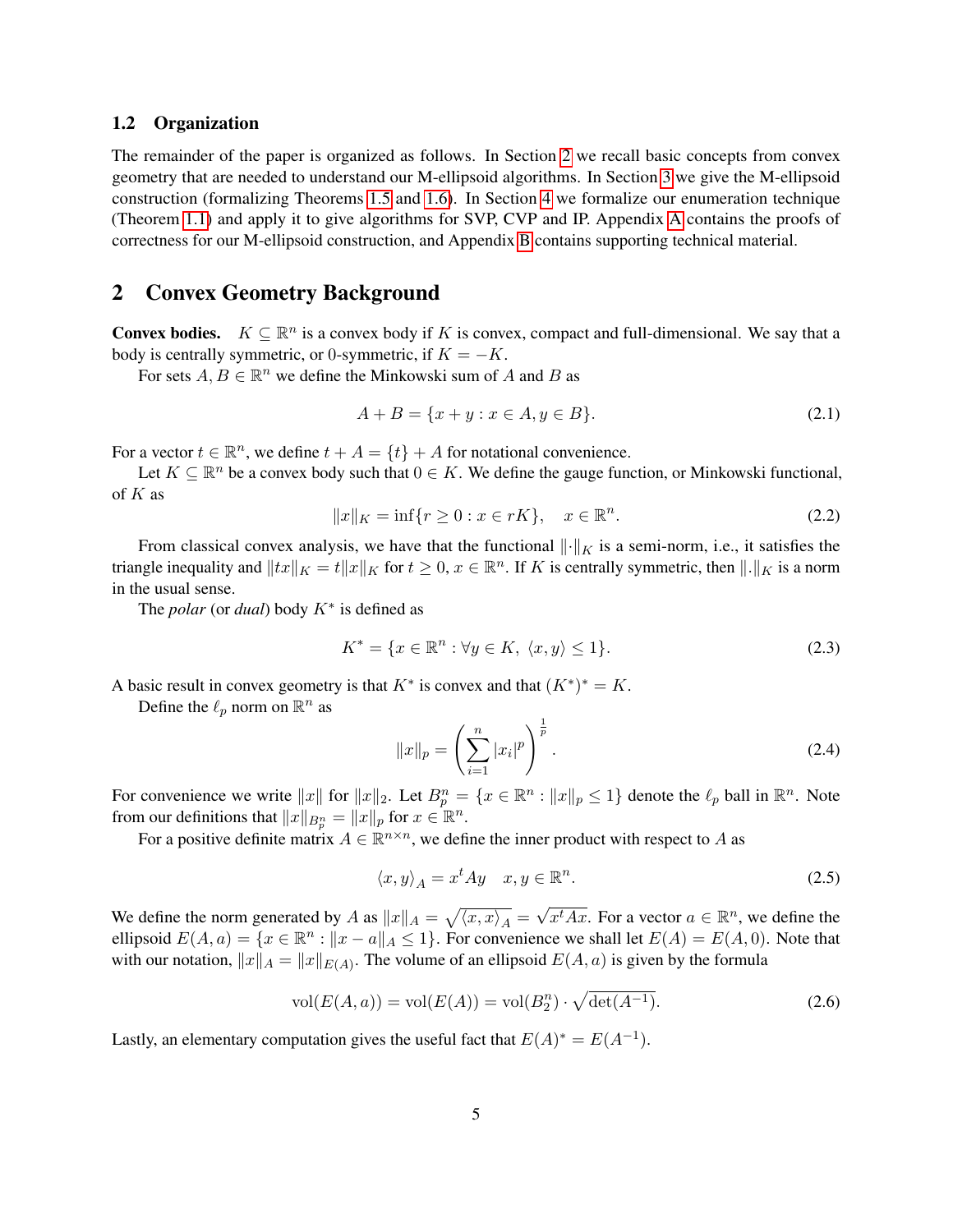We define the *centroid* (or *barycenter*)  $b(K) \in \mathbb{R}^n$  and *covariance* matrix  $cov(K) \in \mathbb{R}^{n \times n}$  as

$$
b(K) = \int_K \frac{x \, dx}{\text{vol}(K)} \qquad \text{cov}(K) = \int_K (x - b(K))(x - b(K))^t \frac{dx}{\text{vol}(K)}.
$$

We note that  $cov(K)$  is always positive definite and symmetric. The *inertial ellipsoid* of K is defined as  $E_K = E(\text{cov}(K)^{-1})$ . The *isotropic constant* of K is

$$
L_K = \det(\text{cov}(K))^{\frac{1}{2n}} / \text{vol}(K)^{\frac{1}{n}}.
$$
\n(2.7)

A major open conjecture in convex geometry is the following:

<span id="page-6-4"></span>**Conjecture 2.1** (Slicing Conjecture [\[Bou86\]](#page-22-8)). There exists an absolute constant  $C > 0$ , such that  $L_K \leq C$ for all  $n \geq 0$  and any convex body  $K \subseteq \mathbb{R}^n$ .

The original bound computed by Bourgain [\[Bou86\]](#page-22-8) was  $L_K = O(n^{1/4} \log n)$ . This has since been improved by Klartag [\[Kla06\]](#page-23-9) to  $L_k = O(n^{1/4})$ . In addition, the conjecture has been verified for many classes of bodies including the  $\ell_p$  norm balls.

The above concepts (centroid, covariance, isotropic constant, inertial ellipsoid) all generalize easily to logconcave functions in lieu of convex bodies; see Appendix [B](#page-35-0) for details.

Computational model. All our algorithms will work with convex bodies and norms presented by oracles in the standard way. The complexity of our algorithms will be measured by the number of arithmetic operations as well as the number of calls to the oracle. See Appendix [B](#page-35-0) for a more detailed description of the kinds of oracles we use.

# <span id="page-6-0"></span>3 Computing M-Ellipsoids and Coverings

An M-ellipsoid of a convex body K is an ellipsoid E with the property that at most  $2^{O(n)}$  translated copies of E are sufficient to cover all of K, and at most  $2^{O(n)}$  copies of K are sufficient to cover E. More precisely, for any two subsets  $A, B \in \mathbb{R}^n$ , define the covering number

$$
N(A, B) = \min\{|\Lambda| : \Lambda \subseteq \mathbb{R}^n, A \subseteq B + \Lambda\}.
$$
\n(3.1)

Hence  $N(A, B)$  is the minimum number of translates of B needed to cover A. The following theorem was first proved for symmetric bodies by Milman [\[Mil86\]](#page-24-8) and extended by Milman and Pajor [\[MP00\]](#page-24-9) to the general case.

<span id="page-6-3"></span>**Theorem 3.1** ([\[MP00\]](#page-24-9)). *There exists an absolute constant*  $C > 0$ , such that for all  $n \ge 1$  and any convex *body*  $K \subseteq \mathbb{R}^n$ , there exists an ellipsoid E satisfying

<span id="page-6-1"></span>
$$
N(K, E) \cdot N(E, K) \le C^n. \tag{3.2}
$$

**Definition 3.2** (M-ellipsoid). Let  $K \subseteq \mathbb{R}^n$  be a convex body. If E is an ellipsoid satisfying Equation [\(3.2\)](#page-6-1) (for some particular fixed C) with respect to K, then we say that E is an M-ellipsoid of K.

<span id="page-6-2"></span>There are many equivalent ways of understanding the M-ellipsoid; here we list a few (proofs of many of these equivalences can be found in [\[MP00\]](#page-24-9)).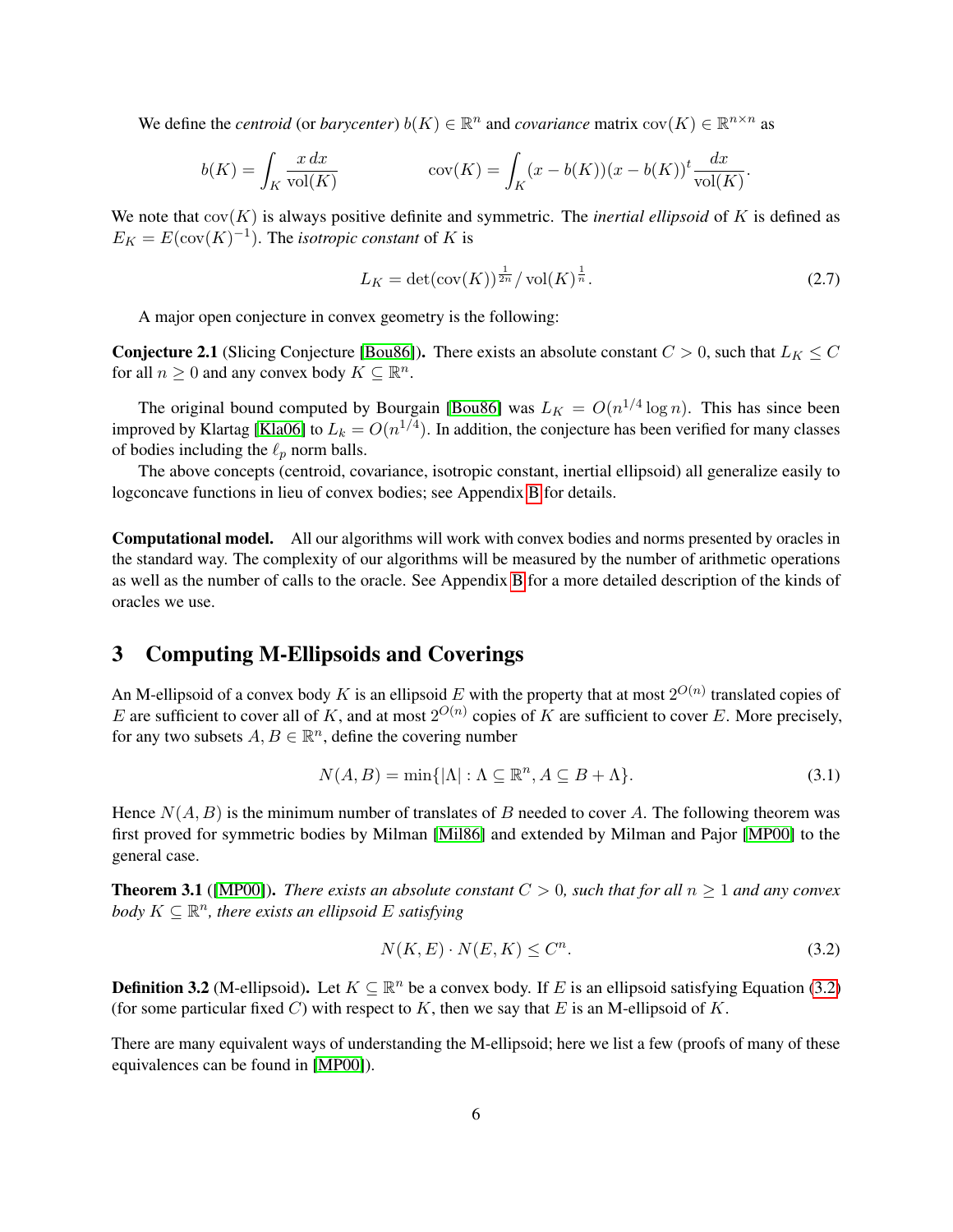**Theorem 3.3.** Let  $K \subseteq \mathbb{R}^n$  be a convex body with  $b(K) = 0$  (centroid at the origin), and let  $E \subseteq \mathbb{R}^n$  be an *origin-centered ellipsoid. Then the following conditions are equivalent, where the absolute constant* C *may vary from line to line:*

- *1.*  $N(K, E) \cdot N(E, K) \leq C^n$ .
- 2.  $vol(K + E) \leq C^n \cdot min\{vol(E), vol(K)\}.$
- <span id="page-7-0"></span>3.  $\sup_{t \in \mathbb{R}^n} \text{vol}(K \cap (t+E)) \geq C^{-n} \cdot \max\{\text{vol}(E), \text{vol}(K)\}.$
- 4.  $E^*$  is an M-ellipsoid of  $K^*$ .

From the above we see that the M-ellipsoid is very robust object, and in particular is stable under polarity (assuming  $K$  is well-centered). We will use this fact (or a slight variant of it) in what follows, to help us certify a candidate M-ellipsoid.

As mentioned in the introduction, an M-ellipsoid for an  $\ell_p$  ball is trivial to compute. Using condition [3](#page-7-0) of Theorem [3.3](#page-6-2) above and standard volume estimates for  $\ell_p$  balls, i.e., that vol $(B_p^n)^{1/n} = \Theta(n^{-1/p})$ , we have the following:

**Lemma 3.4.** Let  $B_p^n$  denote the *n*-dimensional  $\ell_p$  ball. Then

- For  $1 \leq p \leq 2$ ,  $n^{\frac{1}{2}-\frac{1}{p}} \cdot B_2^n \subseteq B_p^n$  (the largest inscribed ball in  $B_p^n$ ) is an M-ellipsoid for  $B_p^n$ .
- For  $p \geq 2$ ,  $n^{\frac{1}{2} \frac{1}{p}} \cdot B_2^n \supseteq B_p^n$  (the smallest containing ball of  $B_p^n$ ) is an M-ellipsoid for  $B_p^n$ .

For general convex bodies, the proofs of existence of an M-ellipsoid in [\[Mil86\]](#page-24-8) and [\[MP00\]](#page-24-9) are nonconstructive. It is worth noting, however, that under the *slicing conjecture* (also known as the *hyperplane consultative.* It is worth noting, nowever, that there the *sticing conjecture* (also known as the *nyperplane conjecture*), a  $\sqrt{n}$  scaling of K's inertial ellipsoid is an M-ellipsoid — indeed, this is an equivalent of the slicing conjecture. For many norms, including  $\ell_p$ , absolutely symmetric norms (where the norm is preserved under coordinate sign flips), and other classes, the slicing conjecture has been proved. Therefore, for such norms, an M-ellipsoid computation is straightforward: using random walk techniques, estimate the covariance matrix  $cov(K)$  of K, the unit ball of the norm, and return a  $\sqrt{n}$  scaling of K's inertial ellipsoid.

In the rest of this section, we describe how to generate an M-ellipsoid in general, without directly relying on the slicing conjecture, with good probability in probabilistic polynomial time. Moreover, we show how to certify that an ellipsoid is an M-ellipsoid in deterministic  $2^{O(n)}$  time. A by-product of the certification is a covering of the target body by at most  $2^{O(n)}$  translates of the candidate M-ellipsoid. Such a covering will be used by all the lattice algorithms in this paper.

Proofs for all the theorems in this section can be found in Appendix [A.](#page-25-0)

#### 3.1 The Main Algorithm

<span id="page-7-1"></span>The main result of this section is Algorithm [1](#page-8-0) (M-Ellipsoid), whose correctness is proved in Theorem [3.5.](#page-7-1) The algorithm uses two main subroutines. The first, M-Gen, described in Section [3.2](#page-8-1) below, produces a candidate ellipsoid that is an M-ellipsoid with good probability. The second, Build-Cover, described in Section [3.3,](#page-9-0) is used to check that both  $N(K, E), N((K - K)^*, E^*) = 2^{O(n)}$  by constructing explicit coverings (if possible). Because  $N(E, K) \approx N((K - K)^*, E^*)$  (up to  $2^{\Theta(n)}$  factors) by the duality of entropy (Theorem [A.2\)](#page-31-0), such coverings suffice to prove that  $E$  is an M-ellipsoid for  $K$ .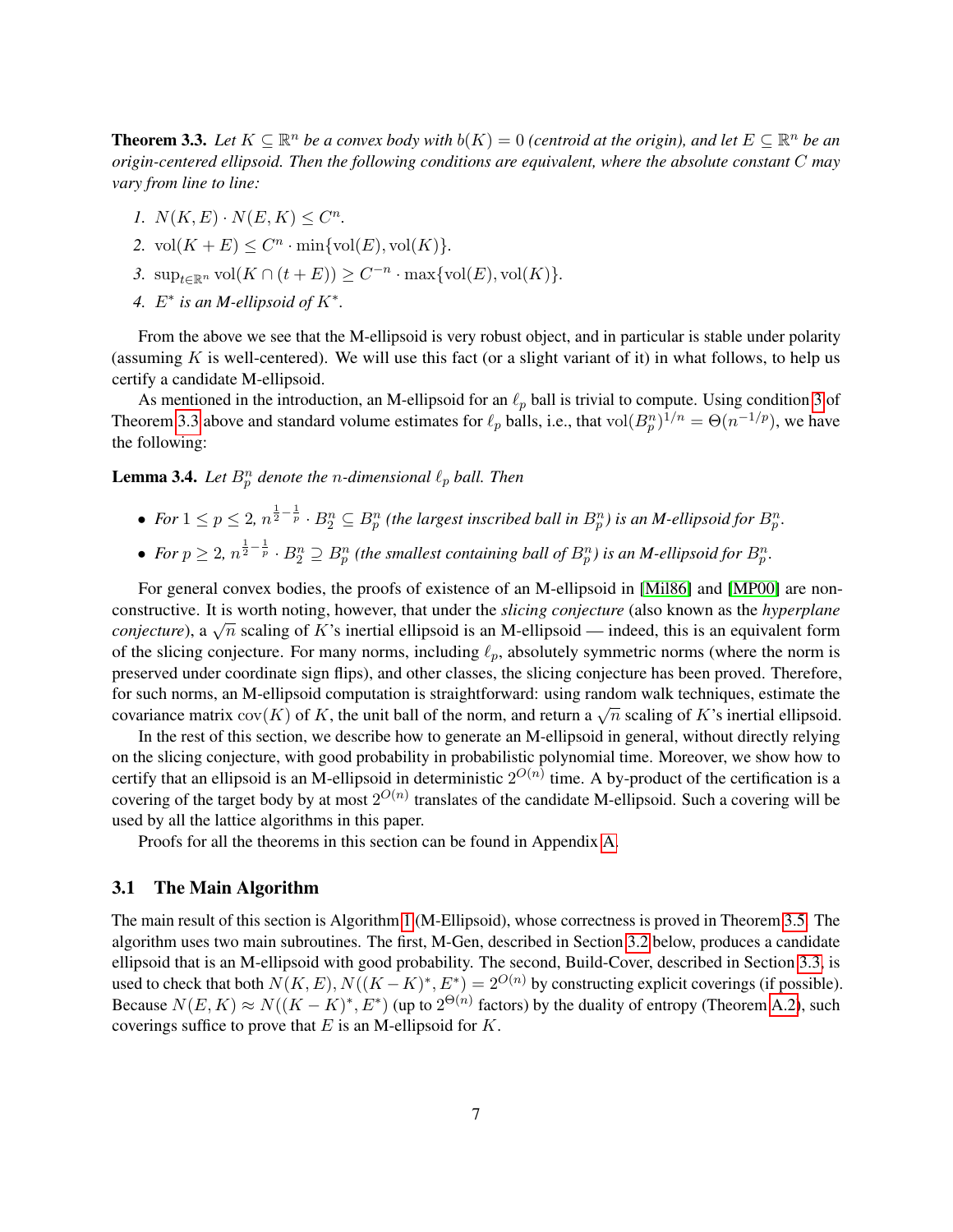Algorithm 1 M-Ellipsoid: Generate a guaranteed M-ellipsoid and its implied covering.

<span id="page-8-0"></span>**Input:** A weak membership oracle  $O_K$  for a  $(0, r, R)$ -centered convex body K.

**Output:** An M-ellipsoid E of K, and a covering of K by  $2^{O(n)}$  copies of E.

- 1: Approximate the centroid of  $K$  using algorithm Estimate-Centroid (Lemma [B.9\)](#page-39-0). If Estimate-Centroid fails, restart; otherwise, let b denote returned estimate for  $b(K)$ .
- 2: Generate a candidate M-ellipsoid E of K using Algorithm [2](#page-9-1) (M-Gen) on  $K b$ .
- 3: Check if  $N(K, E) > (13e)^n$  using Algorithm [3](#page-9-2) (Build-Cover). If yes, restart; otherwise, let T denote the returned covering of  $K$  by  $E$ .
- 4: Check if  $N((K K)^*, E^*) > (25e \cdot 13)^n$  using Algorithm [3](#page-9-2) (Build-Cover). If yes, restart; otherwise, return  $(E, T)$ .

Theorem 3.5 (Correctness of M-Ellipsoid). *For large enough* n*, Algorithm [1](#page-8-0) (M-Ellipsoid) outputs an ellipsoid* E *satisfying*

$$
N(K, E) \le \left(\sqrt{8\pi e} \cdot 13e\right)^n \quad \text{and} \quad N(E, K) \le \left(\sqrt{8\pi e} \cdot 25e \cdot 13 \cdot 289\right)^n \tag{3.3}
$$

 $a$ long with a set  $T \subseteq \mathbb{Q}^n$ ,  $|T| \leq \left(\sqrt{8\pi e} \cdot 13e \right)^n$  such that  $K \subseteq T+E$ , in expected time  $\left(\sqrt{8\pi e} \cdot 25e \cdot 13 \right)^n$  .  $\mathrm{poly}(n, \log(\frac{R}{r})).$ 

#### <span id="page-8-1"></span>3.2 Generating a Candidate M-Ellipsoid

Our algorithm for generating a candidate M-ellipsoid is based on a constructive proof of Theorem [3.1](#page-6-3) by Klartag [\[Kla06\]](#page-23-9), who suggested to us the idea of using these techniques to build an M-ellipsoid algorithmically. The main theorem of [\[Kla06\]](#page-23-9), reproduced below, does not explicitly refer to M-ellipsoids; instead, it shows that for every convex body K, there is another convex body  $K'$  that sandwiches K between two small scalings and satisfies the slicing conjecture.

<span id="page-8-2"></span>**Theorem 3.6** ([\[Kla06\]](#page-23-9)). Let  $K \subseteq \mathbb{R}^n$  be a convex body. Then for every real  $\epsilon \in (0,1)$ , there exists a convex *body*  $K' \subseteq \mathbb{R}^n$  such that

$$
d(K, K') = \inf \{ \frac{b}{a} : \exists \ t \in \mathbb{R}^n \text{ s.t. } aK' \subseteq K - t \subseteq bK' \} \le 1 + \epsilon \quad \text{and} \quad L_{K'} \le \frac{c}{\sqrt{\epsilon}}. \tag{3.4}
$$

where  $c > 0$  is an absolute constant and  $L_{K'}$  is the isotropic constant of  $K'.$ 

From the closeness of K and K' it follows that an M-ellipsoid for K' is an M-ellipsoid for K, and from the bound on  $L_{K'}$  the inertial ellipsoid of  $K'$  is an M-ellipsoid for  $K'$ .

Here we will not need to construct  $K'$  itself, but only an ellipsoid very close to its inertial ellipsoid (which as just mentioned is an M-ellipsoid for K). The body  $K'$  is derived from a certain family of reweighted densities over K. These densities are given by exponential reweightings of the uniform density along some vector  $s \in \mathbb{R}^n$ , i.e.,  $f_s(x) = e^{\langle s, x \rangle}$  for  $x \in K$  (and 0 otherwise). For s chosen uniformly from  $n \cdot \text{conv}(K - b(K), b(K) - K)^*$ , the reweighting  $f_s$  has two important properties: (i) it is not too highly biased away from uniform over  $K$ , and (ii) it has bounded isotropic constant (independent of n) with very high probability. Let E be the inertial ellipsoid of  $f_s$  (or any reasonably good approximation to it), which can be found by sampling from  $f_s$ . The first property of  $f_s$  allows us to prove that E can be covered by  $2^{O(n)}$ copies of K, while the second property lets us cover K by  $2^{O(n)}$  copies of E (see Lemma [A.3\)](#page-32-0).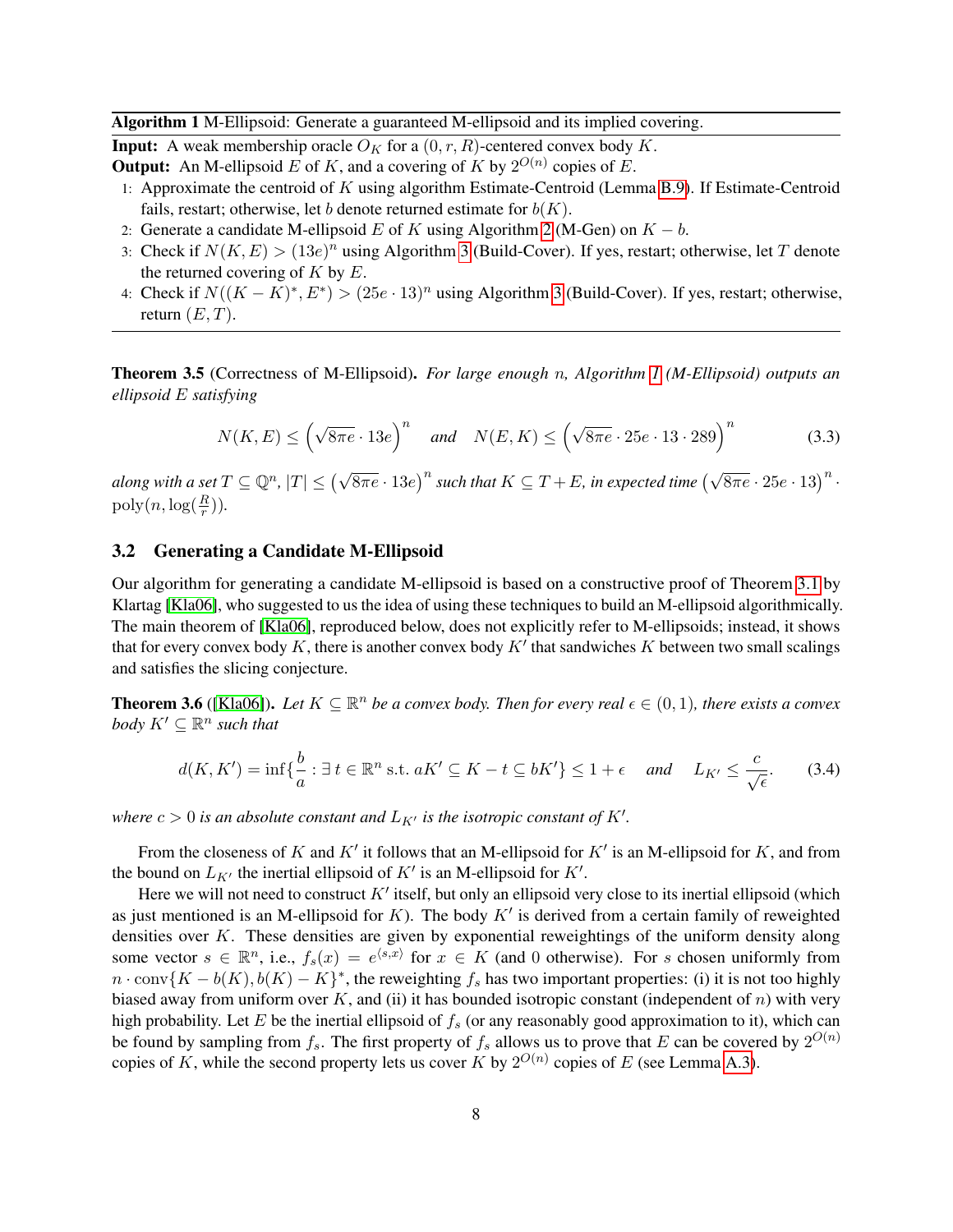To make everything work algorithmically, we need robust versions of Klartag's main lemmas, since we will only be able to compute an approximate centroid of  $K$ , sample  $s$  from a distribution close to uniform, and estimate the covariance matrix of  $f_s$ .

Algorithm [2](#page-9-1) makes the above description more formal. Note that given an oracle for a convex body, an oracle for the polar body can be constructed in polynomial time [\[GLS88\]](#page-23-11). Sampling, both from the uniform and exponentially reweighted distributions, can be done in polynomial time using the random walk algorithm of [\[LV06b,](#page-23-12) [LV06a\]](#page-23-13). Theorem [A.3](#page-32-0) together with Lemma [A.4](#page-34-0) implies that the algorithm's output is indeed an M-ellipsoid with good probability.

Algorithm 2 M-Gen: Randomized generation of a candidate M-ellipsoid.

<span id="page-9-1"></span>**Input:** A weak membership oracle  $O_K$  for a  $(0, r, R)$ -centered convex body K with  $b(K) \in \frac{1}{n+1}E_K$ .

**Output:** With probability  $1 - o(1)$ , an M-ellipsoid of K.

1: Estimate the centroid  $b = b(K)$  using uniform samples from K.

2: Construct a membership oracle for  $n (\text{conv}\{K - b, b - K\})^*$ .

- 3: Sample a random vector s from  $n (\text{conv}\{K b, b K\})^*$ .
- 4: Estimate the covariance matrix A of the density proportional to  $e^{\langle s,x\rangle}$ , restricted to K.
- 5: Output the ellipsoid  $E(A^{-1}) = \{x : x^t A^{-1} x \le 1\}.$

<span id="page-9-3"></span>Theorem 3.7 (Correctness of M-Gen). *For large enough* n*, Algorithm [2](#page-9-1) (M-Gen) outputs an ellipsoid* E *satisfying*

> $N(E, K) \le (25e)^n$  and  $N(K, E) \le (13e)^n$ (3.5)

with probability at least  $1-\frac{3}{n}$  $\frac{3}{n}$  in time  $\mathrm{poly}(n, \log(\frac{R}{r})).$ 

### <span id="page-9-0"></span>3.3 Building a Covering

The next theorem yields an algorithm to approximately decide (up to single exponential factors) whether a given convex body K can be covered by a specified number of translates of an ellipsoid  $E$ . The algorithm is constructive and proceeds by constructing a simple parallelepiped tiling of  $K$ , where the parallelepiped in question is a maximum volume inscribed parallelepiped of E.

Algorithm 3 Build-Cover: Deterministic construction of an ellipsoid covering of a convex body.

- <span id="page-9-2"></span>**Input:** A weak membership oracle  $O_K$  for an  $(0, r, R)$ -centered convex body K, an ellipsoid  $E = E(A)$ , and some  $H \geq 1$ . √
- **Output:** Either a covering of  $K$  by (  $\sqrt{8\pi e}H$ <sup>n</sup> translates of E, or a declaration that K cannot be covered by  $H^n$  copies of E.
- 1: Let  $C_E$  be any maximum-volume inscribed parallelepiped of E (e.g., a maximum-volume inscribed cuboid with the same axes as the ellipsoid).
- 2: Attempt to cover K using translates of  $C_E$  with respect to the natural parallelepiped tiling, via a breadth-first search over the tiling lattice, starting from the origin.
- 3: If the attempted covering grows larger than  $(\sqrt{8\pi e}H)^n$ , abort. Otherwise, output the covering.

<span id="page-9-4"></span>**Theorem [3](#page-9-2).8.** Algorithm 3 (Build-Cover) is correct, and runs in time  $(\sqrt{8\pi e}H)^n \cdot \text{poly}(n,\langle A \rangle,\log(\frac{R}{r}))$ .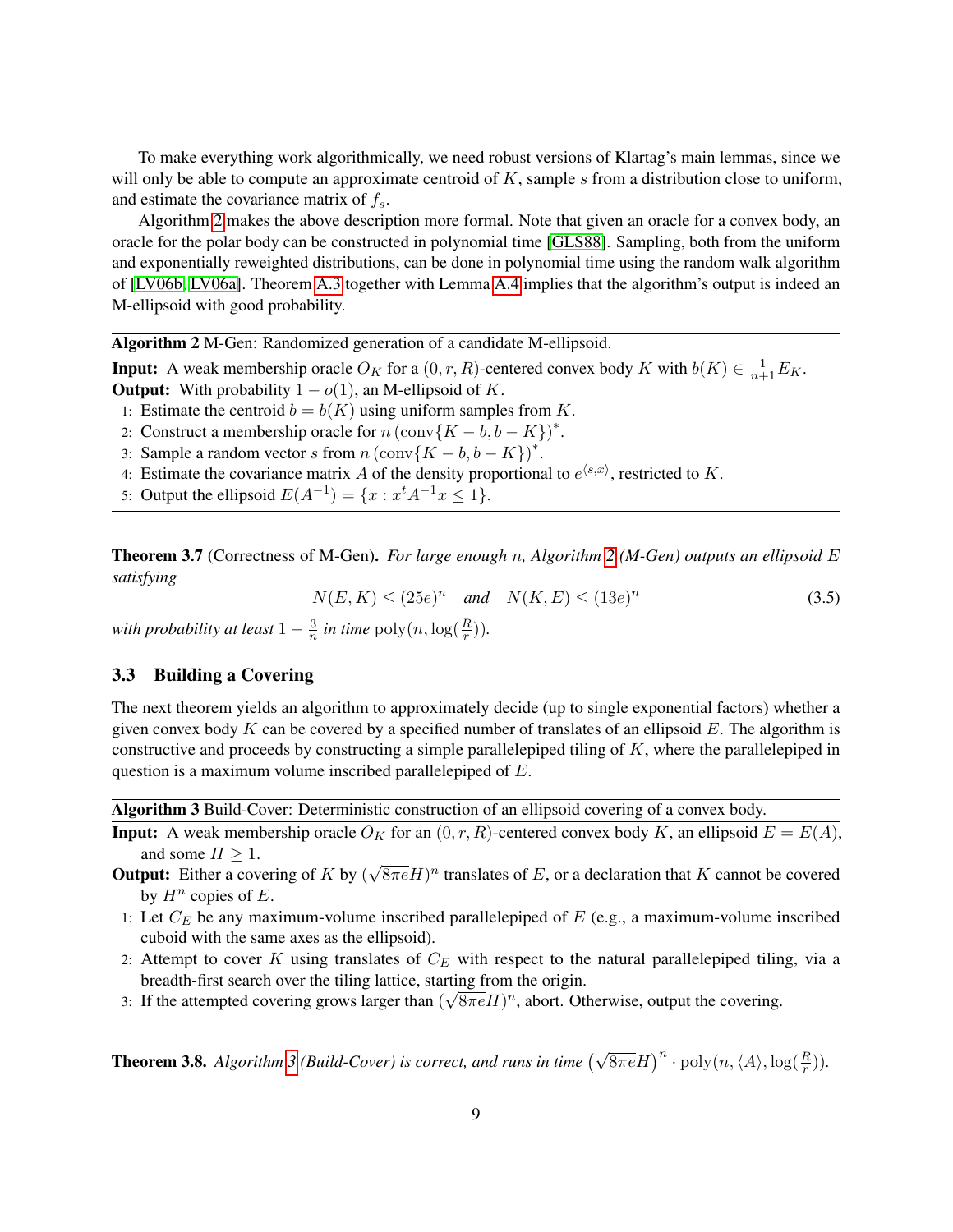# <span id="page-10-0"></span>4 Lattice Algorithms

In this section we prove our general enumeration theorem for convex bodies (Theorem [1.1,](#page-2-2) formalized in Theorem [4.2\)](#page-11-1) and give its application to the Shortest and Closest Vector Problems, and Integer Programming.

#### 4.1 Lattice Background

An *n*-dimensional lattice  $L \subset \mathbb{R}^n$  is a discrete subgroup under addition. It can be written as

$$
L = \left\{ \sum_{i=1}^{k} z_i b_i : z_i \in \mathbb{Z} \right\}
$$
\n
$$
(4.1)
$$

for some (not necessarily unique) *basis*  $B = (b_1, \ldots, b_k)$  of  $k \leq n$  linearly independent vectors in  $\mathbb{R}^n$ . The determinant of  $L$  is defined as

$$
\det(L) = \sqrt{\det(B^t B)}.
$$
\n(4.2)

The *dual lattice*  $L^*$  of  $L$  is defined as

$$
L^* = \{ y \in \text{span}(b_1, \dots, b_k) : \forall x \in L, \langle x, y \rangle \in \mathbb{Z} \}. \tag{4.3}
$$

The *minimum distance* of L with respect to K is  $\lambda_1(K, L) = \min_{y \in L \setminus \{0\}} \|y\|_K$ . The *covering radius* of L with respect to K is  $\mu(K, L) = \inf\{s \geq 0 : L + sK = \mathbb{R}^n\}$ . Note that from the definition, we see that  $\mu(K + t, L) = \mu(K, L)$  for  $t \in \mathbb{R}^n$  and that  $\mu(-K, L) = \mu(K, L)$ . We also define  $d_K(L, x) =$  $\inf_{y \in L} \|y - x\|_{K}$ . We define the  $i^{th}$  *minimum* of L with respect to the  $\ell_2$  norm as

$$
\lambda_i(L) = \inf\{r \ge 0 : \dim(\text{span}(rB_2^n \cap L)) \ge i\}
$$

where span denotes the linear span.

The *shortest vector problem* (SVP) with respect to K is the following: given a basis of an n-dimensional lattice L, compute an element of

$$
SVP(K, L) = \underset{y \in L \setminus \{0\}}{\arg \min} \|y\|_K. \tag{4.4}
$$

The *closest vector problem* (CVP) with respect to K is: given a basis of an *n*-dimensional lattice L and a point  $x \in \mathbb{R}^n$ , compute an element of

$$
CVP(K, L, x) = \underset{y \in L}{\arg \min} \|y - x\|_{K}.
$$
\n(4.5)

To denote the sets of *approximate* minimizers for SVP and CVP, we define for any  $\epsilon > 0$ 

$$
\text{SVP}_{\epsilon}(K, L) = \{ z \in L \setminus \{0\} : ||z||_K \le (1 + \epsilon) \cdot \min_{y \in L \setminus \{0\}} ||y||_K \} \tag{4.6}
$$

$$
CVP_{\epsilon}(K, L, x) = \{ z \in L : ||z - x||_K \le (1 + \epsilon) \cdot \min_{y \in L} ||y - x||_K \}. \tag{4.7}
$$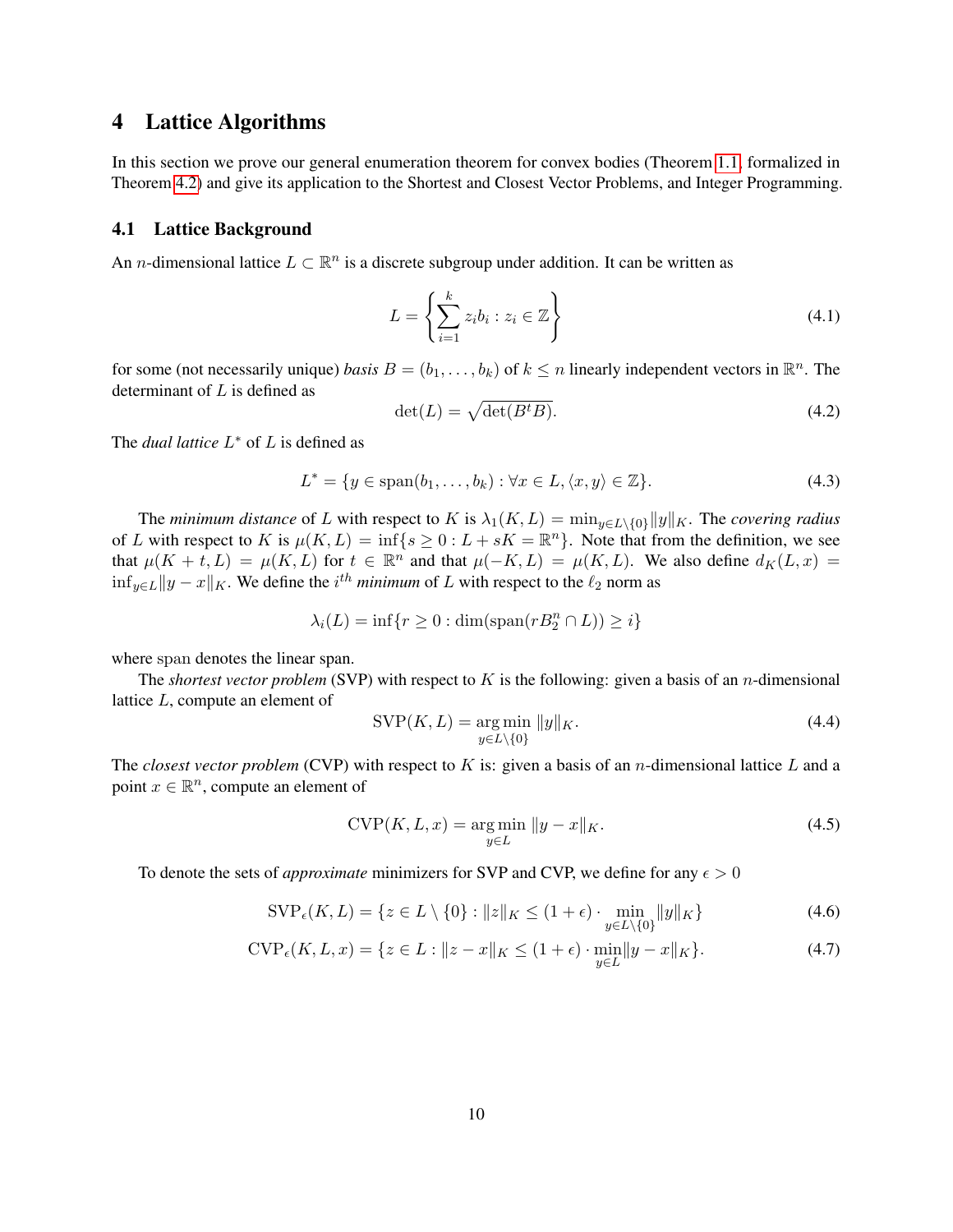Integer programming. A fundamental tool in integer programming is the so-called "flatness theorem," which says that for any convex body  $K \subseteq \mathbb{R}^n$  and *n*-dimensional lattice  $L \subseteq \mathbb{R}^n$ ,

<span id="page-11-0"></span>
$$
1 \le \mu(K, L) \cdot \lambda_1((K - K)^*, L^*) \le f(n),\tag{4.8}
$$

where  $\mu(K, L) = \inf \{ s \ge 0 : L + sK = \mathbb{R}^n \}$  is the covering radius of L, and

$$
\lambda_1((K - K)^*, L^*) = \inf_{y \in L^* \backslash \{0\}} \left( \sup_{x \in K} \langle x, y \rangle - \inf_{x \in K} \langle x, y \rangle \right)
$$

is the lattice width of  $K$ . The flatness theorem is most easily interpreted as follows: either  $K$  certainly contains a lattice point in L, or there exist at most  $[f(n)] + 1$  hyperplanes of the form  $H_k = \{x \in \mathbb{R}^n : \langle y, x \rangle = k\},\$  $y \in L^* \setminus \{0\}, k \in \mathbb{Z}$  and  $\inf_{x \in K} \langle y, x \rangle \leq k \leq \sup_{x \in K} \langle y, x \rangle$ , such that any lattice point in K must lie on one of these hyperplanes. Crucially, we note that computing  $\lambda_1((K - K)^*, L^*)$  for a general convex body K is exactly a shortest non-zero vector computation with respect to a general norm.

The asymptotic growth (and even the finiteness) of the function  $f(n)$  in [\(4.8\)](#page-11-0) has been the source of intense study over the past century. Restricting to the important special case where  $K = B_2^n$ , the optimal growth rate has been settled at  $f(n) = \Theta(n)$  [\[Ban93\]](#page-22-10). When K is centrally symmetric, the best known bound is  $f(n) = O(n \log n)$  [\[Ban96\]](#page-22-11). For the general case, the current best bound is  $f(n) = O(n^{\frac{4}{3}} \log^c n)$ [\[BLPS99,](#page-22-7) [Rud00\]](#page-24-7) for some fixed  $c > 0$ . We let  $f^*(n)$  denote best possible upper bound for the general flatness theorem.

#### 4.2 Lattice Point Enumeration in Convex Bodies

We now use enumeration via the M-ellipsoid covering to solve the Shortest and Closest Vector Problems. To do this we will need the recent algorithm of Micciancio and Voulgaris [\[MV10\]](#page-24-6) for the Closest Vector Problem under the  $\ell_2$  norm (and hence any ellipsoidal norm), which we call the MV algorithm for short. The following is an immediate extension of their graph-traversal approach [\[Vou\]](#page-24-10).

Proposition 4.1 ([\[MV10\]](#page-24-6), Algorithm Ellipsoid-Enum). *There is an algorithm Ellipsoid-Enum that, given* any positive definite  $A \in \mathbb{Q}^{n \times n}$ , any basis B of an *n*-dimensional lattice  $L \subseteq \mathbb{R}^n$ , and any  $t \in \mathbb{R}^n$ , computes *the set*  $L \cap (E(A) + t)$  *in deterministic time* 

$$
2^{O(n)} \cdot (|L \cap (E(A) + t)| + 1) \cdot \text{poly}(\langle A \rangle, \langle B \rangle, \langle t \rangle).
$$
 (4.9)

Here the idea is that the points inside  $(E(A) + t) \cap L$  form a connected subgraph, where we consider two lattice points adjacent if they differ by a Voronoi-relevant vector of L, where Voronoi relevance is defined with respect to the inner product defined by  $A$  (see [\[MV10\]](#page-24-6) for formal definitions). An initial point inside  $(E(A) + t) \cap L$  can be computed (if it exists) in a single call to the MV algorithm, and the rest can be computed by a standard breadth-first search of the graph.

For a convex body  $K \subseteq \mathbb{R}^n$  and a lattice  $L \subseteq \mathbb{R}^n$  define

 $\sim$ 

$$
G(K,L) = \max_{x \in \mathbb{R}^n} |(K+x) \cap L|,
$$
\n(4.10)

the maximum number of lattice points in  $K$  under any translation.

<span id="page-11-1"></span>We can now state our enumeration theorem, which formalizes Theorem [1.1](#page-2-2) from the introduction.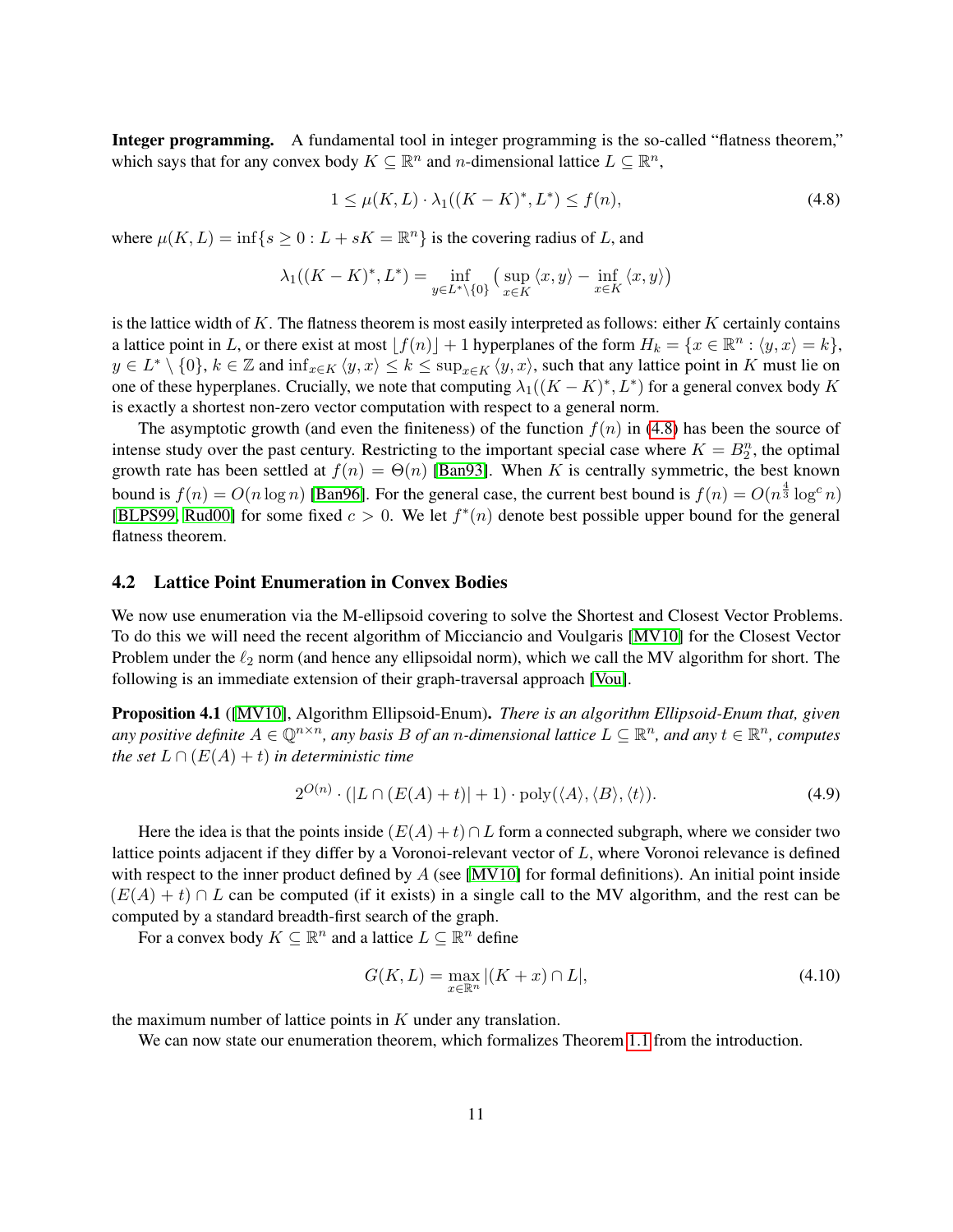**Algorithm 4** Algorithm Lattice-Enum $(K, L, x, d, \epsilon)$ 

<span id="page-12-1"></span>**Input:** An  $(0, r, R)$ -centered convex body K presented by a weak distance oracle  $D<sub>K</sub>$  for  $\|\cdot\|_K$ , a basis B for a lattice L, an input point x, distance  $d \geq 0$ , and  $0 < \epsilon < 1$ .

**Output:**  $S \subseteq L$  satisfying (4.[11\)](#page-12-0).

1: Let  $(E, T) \leftarrow$  M-Ellipsoid $(K)$   $\triangleright$  This covering need only be computed once for repeated calls. 2: Let  $S \leftarrow \emptyset$ 3: for all  $s \in T$  do

4: Let  $U_s \leftarrow$  Ellipsoid-Enum $(dE, L, x + ds)$ 

5:  $S \leftarrow S \cup \{y : y \in U_S, D_K(y - x, \frac{\epsilon}{2}) \le d + \frac{\epsilon}{2}$  $\frac{\epsilon}{2}$ 

6: return S

**Theorem [4](#page-12-1).2** (Enumeration in convex bodies). *Algorithm 4* (Lattice-Enum) outputs a set  $S \subseteq L$  such that

$$
\{y \in L : \|y - x\|_K \le d\} \subseteq S \subseteq \{y \in L : \|y - x\|_K \le d + \epsilon\}
$$
\n(4.11)

in expected time  $G(dK, L) \cdot 2^{O(n)} \cdot \text{poly}(\log(\frac{R}{r}), \log(\frac{1}{\epsilon}), \langle B \rangle, \langle x \rangle).$ 

*Proof.*

**Correctness:** We first note that  $K \subseteq \bigcup_{s \in T} s + E$  then  $x + dK \subseteq \bigcup_{s \in T} x + d(s + E)$ . Hence given a covering for K, we have a covering of  $dK + t$ . Now on input  $(dE, L, x + ds)$  the algorithm Ellipsoid-Enum returns the set  $(x + ds) + dE \cap L = x + d(s + E) \cap L$ .

Now we first show that for all  $y \in x + dK \cap L$ ,  $y \in S$ . By the covering property, we know that for some  $s \in T$ ,  $y \in x + (s + E) \cap L$ . Finally, by the properties of the weak-semi norm oracle since  $y \in dK + x \Leftrightarrow ||y - t||_K \leq d$ , we have that

<span id="page-12-0"></span>
$$
D_K(y - x, \frac{\epsilon}{2}) \le ||y - x||_K + \frac{\epsilon}{2} \le d + \frac{\epsilon}{2},
$$

and hence y is correctly placed in S as needed. Lastly, we must show that if  $y \notin (d + \epsilon)K + x \Leftrightarrow ||y - t|| >$  $d + \epsilon$ , then  $y \notin S$ . Again, from the properties of the weak distance oracle we see that

$$
D_K(y - x, \frac{\epsilon}{2}) \ge ||y - x||_K - \frac{\epsilon}{2} > d + \epsilon - \frac{\epsilon}{2} = d + \frac{\epsilon}{2}
$$

as needed. Lastly, by construction, the set  $S$  only contains lattice points, and so by the above arguments  $U$ satisfies the required properties.

**Runtime:** By Theorem [3.5,](#page-7-1) M-Ellipsoid computes an M-ellipsoid in expected time  $\text{polylog}(\frac{R}{r})C_1^n$ . Let E denote an M-ellipsoid of K and let  $T \subseteq \mathbb{R}^n$  be as above. From Theorem [3.5,](#page-7-1) we know that  $|T| \leq C_2^n$ , hence the algorithm makes at most  $C_2^n$  calls to Ellipsoid-Enum. Now to bound the complexity of enumerating  $x + d(s + E) \cap L$  for each  $s \in T$ , we need to bound  $|x + d(s + E) \cap L| \le G(dE, L)$ . Now we note that

$$
G(dE, L) \le N(dE, dK)G(dK, L) = N(E, K)G(dK, L) \le C_2^n G(dK, L)
$$

by Theorem [3.5.](#page-7-1) Hence for any  $s \in T$ , Ellipsoid-Enum takes at most  $C_3^n$   $poly(\langle B \rangle, \langle x \rangle)$   $(C_2^n G(dK, L)) \le$  $poly(\langle B \rangle, \langle x \rangle)$   $C_4^n$   $G(dK, L)$  time to compute  $x + d(s + E) \cap L$ . Hence the total running time is bounded by

$$
\text{polylog}(\frac{R}{r}) C_1^n + C_2^n \text{ poly}(\langle B \rangle) C_4^n G(dK, L) \le \text{poly}(\log \frac{R}{r}, \langle B \rangle, \langle x \rangle) C_5^n G(dK, L) \tag{4.12}
$$

where  $C_5 > 0$  is an absolute constant.

 $\Box$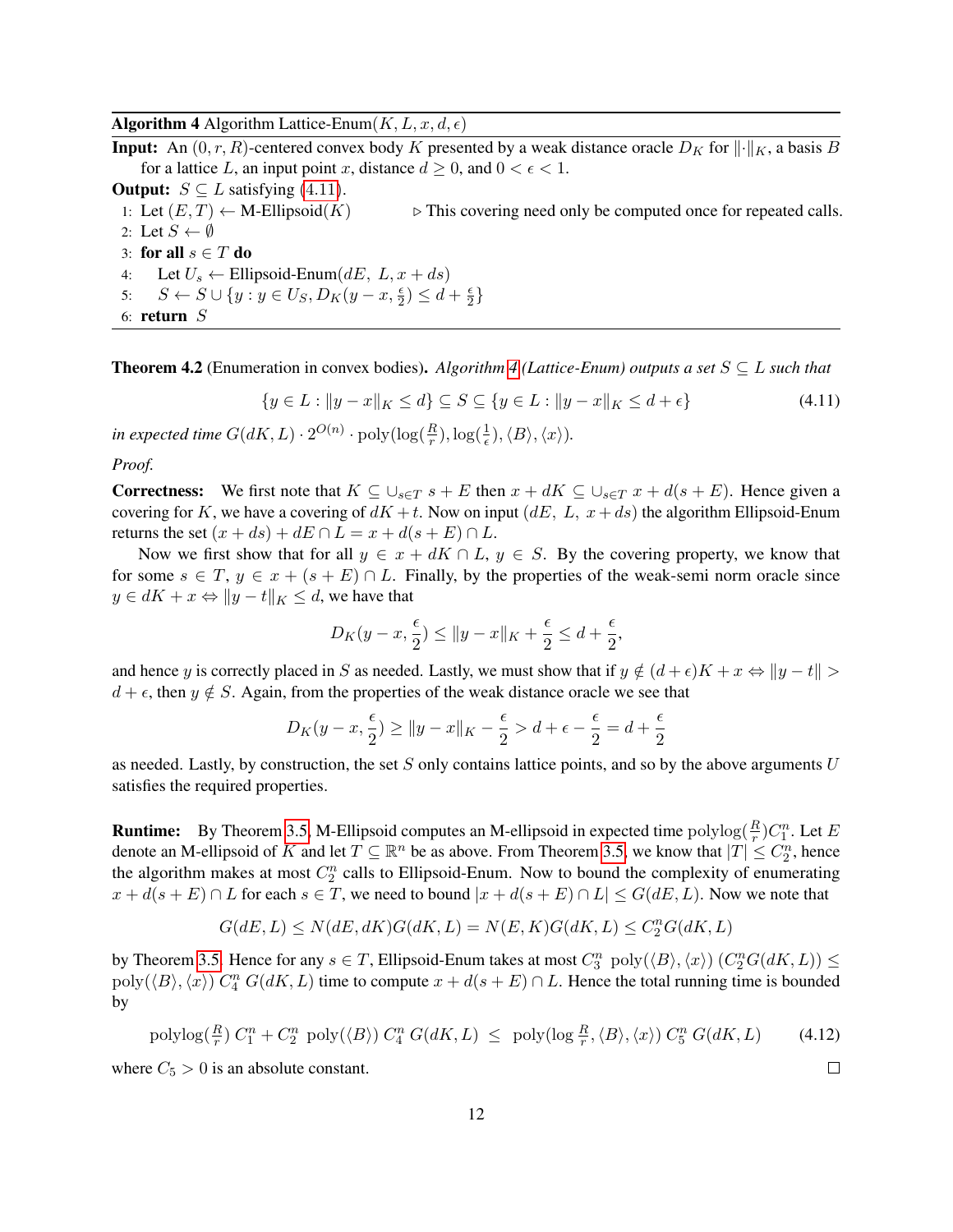We remark that the only randomness in the algorithm is to build the M-ellipsoid; once this has been achieved the rest of the algorithm is deterministic. Hence, in the cases where the M-ellipsoid is known explicitly, as it is for the  $\ell_p$  balls (where an appropriately scaled Euclidean ball suffices), the algorithm can be in fact made completely deterministic. The algorithms for the shortest vector and closest vector problem described in the next sections will only depend on the Lattice-Enum algorithm, and hence they will be deterministic as long as Lattice-Enum is deterministic.

#### 4.3 Shortest Vector Problem

Our main goal will be to use the above enumeration algorithm to solve the Shortest Vector Problem. The following gives a useful bound on  $G(K, L)$  for a general convex body.

<span id="page-13-0"></span>**Lemma 4.3.** Let  $K \subseteq \mathbb{R}^n$  be a convex body satisfying  $vol(K \cap -K) \geq \gamma^{-n} vol(K)$ ,  $\gamma \geq 1$ , and let L be an n*-dimensional lattice. Then for* d > 0 *we have that*

$$
G(dK, L) \le \left(\gamma \left(1 + \frac{2d}{\lambda_1(K, L)}\right)\right)^n.
$$
\n(4.13)

We note  $\gamma$  above is easily bounded in many natural situations. When K is centrally symmetric we can set  $\gamma = 1$  since  $K \cap -K = K$ , and if K is a general convex body with  $b(K) = 0$  setting  $\gamma = 2$  is valid by Theorem [A.1.](#page-31-1) Hence the notion of "well-centered", i.e.,  $\gamma \leq 4$ , is quite robust.

*Proof of Lemma [4.3.](#page-13-0)* Let  $s = \frac{1}{2}$  $\frac{1}{2}\lambda_1(K,L)$ . For  $x \in L$ , we examine

$$
x + \text{int}(s(K \cap -K)) = \{ z \in \mathbb{R}^n : ||z - x||_{K \cap -K} < s \}.
$$

Now for  $x, y \in L$ ,  $x \neq y$ , we claim that

<span id="page-13-1"></span>
$$
x + \operatorname{int}(s(K \cap -K)) \cap y + \operatorname{int}(s(K \cap -K)) = \emptyset \tag{4.14}
$$

Assume not, then  $\exists z \in \mathbb{R}^n$  such that  $||z - x||_{K\cap -K}$ ,  $||z - y||_{K\cap -K} < s$ . Since  $K \cap -K$  is symmetric, we note that  $||y - z||_{K∩-K} = ||z - y||_{K∩-K} < s$ . But now, since  $K ∩ - K ⊆ K$ , we see that

$$
||y - x||_K = ||y - z + z - x||_K \le ||y - z||_K + ||z - x||_K
$$
  
\n
$$
\le ||y - z||_{K \cap -K} + ||z - x||_{K \cap -K} < s + s = 2s = \lambda_1(K, L)
$$

a clear contradiction since  $y - x \neq 0$ .

Take  $c \in \mathbb{R}^n$ . To bound  $G(dK, L)$  we must bound  $|(c + dK) \cap L|$ . For  $x \in c + dK$ , we note that  $x + s(K \cap -K) \subseteq c + (d + s)K$ . Therefore,

$$
\text{vol}((d+s)K) = \text{vol}(c + (d+s)K) \ge \text{vol}((c + dK) \cap L) + s(K \cap -K)) = |(c + dK) \cap L| \text{vol}(s(K \cap -K))
$$
\n(4.15)

where the last equality follows from  $(4.14)$  $(4.14)$ . Therefore, we have that

$$
|(c+dK)\cap L| \le \frac{\text{vol}((d+s)K)}{\text{vol}(s(K\cap -K))} = \left(\frac{d+s}{\gamma^{-1}s}\right)^n = \left(\gamma\left(1 + \frac{2d}{\lambda_1(K,L)}\right)\right)^n\tag{4.16}
$$

as needed.

 $\Box$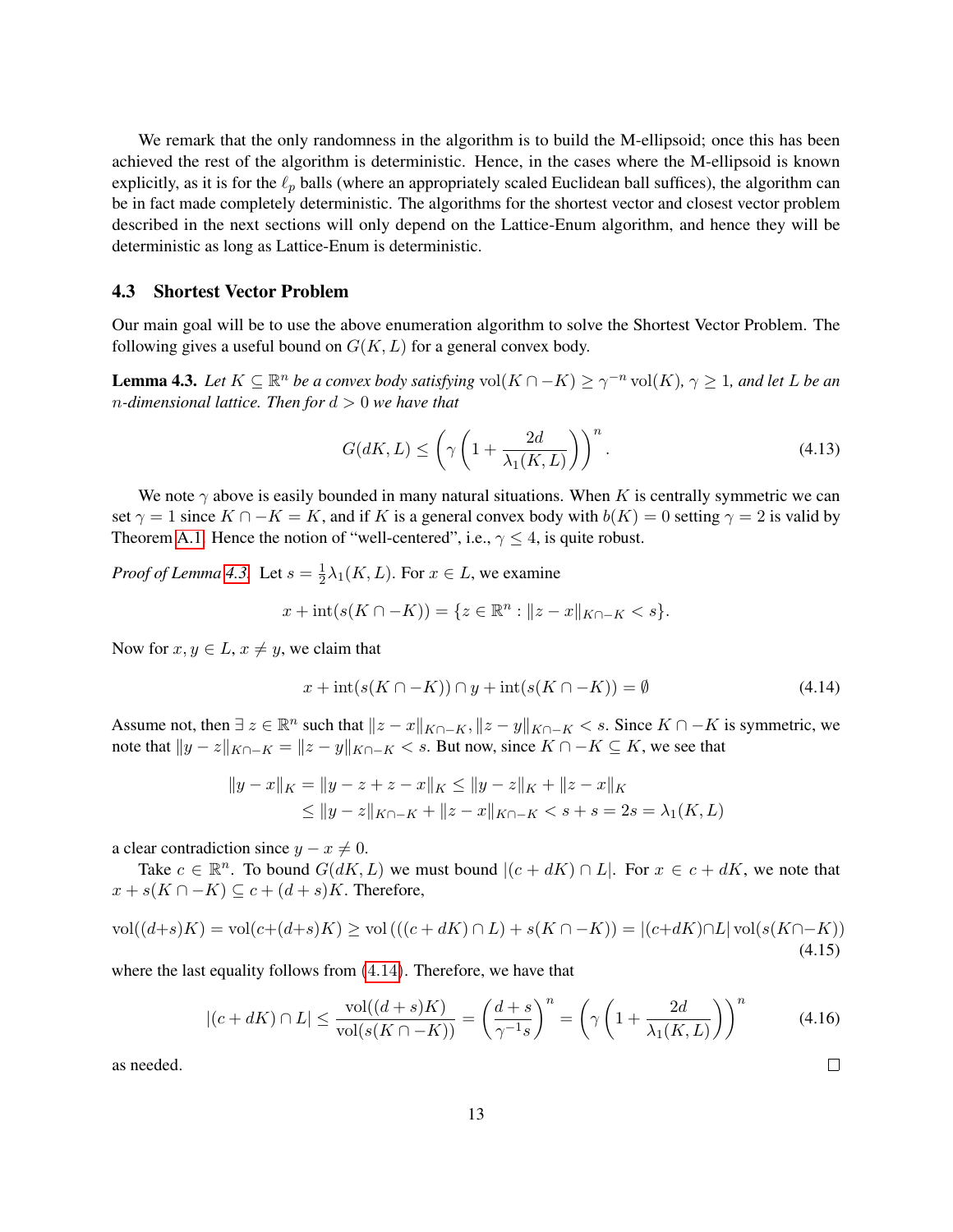**Algorithm 5** Shortest-Vectors $(K, L, \epsilon)$ 

<span id="page-14-0"></span>**Input:** A  $(0, r, R)$ -centered convex body K presented by a weak distance oracle  $D_K$  for  $\|\cdot\|_K$ , a basis B for a lattice L, and  $0 < \epsilon < 1$ . **Output:**  $S \subseteq L$  such that  $SVP(K, L) \subseteq S \subseteq SVP_{\epsilon}(K, L)$ 

1: Compute  $z \in \text{SVP}(B_2^n, L)$  using the MV algorithm. Set  $t, d \leftarrow \frac{||z||}{R}$ . 2: repeat 3:  $U \leftarrow$  Lattice-Enum $(K, L, 0, d, t) \setminus \{0\}$ 4: if  $U = \emptyset$  then 5:  $d \leftarrow 2d$ 6: **until**  $U \neq \emptyset$ 7:  $U \leftarrow$  Lattice-Enum $(K, L, 0, d + t, t) \setminus \{0\}$ 8:  $m \leftarrow \min\{D_K(y, \frac{\epsilon}{4}t) : y \in U\}$ 9:  $S \leftarrow \{y : D_K(y, \frac{\epsilon}{4}t) \leq m + \frac{\epsilon}{2}\}$  $\frac{\epsilon}{2} t, y \in U$ 10: return S

We can now state the algorithm and main theorem of this section.

<span id="page-14-1"></span>**Theorem 4.4** (Correctness of Shortest-Vectors). *If* K *is well-centered, i.e.,* vol $(K \cap -K) \geq 4^{-n}$  vol $(K)$ *, then Algorithm* [5](#page-14-0) (*Shortest-Vectors*) *outputs a set*  $S \subseteq L$  *satisfying* 

$$
SVP(K, L) \subseteq S \subseteq SVP_{\epsilon}(K, L) \tag{4.17}
$$

*in expected time*

$$
2^{O(n)} \cdot \text{poly}(\log(\frac{R}{r}), \log(\frac{1}{\epsilon}), \langle B \rangle). \tag{4.18}
$$

*Proof.*

**Correctness:** First note that since K is  $(0, r, R)$ -centered, we know that  $\frac{\|y\|}{R} \le \|y\|_K \le \frac{\|y\|}{r}$  $\frac{y\|}{r}$  for all  $y \in \mathbb{R}^n$ . Now take  $z \in \text{SVP}(K, L)$  and  $z' \in \text{SVP}(B_2^n, L)$ . Let  $\omega = ||z||_K$ , and as in the algorithm let  $t = \frac{||z'||_K}{R}$  $\frac{z}{R}$ . Now we have that

$$
t = \frac{\|z'\|}{R} \le \frac{\|z\|}{R} \le \|z\|_K \le \|z'\|_K \le \frac{\|z'\|}{r} = t\frac{R}{r}
$$
\n(4.19)

Therefore  $t \leq \omega \leq t \frac{R}{r}$  $\frac{R}{r}$ .

Now for  $z \in \text{SVP}(K, L)$ , we must show that  $z \in S$ . Let  $d_f$  denote the final value of d after the while loop terminates. Since  $U \neq \emptyset$  and  $0 \notin U$  after the while loop terminates, and since the enumeration algorithm guarantees that  $U \subseteq \{y \in L : ||y - x||_K \le d_f + t\}$ , we have that  $\omega \le d_f + t$ . Now let  $U_f =$ Lattice-Enum(K, L, 0,  $d_f + t$ , t)  $\{0\}$ , i.e. the final setting of the set U. By the properties of Lattice-Enum, we know that  $\{y \in L : ||y - x||_K \le d_f + t\} \subseteq U_f$ , and hence we have that  $SVP(K, L) \subseteq U_f$ . From the computation of the number m, during the final stage of the algorithm, we now see that  $\omega - \frac{\epsilon}{4}$  $\frac{\epsilon}{4}t \leq m \leq \omega + \frac{\epsilon}{4}$  $\frac{\epsilon}{4}t$ . Therefore for  $z \in \text{SVP}(K, L)$ , we have that

$$
D_K(z, \frac{\epsilon}{4}t) \le \omega + \frac{\epsilon}{4}t \le m + \frac{\epsilon}{2}t \tag{4.20}
$$

and hence z will correctly be placed in S as needed.

Now assume that  $z \in L \setminus \{0\}$  and  $z \notin \text{SVP}(K, L)_{\epsilon}$ . We must show that  $z \notin S$ . Since  $\omega \geq t$  from above, we have that  $||z||_K > (1 + \epsilon)\omega \ge \omega + \epsilon t$ . Therefore, we see that

$$
D_K(z, \frac{\epsilon}{4}t) \ge ||z||_K - \frac{\epsilon}{4}t > \omega + \frac{3\epsilon}{4}t \ge m + \frac{\epsilon}{2}t \tag{4.21}
$$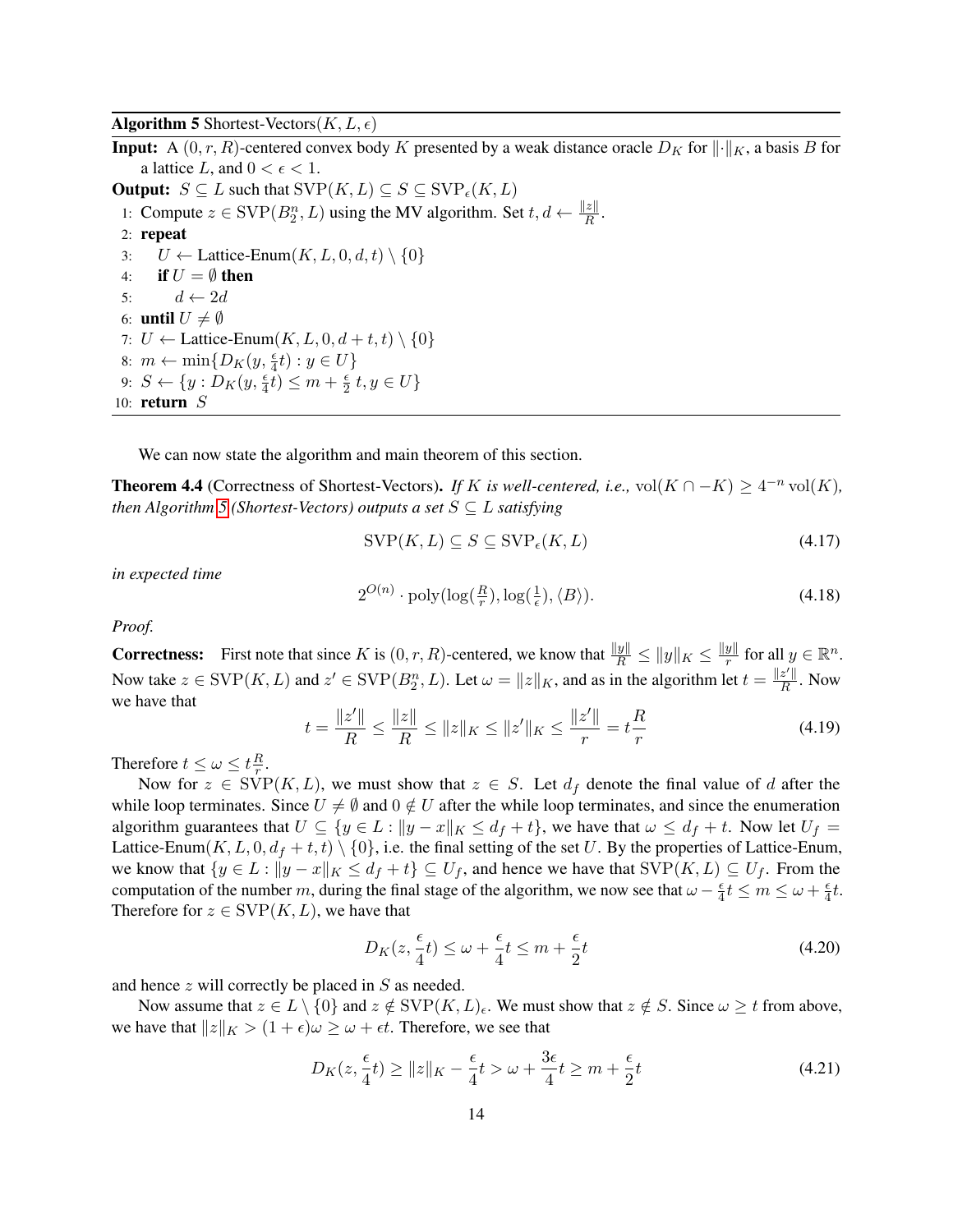and hence z will never be added to S as needed.

**Runtime:** First we run MV to compute an element of  $SVP(B_2^n, L)$  which takes  $poly(\langle B \rangle, \langle x \rangle)2^{O(n)}$  time. Next since  $\omega \geq t$  ( $\omega$ , t as above), we have that  $\lambda_1(K, L) \geq t$ . Now the enumeration algorithm is seeded with  $d = t \leq \lambda_1(K, L)$ . From here we see that the moment d is pushed above  $\lambda_1(K, L)$ , the set U returned by Lattice-Enum will be non-empty. Hence during the execution of the while loop, the value of  $d$  is never more that  $2\lambda_1(K, L)$ . Furthermore, the last execution of the enumeration algorithm is run on  $d + t \leq 3\lambda_1(K, L)$ . Hence every run of the enumeration algorithm happens for distances less than  $3\lambda_1(K, L)$ . Therefore by Lemma [4](#page-13-0).3 and Theorem [1](#page-2-2).1, we have that each run of the enumeration algorithm takes at most

$$
\text{polylog}(\frac{R}{r}, \frac{1}{t}) \text{ poly}(\langle B \rangle) C^n G(3\lambda_1(K, L)K, L) \le \text{polylog}(\frac{R}{r}, \frac{1}{t}) \text{ poly}(\langle B \rangle) C^n (4 \cdot 7)^n \tag{4.22}
$$

Next, since  $t \leq \omega \leq t \frac{R}{r}$  $\frac{R}{r}$ , we see that we will execute the enumeration algorithm at most  $\log_2 \frac{R}{r} + 1$  times. Remembering that  $t = \frac{||z'||}{R}$  $\frac{z}{R}$ , we have that all the lattice points of L generated by the algorithm lie inside a ball We that all the lattice points of L generated by the algorithm lie history at ball  $\sqrt{n}||B||$  around x. Hence, these lattices points as well as the number t can of radius at most 3  $\frac{R}{r}$  $\frac{R}{r}$   $\|z'\| \leq 3 \frac{R}{r}$ r be represented using at most  $poly(\langle B \rangle, \langle x \rangle, \ln(\frac{R}{r}))$  bits. Therefore, apart from in the enumeration algorithm, we only evaluate the weak norm oracle on inputs of size  $poly(\langle B \rangle, \ln(\frac{R}{r}), \langle x \rangle, \ln \frac{1}{\epsilon})$  which is polynomial in the input. Finally, we filter the list  $U_f$  into S, which requires exactly  $2|U_f|$  evaluations of the norm-oracle, where the cardinality of  $U_f$  is bounded by [\(4.22\)](#page-15-0). Combining all of the above bounds, yields the desired result.  $\Box$ 

#### 4.4 Closest Vector Problem

Before presenting our CVP algorithm, we again need a simple enumeration bound.

<span id="page-15-1"></span>**Lemma 4.5.** Let  $K \subseteq \mathbb{R}^n$  be a convex body, and let  $L \subseteq \mathbb{R}^n$  denote an *n*-dimensional lattice. Then for  $t > 0$ *we have*

<span id="page-15-0"></span>
$$
G(tK, L) \le (4t + 2)^n \cdot G(K, L) \tag{4.23}
$$

*Proof.* Since  $G(tK, L)$  is invariant under shifts of K, we may assume that  $b(K) = 0$ . Since  $b(K) = 0$ , from [\[MP00\]](#page-24-9) we know that vol $(K) \leq 2^n$  vol $(K \cap -K)$  (Theorem [\(B.13\)](#page-42-0)). We remember that  $N(tK, K \cap$  $-K$ ) denotes the minimum number of translates of  $K \cap -K$  needed to cover tK. Since  $K \cap -K$  is symmetric, by a standard packing argument we have that

$$
N(tK, K \cap -K) \le \frac{\text{vol}(tK + \frac{1}{2}(K \cap -K))}{\text{vol}(\frac{1}{2}(K \cap -K))} \le \frac{\text{vol}(tK + \frac{1}{2}K)}{\text{vol}(\frac{1}{2}(K \cap -K))}
$$
  
= 
$$
\left(\frac{t + \frac{1}{2}}{\frac{1}{2}}\right)^n \frac{\text{vol}(K)}{\text{vol}(K \cap -K)} \le (2t + 1)^n 2^n = (4t + 2)^n.
$$
 (4.24)

Next since  $K \cap -K \subseteq K$ , we have that  $N(tK, K) \leq N(tK, K \cap -K)$ . Now let  $\Lambda \subseteq \mathbb{R}^n$  denote a set satisfying  $|\Lambda| = N(tK, K)$  and  $tK \subseteq \bigcup_{x \in \Lambda} x + K$ . Then for  $c \in \mathbb{R}^n$  we have that

$$
|tK + c \cap L| \leq |(\Lambda + c + K) \cap L| \leq \sum_{x \in \Lambda} |(x + c + K) \cap L|
$$
  
 
$$
\leq |\Lambda| \cdot G(K, L) = N(tK, K) \cdot G(K, L) \leq (4t + 2)^n \cdot G(K, L)
$$
 (4.25)

as needed.

 $\Box$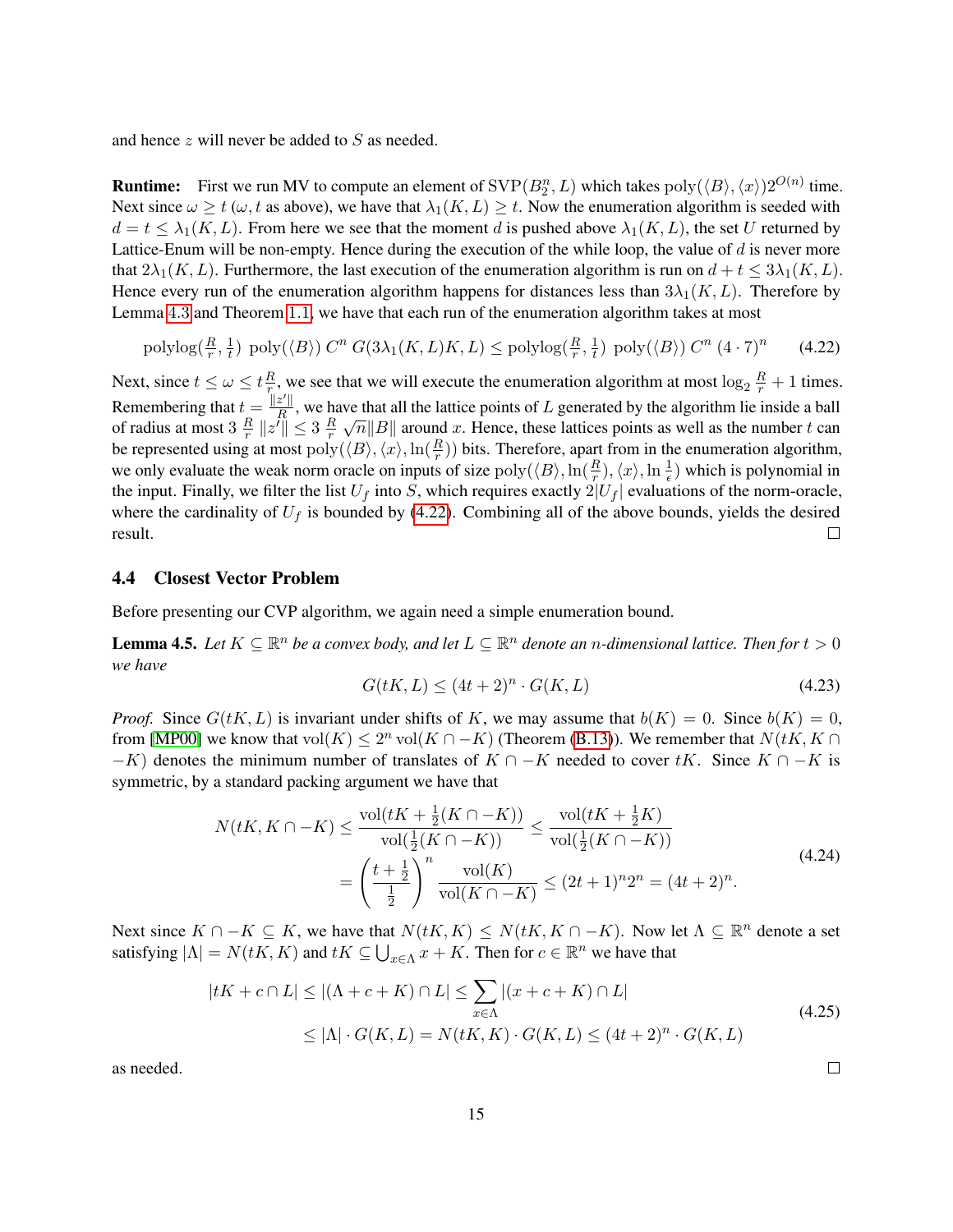Algorithm 6 Closest-Vectors $(K, L, x, \epsilon)$ 

<span id="page-16-0"></span>**Input:** An  $(0, r, R)$ -centered convex body K with weak distance oracle  $D<sub>K</sub>$  for  $\|\cdot\|_K$ , a basis B for a lattice L, an input point x, and  $0 < \epsilon < 1$ . **Output:**  $S \subseteq L$ , CVP $(K, L, t) \subseteq S \subseteq$  CVP<sub> $\epsilon$ </sub> $(K, L, t)$ 1: if  $x \in L$  then 2: **return**  $\{x\}$ 

3: Compute  $z \in \text{CVP}(B_2^n, L)$  using the MV algorithm. Set  $t, d \leftarrow \frac{\|z\|}{R}$ 

4: repeat

5:  $U \leftarrow$  Lattice-Enum $(K, L, x, d, t)$ 

6: if  $U = \emptyset$  then

7:  $d \leftarrow 2d$ 

8: until  $U \neq \emptyset$ 

9:  $U \leftarrow$  Lattice-Enum $(K, L, x, d + t, t)$ 

10:  $m \leftarrow \min\{D_K(y-x, \frac{\epsilon}{4}t) : y \in U\}$ 

11:  $S \leftarrow \{y : D_K(y - x, \frac{\epsilon}{4}t) \leq m + \frac{\epsilon}{2}\}$  $\frac{\epsilon}{2} t, y \in U$ 

12: return S

We can now state the algorithm and main theorem of this section.

**Theorem 4.6** (Correctness of Closest-Vectors). *If* K *is well-centered, i.e.,* vol $(K \cap -K) \geq 4^{-n}$  vol $(K)$ *, then Algorithm* [6](#page-16-0) *computes a set*  $S \subseteq L$  *such that* 

$$
CVP(K, L, x) \subseteq S \subseteq CVP_{\epsilon}(K, L, x)
$$
\n(4.26)

*in expected time*

$$
2^{O(n)} \cdot G(dK, L) \cdot \text{poly}(\log(\frac{1}{\epsilon}), \log(\frac{R}{r}), \langle B \rangle, \langle x \rangle),\tag{4.27}
$$

*where*  $d = d_K(L, x)$ *.* 

The proof is essentially identical to the one for SVP.

#### *Proof.*

**Correctness:** If  $x \in L$ , clearly there is nothing to do, so assume  $x \notin L$ . First note that since K is  $(0, r, R)$ -centered, we know that  $\frac{\|y\|}{R} \le \|y\|_K \le \frac{\|y\|}{r}$  $\frac{y\|}{r}$  for all  $y \in \mathbb{R}^n$ . Now take  $z \in \text{CVP}(K, L, x)$  and  $z' \in \text{CVP}(B_2^n, L, x)$ . Let  $\omega = ||z - x||_K$ , and as in the algorithm let  $t = \frac{||z' - x||}{R}$  $\frac{-x_{\parallel}}{R}$ . Now we have that

$$
t = \frac{\|z' - x\|}{R} \le \frac{\|z - x\|}{R} \le \|z - x\|_K \le \|z' - x\|_K \le \frac{\|z' - x\|}{r} = t\frac{R}{r}
$$
(4.28)

Therefore  $t \leq \omega \leq t \frac{R}{r}$  $\frac{R}{r}$ . Now for  $z \in \text{CVP}(K, L, x)$ , we must show that  $z \in S$ . Let  $d_f$  denote the final value of d after the while loop terminates. Since  $U \neq \emptyset$  after the while loop terminates, and since the enumeration algorithm guarantees that  $U \subseteq \{y \in L : ||y - x||_K \le d_f + t\}$ , we have that  $\omega \le d_f + t$ . Now let  $U_f =$  Enumerate $(K, L, x, d_f + t, t)$ , i.e. the final setting of the set U. By the properties Lattice-Enum, we know that  $\{y \in L : ||y - x||_K \le d_f + t\} \subseteq U_f$ , and hence we have that  $CVP(K, L, x) \subseteq U_f$ . From the computation of the number m, during the final stage of the algorithm, we now see that  $\omega - \frac{\epsilon}{4}$  $\frac{\epsilon}{4}t \leq m \leq \omega + \frac{\epsilon}{4}$  $\frac{\epsilon}{4}t$ . Therefore for  $z \in \text{CVP}(K, L, x)$ , we have that

$$
D_K(z - x, \frac{\epsilon}{4}t) \le \omega + \frac{\epsilon}{4}t \le m + \frac{\epsilon}{2}t \tag{4.29}
$$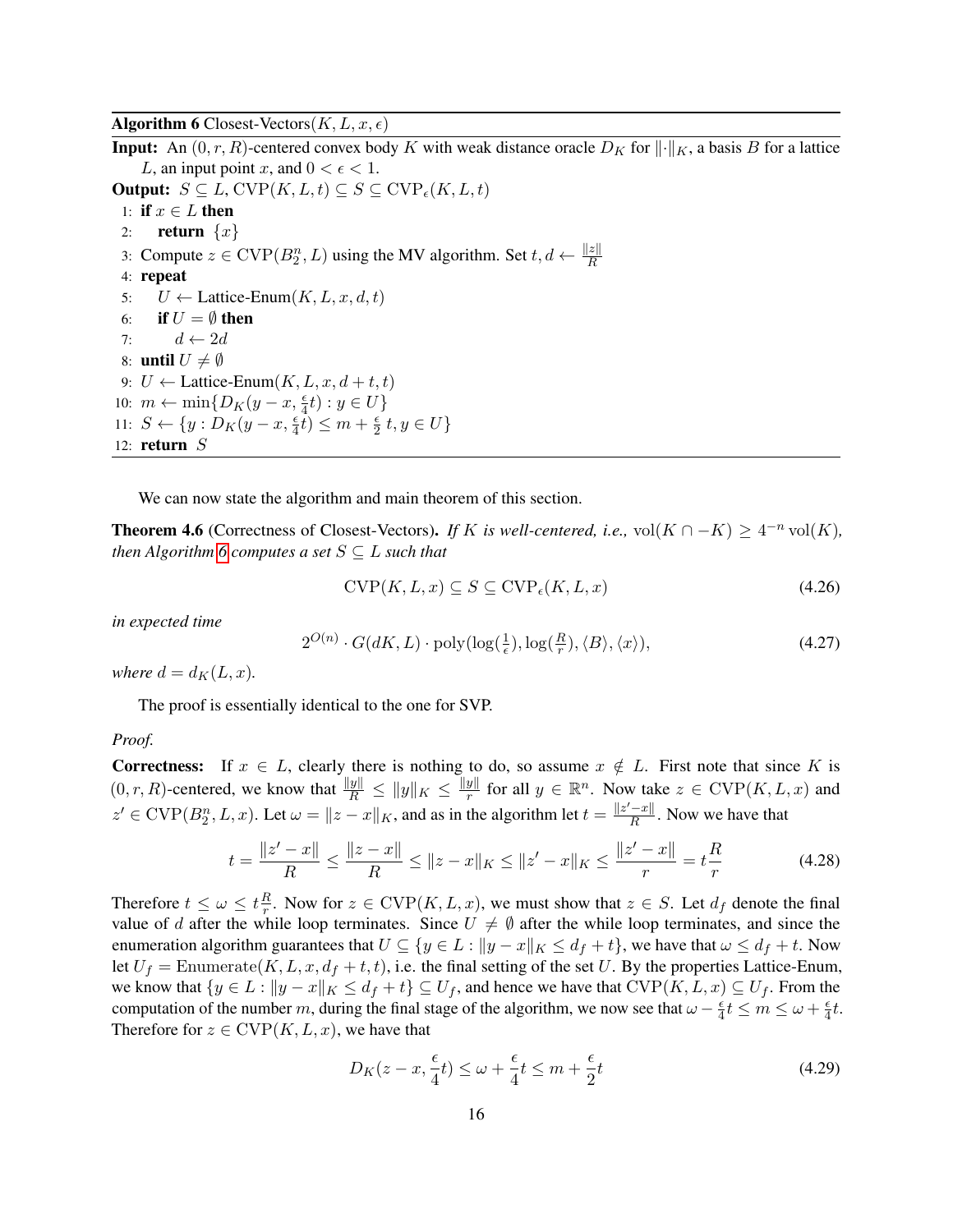and hence  $z$  will correctly be placed in  $S$  as needed.

Now assume that  $z \in L$  and  $z \notin \text{CVP}(K, L, x)_{\epsilon}$ . We must show that  $z \notin S$ . Since  $\omega \geq t$  from above, we have that  $||z - x||_K > (1 + \epsilon)\omega \ge \omega + \epsilon t$ . Therefore, we see that

<span id="page-17-0"></span>
$$
D_K(z - x, \frac{\epsilon}{4}t) \ge ||z - x||_K - \frac{\epsilon}{4}t > \omega + \frac{3\epsilon}{4}t \ge m + \frac{\epsilon}{2}t \tag{4.30}
$$

and hence z will never be added to S as needed.

**Runtime:** We first check if  $x \in L$ , this take  $poly(\langle B \rangle, \langle x \rangle)$  time. Next, we run the MV algorithm to compute an element of  $CVP(B_2^n, L, x)$  which takes  $poly(\langle B \rangle, \langle x \rangle)2^{O(n)}$  time. Next, note that since  $\omega \ge t$  $(\omega, t \text{ as above}),$  we have that  $d_K(L, x) \geq t$ . Now the enumeration algorithm is seeded with  $d = t \leq d_K(L, x)$ . Now we note that the moment d is pushed above  $d_K(L, x)$ , the set U returned by the enumeration algorithm will be non-empty. Hence during the execution of the while loop, the value of d is never more that  $2d_K(L, x)$ . Furthermore, the last execution of the enumeration algorithm is run on  $d + t \leq 3d_K(L, x)$ . Hence every run of the enumeration algorithm happens for distances less than  $3d<sub>K</sub>(L, x)$ . Therefore by Lemma [4](#page-15-1).5 and Theorem [4](#page-11-1).2, we have that each run of the enumeration algorithm takes at most

$$
\text{polylog}(\frac{R}{r}, \frac{1}{t}) \text{ poly}(\langle B \rangle) C^n G(3d_K(L, x)K, L)
$$
  
\$\leq\$ polylog(\frac{R}{r}, \frac{1}{t}) poly(\langle B \rangle) C^n 14^n G(d\_K(L, x)K, L) (4.31)

Next since  $t \leq \omega \leq t \frac{R}{r}$  $\frac{R}{r}$ , we see that we will execute the enumeration algorithm at most  $\ln_2 \frac{R}{r} + 1$  times. Now remembering that  $t = \frac{||z'-x||}{R}$  $\frac{z}{R_p}$ , we see that all the lattice points of L generated by the algorithm lie the fattice points of  $L$  generated by the algorithm he<br> $\sqrt{n}||B||$  around x. Hence, these lattices points as well inside a ball of radius at most  $3\frac{R}{r}$  $\frac{R}{r}$   $\|z' - x\| \leq 3 \frac{R}{r}$ r as the number t can be represented using at most  $\text{poly}(\langle B \rangle, \langle x \rangle, \ln(\frac{R}{r}))$  bits. Therefore, apart from in the enumeration algorithm, we only evaluate the weak norm oracle on inputs of size  $poly(\langle B \rangle, \ln(\frac{R}{r}), \langle x \rangle, \ln(\frac{1}{\epsilon})$ which is polynomial in the input. Finally, we filter the list  $U_f$  into S, which requires exactly  $2|U_f|$  evaluations of the norm-oracle, where the cardinality of  $U_f$  is bounded by [\(4.31\)](#page-17-0). Combining all of the above bounds, yields the desired result.  $\Box$ 

Though the runtime of the Closest-Vectors algorithm cannot be bounded bounded in general due to the  $G(dK, L)$  term, its running time can be controlled in interesting special cases. For example, if K is well-centered and  $d_K(L, x) \leq \alpha \lambda_1(K, L)$ , i.e. the target point is relatively close to the lattice, then by Lemma [4.3](#page-13-0) the main complexity term of the Closest-Vectors algorithm on  $K, L, x$  becomes

$$
G(d_K(L, x)K, L) \le \left(4\left(1 + \frac{2d_K(L, x)}{\lambda_1(K, L)}\right)\right)^n \le (4 + 8\alpha)^n
$$
\n(4.32)

which is of order  $2^{O(n)}$  when  $\alpha = O(1)$ . With this bound, we recover (up to large  $C^n$  factors) the running time of the AKS sieve for exact CVP when the target point is close.

#### 4.5 Integer Programming

In this section, we present an algorithm for integer programming feasibility based on a general norm SVP solver. Relying on the best known bounds for the flatness theorem (see Equation [4.8\)](#page-11-0), we show that our algorithm achieves a modest improvement in complexity of IP. For a brief history, the first fixed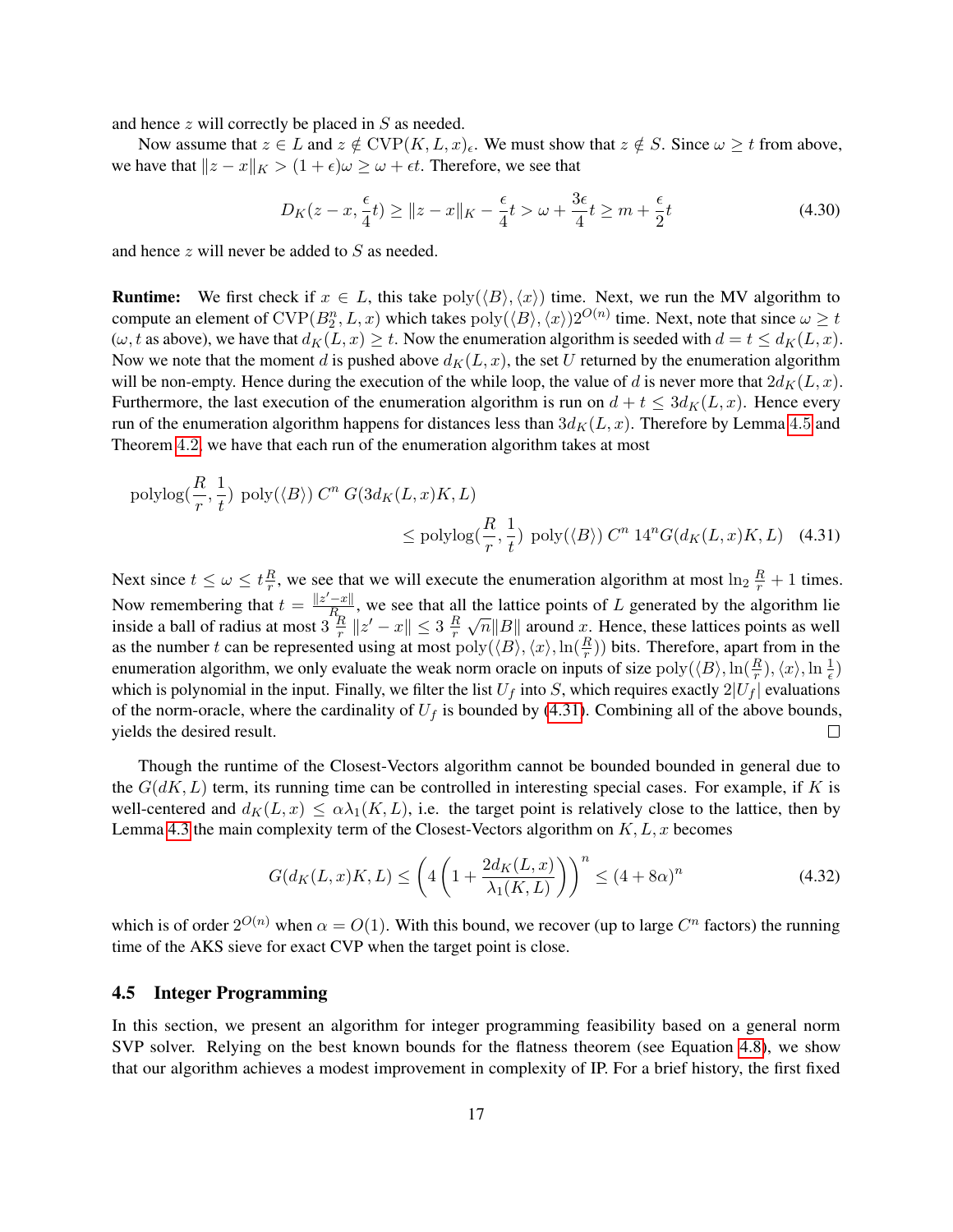dimension polynomial time algorithm for integer linear programming is due to Lenstra in [\[Len83\]](#page-23-0) which achieved an essential complexity is  $2^{O(n^3)}$ . This was dramatically improved by Kannan in [\[Kan87\]](#page-23-7) reducing the complexity to  $O(n^{2.5})^n$ . The next improvement is due Köppe and Hildebrand [[HK10\]](#page-23-8) reducing the complexity to  $O(n^2)^n$  while generalizing to feasible regions defined by quasi-convex polynomials. Here we present an algorithm which runs in  $O(n^{\frac{4}{3}} \log^{O(1)} n)^n$ , for feasible regions equipped with a strong separation oracle (see Definition [B.2\)](#page-37-0).

Let  $f^*(n)$  denote the optimal function for the flatness theorem. Our main result here is as follows:

<span id="page-18-0"></span>**Theorem 4.7** (Integer Programming). Let  $K \subseteq RB_2^n$  be a convex body given by a strong separation oracle  $SEP_K$ . Let  $L \subseteq \mathbb{R}^n$  be a n-dimensional lattice given by a basis  $B \in \mathbb{Q}^{n \times n}$ . Then there exists an algorithm *which either decides that*  $K \cap L = \emptyset$ , *or returns a point*  $x \in K \cap L$  *in expected time* 

$$
O(f^*(n))^n \operatorname{poly}(\langle R \rangle, \langle a_0 \rangle, \langle B \rangle)
$$

Unfortunately, the algorithm described above is not agnostic to the value of  $f^*$ , its exact value (or any known upper bound) is needed in the code of to guarantee the algorithm's correctness. Hence using the best known bounds on  $f^*(n)$  (see [\[BLPS99,](#page-22-7) [Rud00\]](#page-24-7)), we get an algorithm of essential complexity  $(c_1n^{\frac{4}{3}}\log^{c_2}n)^n$ for absolute constants  $c_1$ ,  $c_2$ .

We give an outline of the algorithm. The algorithm works as almost all previous IP algorithms do, i.e. by finding a "thinnest" width direction of  $K$  with respect to  $L$ . More precisely, we adopt a recursive solution strategy, where given K and L as above, we seek to find a small collection of parallel hyperplanes  $H_k, k \in A$ , such that if  $K \cap L \neq \emptyset$  then for some  $k \in A$  we have that  $K \cap L \cap H_k \neq \emptyset$ . At this point, we simply solve the integer program with respect to  $K \cap H_k$ ,  $L \cap H_k$  recursively for each  $k \in A$ , and decide that  $K \cap L$  is empty if all the subproblems return empty and return any found lattice point otherwise. As we will explain below, finding the above set of hyperplanes reduces to solving a shortest vector problem with respect to a general norm, in particular the "width" norm of K, i.e.  $||x||_{(K-K)^*} = \sup_{y \in K} \langle y, x \rangle - \inf_{y \in K} \langle y, x \rangle$ . In previous IP algorithms, the alluded to SVP problem is solved only approximately via a reduction to  $\ell_2$  (i.e. via an ellipsoidal approximation of the norm). The main source of improvement for our algorithm comes from the fact the we solve the associated SVP exactly using a general norm SVP solver.

*Proof of Theorem [4.7.](#page-18-0)*

#### IP ALGORITHM:

*Basis Refinement:* As a first step, we will reduce to working with a lattice admitting a basis of length at most  $2\sqrt{n}R$ . This will allow us to control the encoding length of the basis after each recursive invocation of the IP algorithm. To begin, we use the MV algorithm for CVP to compute a closest vector  $p \in L$  to  $a_0$  in the  $\ell_2$  norm. If  $||p - a_0||_2 > R$  we declare that  $K \cap L = \emptyset$  (since  $K \subseteq a_0 + RB_2^n$ ). Otherwise, we again use the MV algorithm to compute linearly independent lattice vectors  $v_1, \ldots, v_n$  achieving the successive minima of L, i.e. where  $||v_i||_2 = \lambda_i(L)$ . Both invocations of the MV algorithm here take at most  $2^{O(n)}$  poly $(\langle B \rangle)$  time. Letting  $v_0 = 0$ , compute the largest index  $k, 0 \le k \le n$ , such that  $||v_k|| \le 2R$ . Now let  $L' = L \cap \text{span}(v_0, v_1, \dots, v_k)$ .

Claim:  $L \cap a_0 + RB_2^n \subseteq p + L'.$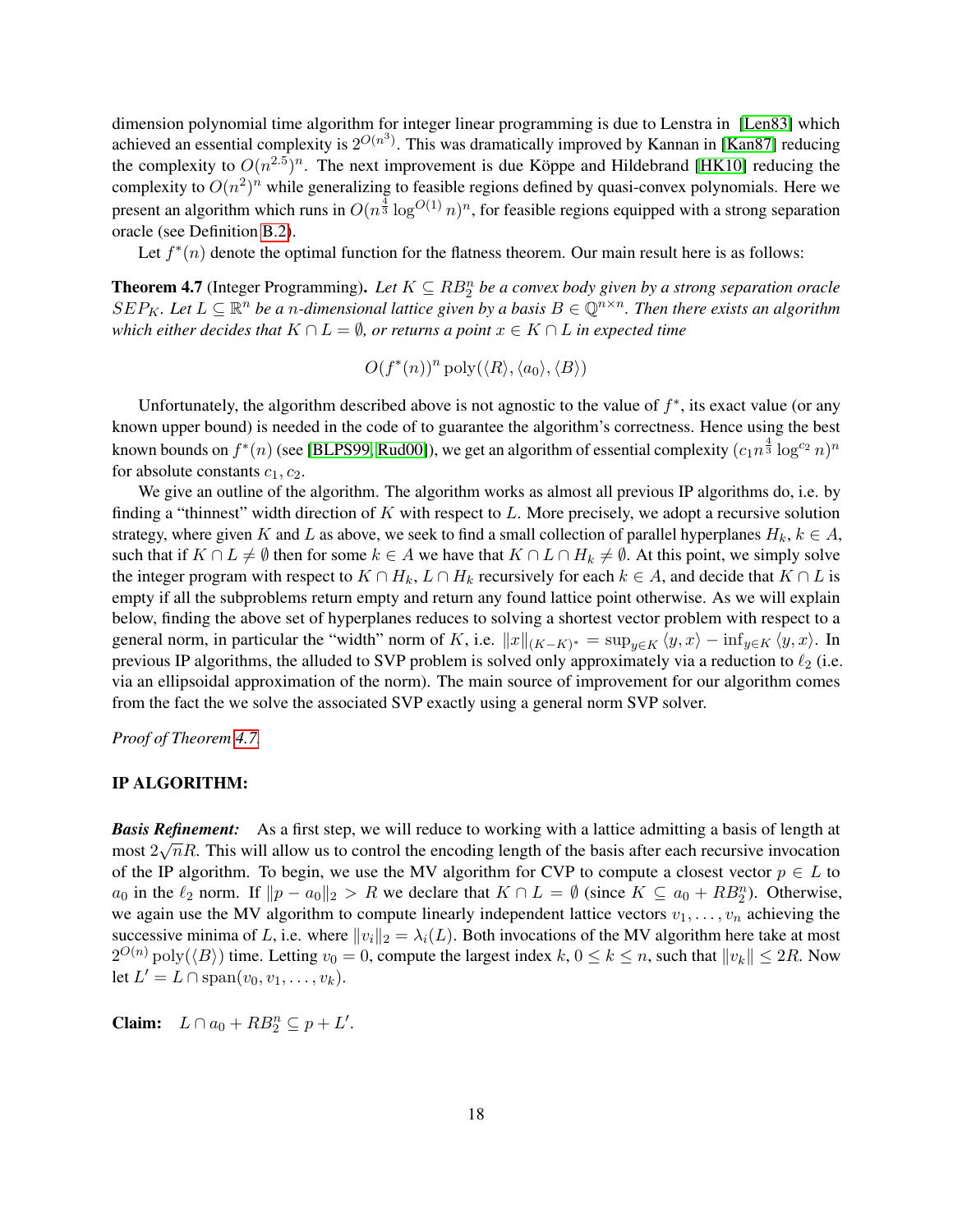*Proof.* Take  $y \in L \cap a_0 + RB_2^n$ . Since  $p \in a_0 + RB_2^n$ , we have that  $||y - p||_2 \leq 2R$ . Assume that  $y - p \notin \text{span}(v_0, v_1, \dots, v_k)$ . Since  $y - p \in L$  and  $y - p$  is linearly independent from  $v_0, v_1, \dots, v_k$ , we get that  $\lambda_{k+1}(L) \leq 2R$ . But by our choice of k, we know that  $\lambda_{k+1}(L) > 2R$ , a clear contradiction. Therefore  $y - p \in L \cap \text{span}(v_0, v_1, \dots, v_k) \cap L = L'$ , as needed.  $\Box$ 

Since  $K \subseteq a_0 + RB_2^n$ , from the above claim we get that it suffices to check whether  $K - p \cap L' = \emptyset$  to solve IP feasibility with respect to K and L. Now using standard techniques (Chris: reference needed), we may compute a basis  $B'$  for  $L'$  using  $v_0, v_1, \ldots, v_k$  sastifying  $||B'||_2 \leq \sqrt{k} ||v_k||_2 \leq 2\sqrt{k}R$  in polynomial time. Let  $W = \text{span}(L')$  denote the linear span of  $L'$ ,  $a'_0$  denote the orthogonal projection of  $a_0 - p$  onto  $W$ , and let  $R' = \sqrt{R^2 - ||a_0 - a'_0||^2}$ . It is easy to check that  $K - p \cap W$  is  $(a'_0, R')$ -circumscribed in W. Given that may restrict our attention to points in  $K - p \cap L'$ , for the rest of the algorithm we replace L by L', K by  $K - p \cap W$  (for which a strong separation oracle is readily available via Lemma [B.7\)](#page-38-0), and  $(a_0, R)$  by  $(a'_0, R').$ 

*Localizing* K: For the next step, we compute a strong enough ellipsoidal approximation of K to begin inferring about how  $K$  interacts with  $L$ . To do this, we use algorithm GLS-Round (Theorem [B.5\)](#page-37-1), running against K with parameter  $\epsilon = \left(\frac{1}{4n}\right)$  $\frac{1}{4n}$ <sup>n</sup> det(*L*) to deterministically compute an ellipsoid  $E + t$  such that either (1) vol $(E) \leq \epsilon$  (i.e. E is tiny compared to the 'sparsity' of L), or (2) E sandwiches K well, i.e.  $t + \frac{1}{\sqrt{n}(n+1)}E \subseteq K \subseteq t + E$ . This step can be done in  $\text{poly}(n,\log \frac{R}{\epsilon}) = \text{poly}(n,\langle R \rangle,\langle \det(L) \rangle)$  time.

*Branching on a "thinnest" width direction of K:* Here we wish to find a dual vector  $y \in L^*$ , such that there exists a small number of hyperplanes of the form  $H_k = \{x : \langle x, y \rangle = k\}, k \in A \subseteq \mathbb{Z}$ , with the property that if K contains a point of L then there exists a lattice point in  $H_k \cap K \cap L \neq \emptyset$  for some  $k \in A$ . At this point, as explained previously, we recurse on  $K \cap H_k$ ,  $L \cap H_k$ , for all  $k \in A$ . To implement such a recursive call for a specific  $H_k$ ,  $k \in A$ , we compute a basis for  $L \cap H_0$  and a point  $p \in H_k \cap L$ , and call the IP procedure on  $K - p \cap H_0$  and  $L \cap H_0$ . All the preprocessing here can be done in polynomial time via standard methods, where as above we note that a strong separation oracle for  $K - p \cap H_0$  is readily computable via Lemma [B.7.](#page-38-0)

Now to find such a y and set  $A$ , we proceed as follows. If we are in case (1) above, we use the MV algorithm to compute a vector  $y \in \text{SVP}(E^*, L^*)$ , which can be done in  $2^{O(n)} \text{poly}(\langle B \rangle)$  time. Noting that  $(E - E)^* = \frac{1}{2}E^*$ , we see that

$$
\text{vol}((E - E)^*) = \left(\frac{1}{2}\right)^n \text{vol}(E^*) = \left(\frac{1}{2}\right)^n \text{vol}(B_2^n)^2 \frac{1}{\text{vol}(E)} > \left(\frac{1}{2n}\right)^n \frac{1}{\text{vol}(E)}
$$

Given that  $\mathrm{vol}(E)^{\frac{1}{n}} \leq \epsilon = \frac{1}{4n}$  $\frac{1}{4n}$  det $(L)^{\frac{1}{n}}$ , from the above we see that

$$
\text{vol}((E-E)^*)^{\frac{1}{n}} > \frac{1}{2n} \frac{1}{\text{vol}(E)^{\frac{1}{n}}} \ge 2 \frac{1}{\det(L)^{\frac{1}{n}}} = 2 \det(L^*)^{\frac{1}{n}}
$$

Since  $(E - E)^* = \frac{1}{2}E^*$  is centrally symmetric, by Minkowski's first theorem (Theorem [B.10\)](#page-41-0) we have that  $2||y||_{E^*} = ||y||_{(E-E)^*} = \lambda_1((E-E)^*, L^*) < 1$ . We remember that  $||y||_{(E-E)^*} = \sup_{x \in E} \langle y, x \rangle \inf_{x \in E} \langle y, x \rangle$  is the width of E with respect to y. Since  $y \in L^*$  we note that for any  $x \in E + t \cap L$ , we must have that  $\langle x, y \rangle \in (\langle y, t \rangle + [\inf_{x \in E} \langle y, x \rangle, \sup_{x \in E} \langle y, x \rangle]) \cap \mathbb{Z}$ . Since E has width < 1 with respect to y, it is easy to see that if  $E + t \cap L$  is non-empty then all the lattice points in  $E + t \cap L$  must lie on the hyperplane  $H = \{x \in \mathbb{R}^n : \langle x, y \rangle = \lfloor t \rfloor\}.$  Since  $K \subseteq E + t$ , it is also clearly the case that  $K \cap L \subseteq H \cap L$ . To finish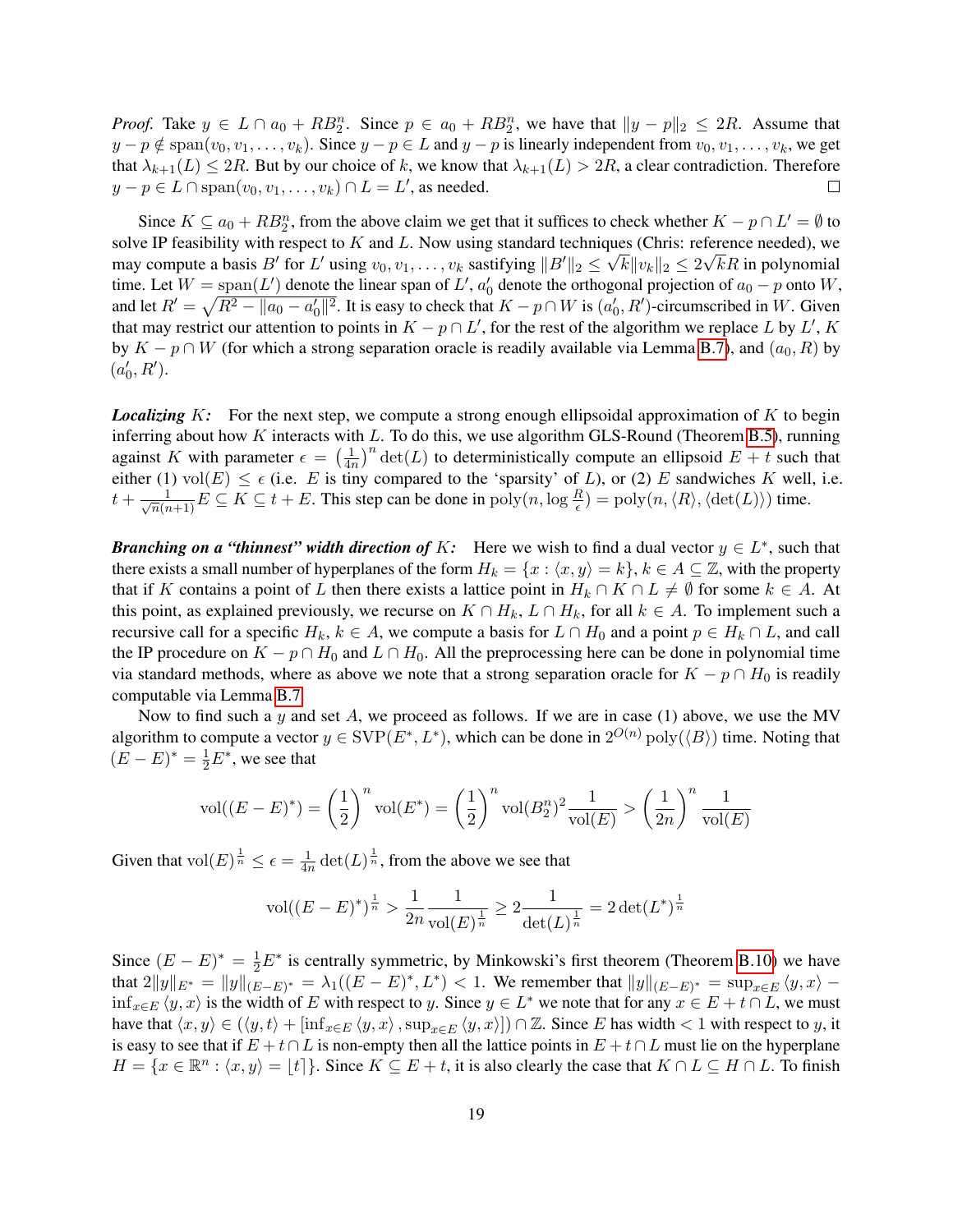with this case, we now recursively solve the Integer Program with respect  $K \cap H$  and  $L \cap H$ , returning empty iff  $K \cap L \cap H = \emptyset$ .

If we are in case (2), we know K is well-sandwiched by E, i.e.  $t + \frac{1}{\sqrt{n}(n+1)}E \subseteq K \subseteq t + E$ . To find a thin direction for K, we shall compute  $y \in \text{SVP}((K - K)^*, L^*, 1)$ . To do this, we must build a weak distance oracle for  $(K - K)^*$ . Given that K is well sandwiched by E, using the Ellipsoid Method (theorem [B.4\)](#page-37-2), for any  $y \in \mathbb{Q}^n$  and  $\epsilon > 0$ , we may compute  $l, u \in \mathbb{Q}$  satisfying

$$
l - \frac{\epsilon}{2} \le \inf_{x \in K} \langle y, x \rangle \le l \quad u \le \sup_{x \in K} \langle y, x \rangle \le u + \frac{\epsilon}{2}
$$

in polynomial time. We note now that

$$
|||y||_{(K-K)^*} - (u-l)| = |\sup_{x \in K} \langle y, x \rangle - \inf_{x \in K} \langle y, x \rangle - (u-l)| \le \epsilon
$$

as needed. Next, the SVP algorithm needs sandwiching guarantees on  $(K - K)^*$ . Given our guarantees on K, we see that  $\frac{1}{2}E^* = (E - E)^* \subseteq K - K \subseteq \frac{1}{2}$ withing guarantees on  $(X - K)$ . Siven our guarantees on  $\frac{1}{2}(n+1)\sqrt{n}E^*$ . Technically, the algorithm Shortest-Vectors requires the sandwiching ratio with respect to euclidean balls, but this type of sandwiching is equivalent to ellipsoidal sandwiching after linear transformation. Having constructed a weak distance oracle for  $(K - K)^*$ and computed the sandwiching guarantees, we may now call Shortest-Vectors( $(K - K)^*, L^*, 1$ ) (Theorem [4.4\)](#page-14-1) and retrieve  $y \in L^*$  from the output. Since the sandwiching guarantees are polynomial in n and the required accuracy is  $O(1)$ , this call be executed in expected time  $2^{O(n)}$   $poly(\langle B \rangle, \langle E \rangle)$  time. Using the Ellipsoid Method (theorem [B.4\)](#page-37-2) as above, we compute bounds  $u, l \in \mathbb{Q}$  satisfying  $u \le \sup_{x \in K} \langle y, x \rangle \le u+1$ and  $l-1 \le \inf_{x \in K} \langle y, x \rangle \le l$  in polynomial time. Now compute  $A = [l-1, \min\{u+1, l+f^*(n)+1\}] \cap \mathbb{Z}$ . We now show that it suffices to restrict our attention to the hyperplanes  $H_k = \{x \in \mathbb{R}^n : \langle x, y \rangle = k\}$  for  $k \in A$ .

**Claim:** If  $K \cap L \neq \emptyset$ , then there exists  $x \in K \cap L$  such that  $\langle y, x \rangle \in A$ .

*Proof.* First, if  $l + f^*(n) + 1 \ge \sup_{x \in K} \langle y, x \rangle$ , then by our guarantees on u and l we have that  $A \supseteq$  $[\inf_{x\in K}\langle y, x\rangle, \sup_{x\in K}\langle y, x\rangle] \cap \mathbb{Z}$ . Since  $\langle y, x\rangle \in \mathbb{Z}$  for any  $x \in L$ , we clearly have that  $x \in K \cap L \Rightarrow$  $\langle x, y \rangle \in A$ . Next, if  $l + f^*(n) + 1 \le \sup_{x \in K} \langle y, x \rangle$ , then we have that

$$
f^*(n) \le \sup_{x \in \mathbb{R}} \langle y, x \rangle - l - 1 \le ||y||_{(K - K)^*} - 1 \le \lambda_1((K - K)^*, L^*)
$$

by our assumption that  $y \in \text{SVP}((K - K)^*, L^*, 1)$ . Take  $x_0 \in \arg\min_{x \in K} \langle y, x \rangle$  and examine the convex body

$$
\tilde{K} = \left(1 - \frac{f^*(n) + 1}{\|y\|_{(K-K)^*}}\right) x_0 + \left(\frac{f^*(n) + 1}{\|y\|_{(K-K)^*}}\right) K.
$$

Since  $x_0 \in K$  and  $f^*(n) + 1 \le ||y||_{(K-K)^*}$  we get by convexity that  $\tilde{K} \subseteq K$ . Furthermore, we can see that

$$
\tilde{K} \subseteq \{ z \in \mathbb{R}^n : \inf_{x \in K} \langle y, x \rangle \le \langle z, y \rangle \le \inf_{x \in K} \langle y, x \rangle + f^*(n) + 1 \}.
$$

Therefore any  $x \in \tilde{K} \cap L$  must satisfy  $\langle x, y \rangle \in A$ . Hence if  $\tilde{K} \cap L \neq \emptyset$ , since  $\tilde{K} \subseteq K$  there exists  $x \in K \cap L$ such that  $\langle y, x \rangle \in A$ . We now show that  $\tilde{K} \cap L \neq \emptyset$  to complete the claim.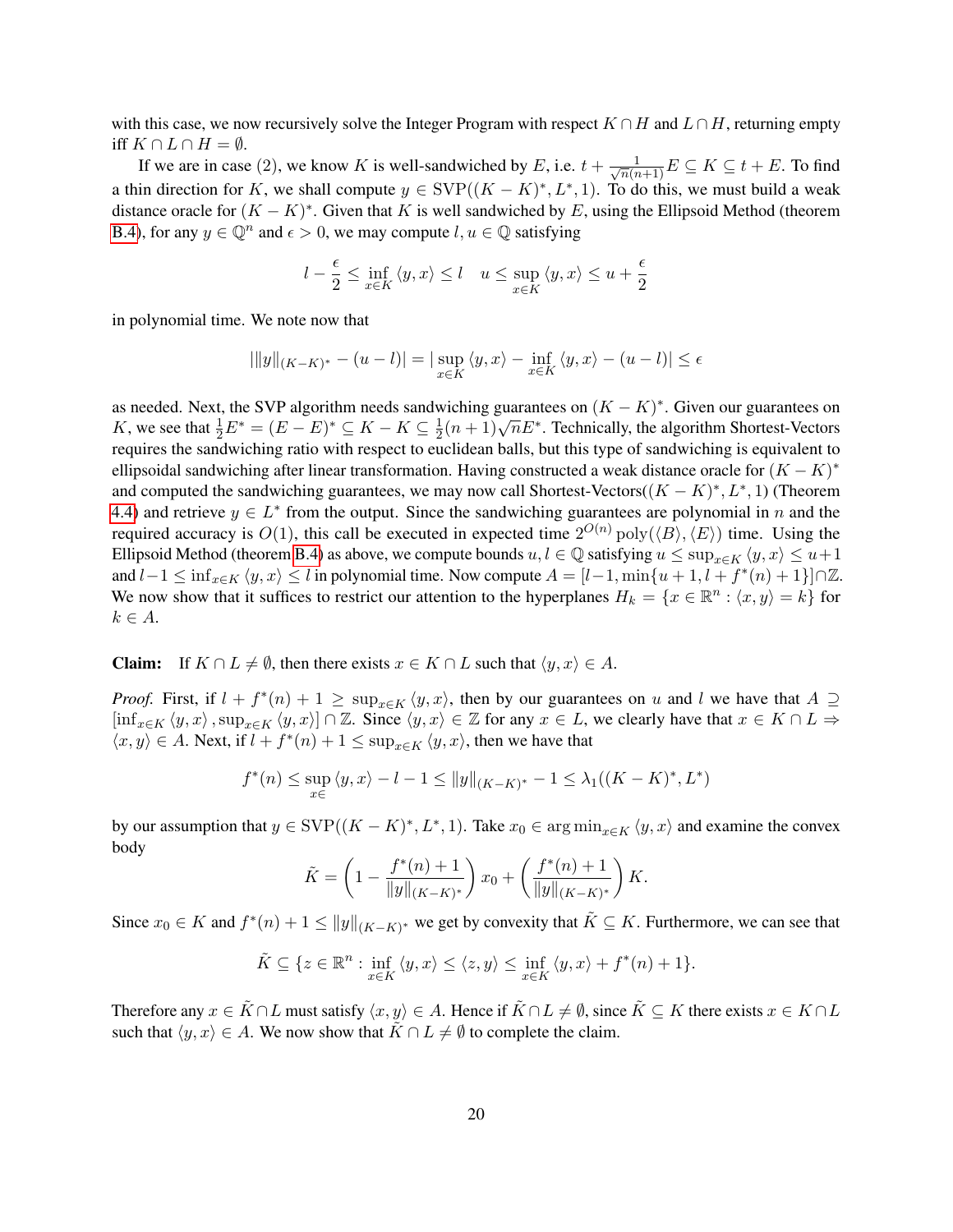By homogeneity, we see that

$$
\lambda_1((\tilde{K} - \tilde{K})^*, L^*) = \lambda_1 \left( \left( \frac{f^*(n) + 1}{\|y\|_{(K - K)^*}} (K - K) \right)^*, L^* \right) = (f^*(n) + 1) \frac{\lambda_1((K - K)^*, L^*)}{\|y\|_{(K - K)^*}}
$$

$$
\ge (f^*(n) + 1) \frac{\|y\|_{(K - K)^*} - 1}{\|y\|_{(K - K)^*}} \ge (f^*(n) + 1) \frac{f^*(n)}{f^*(n) + 1} = f^*(n)
$$

Applying the flatness theorem to  $\tilde{K}$ , we now get that  $\mu(\tilde{K}, L) \leq 1$  and hence that  $\tilde{K} \cap L \neq \emptyset$  as needed.  $\Box$ 

Given the claim, we may complete the algorithm by recursively solving the integer programs with respect to  $K \cap H_k$  and  $L \cap H_k$ , for all  $k \in A$ . We return EMPTY if all calls return EMPTY, and return any found lattice point otherwise.

RUNTIME: The correctness of the algorithm has already been discussed above, so it only remains to check that the runtime of the algorithm is bounded by  $O(f^*(n))^n \text{poly}(\langle a_0 \rangle, \langle R \rangle, \langle B \rangle)$  on expectation (we note that the only source of randomness in the algorithm comes from the calls to the Shortest-Vectors algorithm). The algorithm above is recursive, where at each node of the recursion we perform the 3 named procedures above and then break the problem into at most  $\lceil f^*(n) \rceil + 2$  subproblems which we solve recursively (the calls to IP on  $K \cap H_k$ ,  $L \cap H_k$  as above). Now if we can show that the processing at each recursive node takes at most expected  $2^{O(n)}$   $poly(\langle a_0 \rangle, \langle R \rangle, \langle B \rangle)$  time - where  $a_0, R, B$  are the *original* parameters provided to the top level call of the IP algorithm - then by solving a standard recurrence relation we get that the whole running time is indeed  $O(f^*(n))^n \text{poly}(\langle a_0 \rangle, \langle R \rangle, \langle B \rangle)$  on expectation as needed.

Let us examine a specific recursion node with associated convex body  $\bar{K}$ ,  $(\bar{a}_0, \bar{R})$ -circumscribed in  $\mathbb{R}^{\bar{n}}$ , and  $\bar{n}$ -dimensional lattice  $\bar{L}$  with basis  $\bar{B}$ . Now it is straightforward to see that at this recursion node, the amount of computation is certainly bounded by  $2^{O(\bar{n})}$  poly $(\langle \bar{a}_0 \rangle, \langle \bar{R} \rangle, \langle \bar{B} \rangle)$  on expectation, since the above procedures only make calls to subroutines with either polynomial runtimes (such as the GLS-Round algorithm, the Ellipsoid Method, and standard linear algebraic procedures) or single exponential runtimes (such as the MV algorithm and the Shortest-Vectors algorithm). The main issue is therefore whether the lattice basis and affine subspace passed to the next level recursion nodes have bit size bounded by a fixed polynomial (i.e. whose degree does not depend on  $n$ ) in the size of the original parameters. For clarity, we only sketch the argument here. The main reason this is true is because of the Basis Refine step. Most crucially, after the refine step, we end up with a lattice basis whose length is bounded by  $2\sqrt{n}\bar{R} \le 2\sqrt{n}R$ . Since  $\overline{L}$  is a sub-lattice of our original lattice L, it is not hard to verify that any vector of  $\overline{L}$  (and in fact of L) of length less than  $2\sqrt{n}R$  has bit size bounded by  $poly(\langle R \rangle, \langle B \rangle)$  (for a fixed polynomial). Hence the Basis Refine step "smooths" any incoming basis and subspace to ones whose bit description is well bounded by the original parameters. Since the bit description of the lattice basis and subspace passed to the next child node is only a fixed polynomial larger than that of the "smoothed" basis after our refine step, the claim follows. The runtime is therefore bounded by  $O(f^*(n))^n \text{poly}(\langle a_0 \rangle, \langle R \rangle, \langle B \rangle)$  on expectation as desired.  $\Box$ 

# 5 Acknowledgments

We gratefully thank Bo'az Klartag, Gideon Schechtman, Daniele Micciancio, Oded Regev, and Panagiotis Voulgaris for fruitful discussions and critical ideas. In particular, Klartag suggested to us that the techniques of [\[Kla06\]](#page-23-9) could be used for an algorithmic construction of an M-ellipsoid, and Schechtman suggested the use of parallelepiped tilings to construct an explicit covering.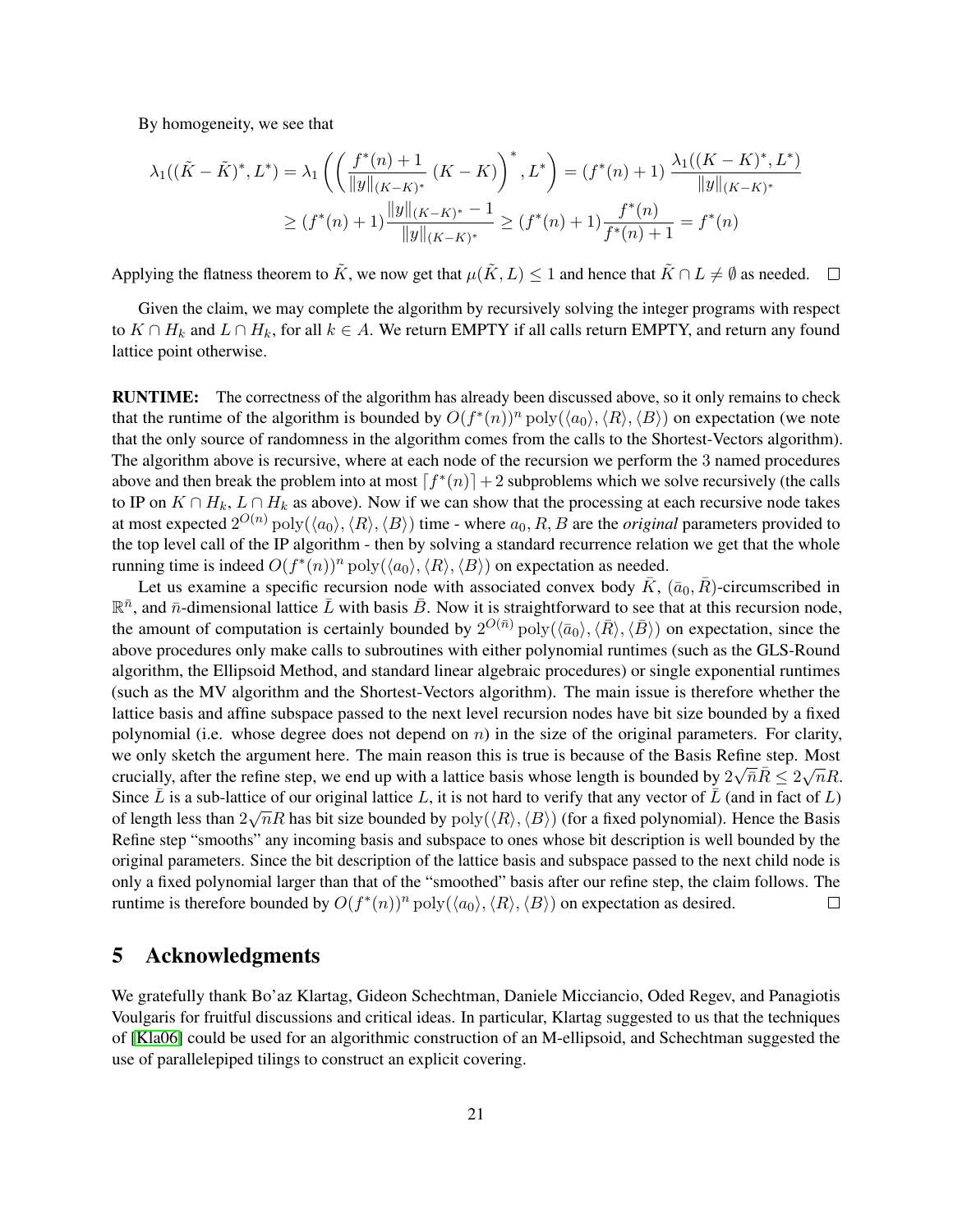# References

- <span id="page-22-2"></span>[ABSS93] S. Arora, L. Babai, J. Stern, and Z. Sweedyk. The hardness of approximate optima in lattices, codes, and systems of linear equations. *J. Comput. Syst. Sci.*, 54(2):317–331, 1997. Preliminary version in FOCS 1993.
- <span id="page-22-5"></span>[AJ08] V. Arvind and P. S. Joglekar. Some sieving algorithms for lattice problems. In *FSTTCS*, pages 25–36. 2008.
- <span id="page-22-0"></span>[Ajt98] M. Ajtai. The shortest vector problem in  $L_2$  is NP-hard for randomized reductions (extended abstract). In *STOC*, pages 10–19. 1998.
- <span id="page-22-3"></span>[AKS01] M. Ajtai, R. Kumar, and D. Sivakumar. A sieve algorithm for the shortest lattice vector problem. In *STOC*, pages 601–610. 2001.
- <span id="page-22-6"></span>[AKS02] M. Ajtai, R. Kumar, and D. Sivakumar. Sampling short lattice vectors and the closest lattice vector problem. In *IEEE Conference on Computational Complexity*, pages 53–57. 2002.
- <span id="page-22-12"></span>[Bal88] K. M. Ball. Logarithmically concave functions and sections of convex sets in rn. *Studia Mathematica*, 88:69–84, 1988.
- <span id="page-22-10"></span>[Ban93] W. Banaszczyk. New bounds in some transference theorems in the geometry of numbers. *Mathematische Annalen*, 296(4):625–635, 1993.
- <span id="page-22-11"></span>[Ban96] W. Banaszczyk. Inequalities for convex bodies and polar reciprocal lattices in  $R<sup>n</sup>$  II: Application of k-convexity. *Discrete and Computational Geometry*, 16:305–311, 1996. ISSN 0179-5376.
- <span id="page-22-13"></span>[Bla18] W. Blaschke. Über affine geometry xiv: eine minimum aufgabe für legendres trägheits ellipsoid. *Ber. verh. sachs. Akad. d. Wiss. ¨* , 70:72–75, 1918.
- <span id="page-22-7"></span>[BLPS99] W. Banaszczyk, A. Litvak, A. Pajor, and S. Szarek. The flatness theorem for nonsymmetric convex bodies via the local theory of Banach spaces. *Mathematics of Operations Research*, 24(3):728–750, 1999.
- <span id="page-22-14"></span>[BM87] J. Bourgain and V. D. Milman. New volume ratio properties for convex symmetric bodies in  $\mathbb{R}^n$ . *Inventiones Mathematicae*, 88:319–340, 1987.
- <span id="page-22-4"></span>[BN07] J. Blömer and S. Naewe. Sampling methods for shortest vectors, closest vectors and successive minima. In *ICALP*, pages 65–77. 2007.
- <span id="page-22-8"></span>[Bou86] J. Bourgain. On high-dimensional maximal functions associated to convex bodies. *Amer. J. Math*, 108(6):1467–1476, 1986.
- <span id="page-22-1"></span>[CN98] J.-Y. Cai and A. Nerurkar. Approximating the SVP to within a factor (1+1/dim<sup>e</sup>) is NP-hard under randomized reductions. *J. Comput. Syst. Sci.*, 59(2):221–239, 1999. Preliminary version in CCC 1998.
- <span id="page-22-9"></span>[DFK89] M. E. Dyer, A. M. Frieze, and R. Kannan. A random polynomial-time algorithm for approximating the volume of convex bodies. *J. ACM*, 38(1):1–17, 1991. Preliminary version in STOC 1989.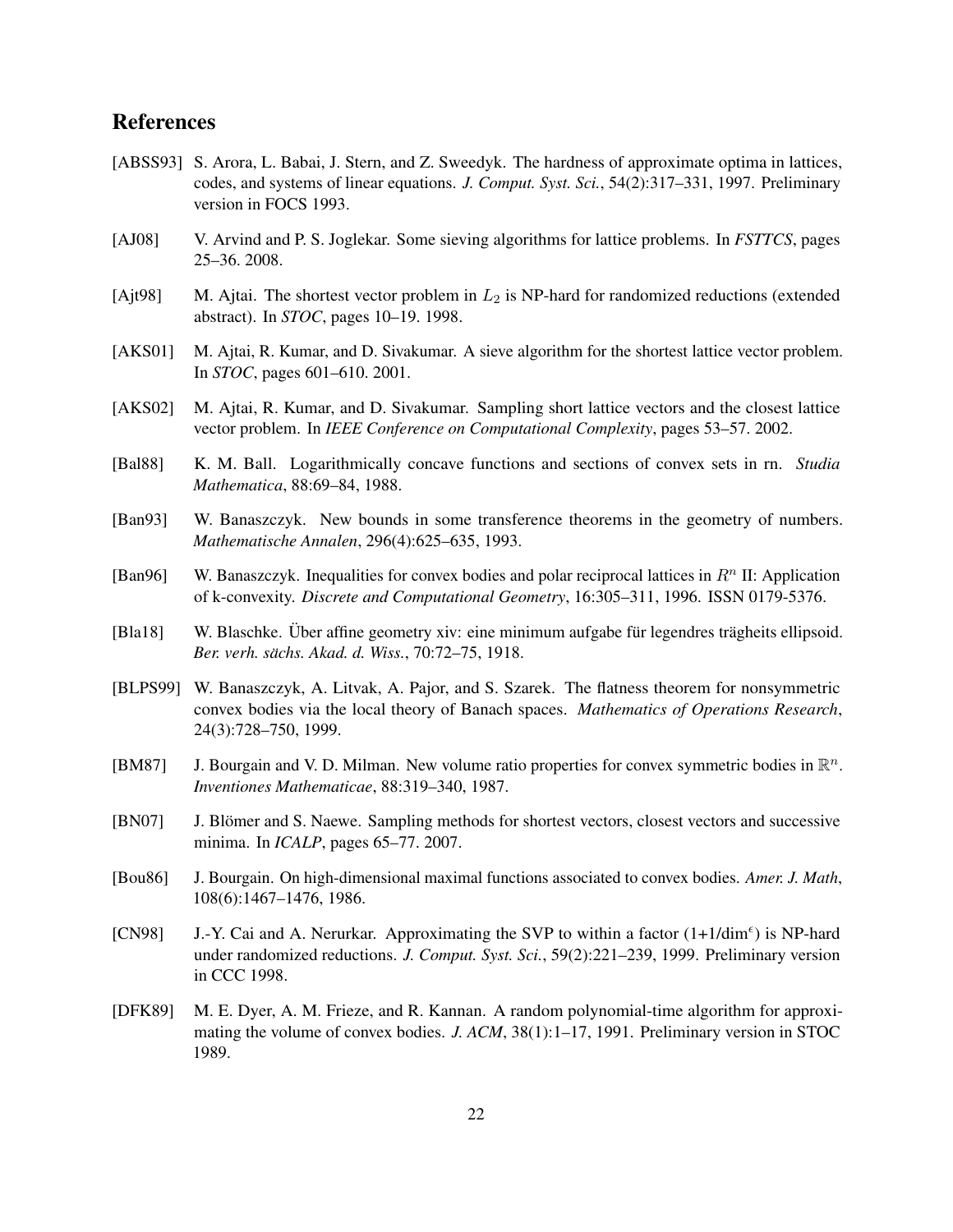- <span id="page-23-4"></span>[Din00] I. Dinur. Approximating SVP<sup>∞</sup> to within almost-polynomial factors is NP-hard. *Theor. Comput. Sci.*, 285(1):55–71, 2002. Preliminary version in CIAC 2000.
- <span id="page-23-6"></span>[DKRS98] I. Dinur, G. Kindler, R. Raz, and S. Safra. Approximating CVP to within almost-polynomial factors is NP-hard. *Combinatorica*, 23(2):205–243, 2003. Preliminary version in FOCS 1998.
- <span id="page-23-10"></span>[FB86] Z. Furedi and I. Barany. Computing the volume is difficult. In *STOC '86: Proceedings of the eighteenth annual ACM symposium on Theory of computing*, pages 442–447. ACM, New York, NY, USA, 1986. ISBN 0-89791-193-8. doi:http://doi.acm.org/10.1145/12130.12176.
- <span id="page-23-11"></span>[GLS88] M. Grötschel, L. Lovász, and A. Schrijver. *Geometric Algorithms and Combinatorial Optimization*. Springer, 1988.
- <span id="page-23-8"></span>[HK10] R. Hildebrand and M. Köppe. A faster algorithm for quasi-convex integer polynomial optimization. Arxiv, Report 1006.4661, 2010. <http://arxiv.org>.
- <span id="page-23-5"></span>[HR07] I. Haviv and O. Regev. Tensor-based hardness of the shortest vector problem to within almost polynomial factors. In *STOC*, pages 469–477. 2007.
- <span id="page-23-2"></span>[JS98] A. Joux and J. Stern. Lattice reduction: A toolbox for the cryptanalyst. *J. Cryptology*, 11(3):161– 185, 1998.
- <span id="page-23-7"></span>[Kan87] R. Kannan. Minkowski's convex body theorem and integer programming. *Mathematics of operations research*, 12(3):415–440, August 1987. 1987.
- <span id="page-23-3"></span>[Kho03] S. Khot. Hardness of approximating the shortest vector problem in lattices. *J. ACM*, 52(5):789– 808, 2005. Preliminary version in FOCS 2003.
- <span id="page-23-9"></span>[Kla06] B. Klartag. On convex perturbations with a bounded isotropic constant. *Geometric And Functional Analysis*, 16:1274–1290, 2006. ISSN 1016-443X.
- <span id="page-23-15"></span>[KLS95] R. Kannan, L. Lovász, and M. Simonovits. Isoperimetric problems for convex bodies and a localization lemma. *Discrete & Computational Geometry*, 13:541–559, 1995.
- <span id="page-23-16"></span>[Kup08] G. Kuperberg. From the mahler conjecture to gauss linking integrals. *Geometric And Functional Analysis*, 18:870–892, 2008.
- <span id="page-23-0"></span>[Len83] H. W. Lenstra. Integer programming with a fixed number of variables. *Mathematics of Operations Research*, 8(4):538–548, November 1983.
- <span id="page-23-1"></span>[LLL82] A. K. Lenstra, H. W. Lenstra, Jr., and L. Lovász. Factoring polynomials with rational coefficients. *Mathematische Annalen*, 261(4):515–534, December 1982.
- <span id="page-23-13"></span>[LV06a] L. Lovász and S. Vempala. Fast algorithms for logconcave functions: Sampling, rounding, integration and optimization. In *FOCS '06: Proceedings of the 47th Annual IEEE Symposium on Foundations of Computer Science*, pages 57–68. IEEE Computer Society, Washington, DC, USA, 2006.
- <span id="page-23-12"></span>[LV06b] L. Lovász and S. Vempala. Hit-and-run from a corner. *SIAM J. Computing*, 35:985–1005, 2006.
- <span id="page-23-14"></span>[LV06c] L. Lovász and S. Vempala. Simulated annealing in convex bodies and an  $O<sup>*</sup>(n<sup>4</sup>)$  volume algorithm. *J. Comput. Syst. Sci.*, 72(2):392–417, 2006.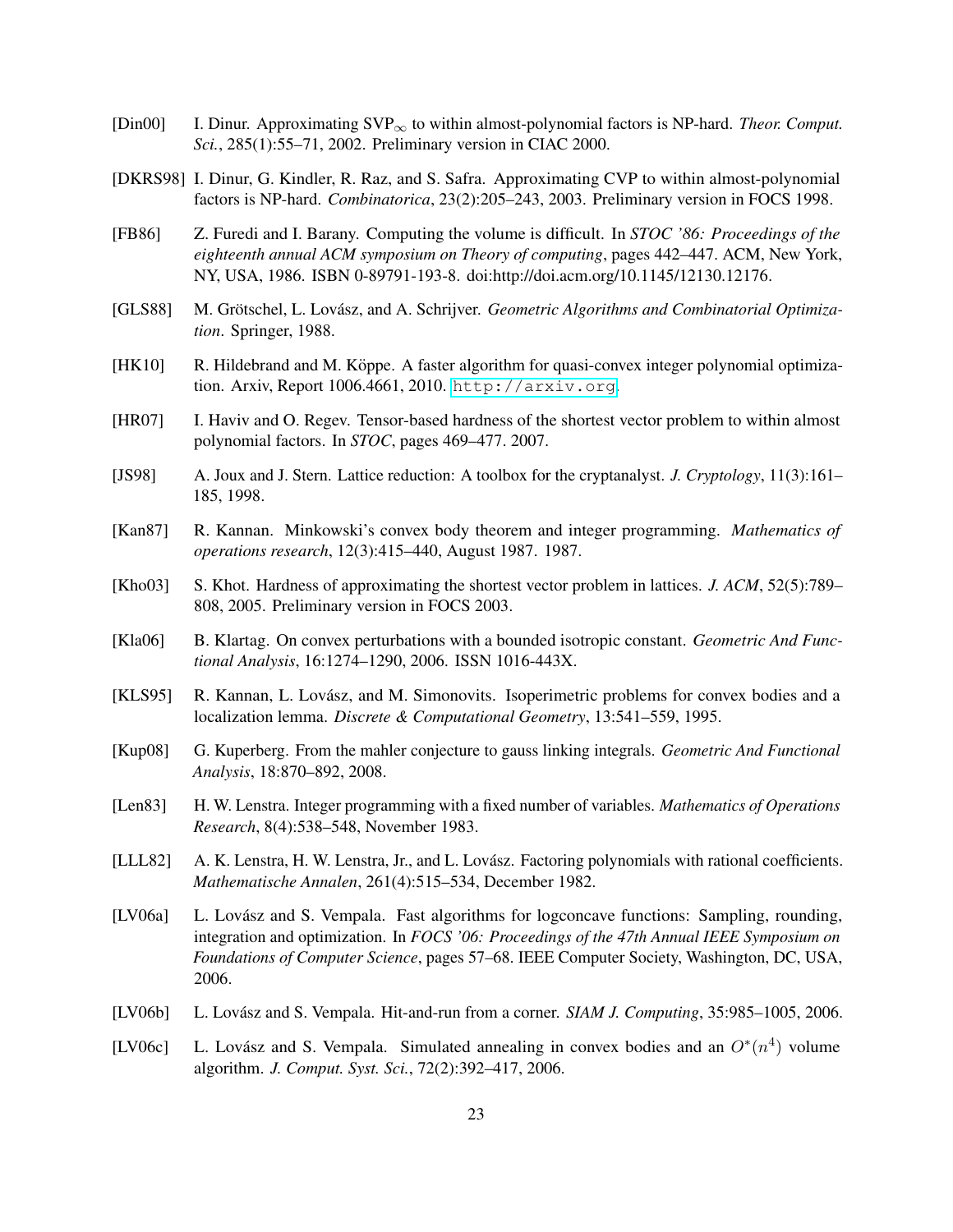- <span id="page-24-2"></span>[Mic98] D. Micciancio. The shortest vector in a lattice is hard to approximate to within some constant. *SIAM J. Comput.*, 30(6):2008–2035, 2000. Preliminary version in FOCS 1998.
- <span id="page-24-8"></span>[Mil86] V. Milman. Inegalites de brunn-minkowski inverse et applications at la theorie locales des espaces normes. *C. R. Acad. Sci. Paris*, 302(1):25–28, 1986.
- <span id="page-24-12"></span>[MP89] V. Milman and A. Pajor. Isotropic position and inertia ellipsoids and zonoids of the unit ball of a normed n-dimensional space. *Geometric Aspects of Functional Analysis*, pages 64–104, 1989.
- <span id="page-24-9"></span>[MP00] V. Milman and A. Pajor. Entropy and asymptotic geometry of non-symmetric convex bodies. *Advances in Mathematics*, 152(2):314 – 335, 2000.
- <span id="page-24-6"></span>[MV10] D. Micciancio and P. Voulgaris. A deterministic single exponential time algorithm for most lattice problems based on Voronoi cell computations. In *STOC*, pages 351–358. 2010.
- <span id="page-24-15"></span>[Naz09] F. Nazarov. The Hörmander proof of the Bourgain-Milman theorem, 2009. Preprint.
- <span id="page-24-1"></span>[NS01] P. Q. Nguyen and J. Stern. The two faces of lattices in cryptology. In *CaLC*, pages 146–180. 2001.
- <span id="page-24-0"></span>[Odl90] A. M. Odlyzko. The rise and fall of knapsack cryptosystems. In C. Pomerance, editor, *Cryptology and Computational Number Theory*, volume 42 of *Proceedings of Symposia in Applied Mathematics*, pages 75–88. 1990.
- <span id="page-24-4"></span>[RR06] O. Regev and R. Rosen. Lattice problems and norm embeddings. In *STOC*, pages 447–456. 2006.
- <span id="page-24-16"></span>[RS57] C. Rogers and G. Shephard. The difference body of a convex body. *Arch. Math.*, 8:220–233, 1957.
- <span id="page-24-11"></span>[RS58] C. Rogers and G. Shephard. Convex bodies associated with a given convex body. *J. London Soc.*, 33:270–281, 1958.
- <span id="page-24-7"></span>[Rud00] M. Rudelson. Distance between non-symmetric convex bodies and the MM\*-estimate. *Positivity*, 4(8):161–178, 2000.
- <span id="page-24-14"></span>[San49] L. A. Santaló. Un invariante afin para los cuerpos convexos del espacio de n dimensiones. *Portugalie Math.*, 8:155–161, 1949.
- <span id="page-24-5"></span>[Sch87] C.-P. Schnorr. A hierarchy of polynomial time lattice basis reduction algorithms. *Theor. Comput. Sci.*, 53:201–224, 1987.
- <span id="page-24-13"></span>[Son90] G. Sonnevend. Applications of analytic centers for the numerical solution of semi-infinite convex programs arising in control theory. In H. Sebastian and K. Tammer, editors, *System Modelling and Optimization*, volume 143 of *Lecture Notes in Control and Information Sciences*, pages 413–422. Springer Berlin / Heidelberg, 1990.
- <span id="page-24-3"></span>[vEB81] P. van Emde Boas. Another NP-complete problem and the complexity of computing short vectors in a lattice. Technical Report 81-04, University of Amsterdam, 1981.
- <span id="page-24-10"></span>[Vou] P. Voulgaris. Personal Communication.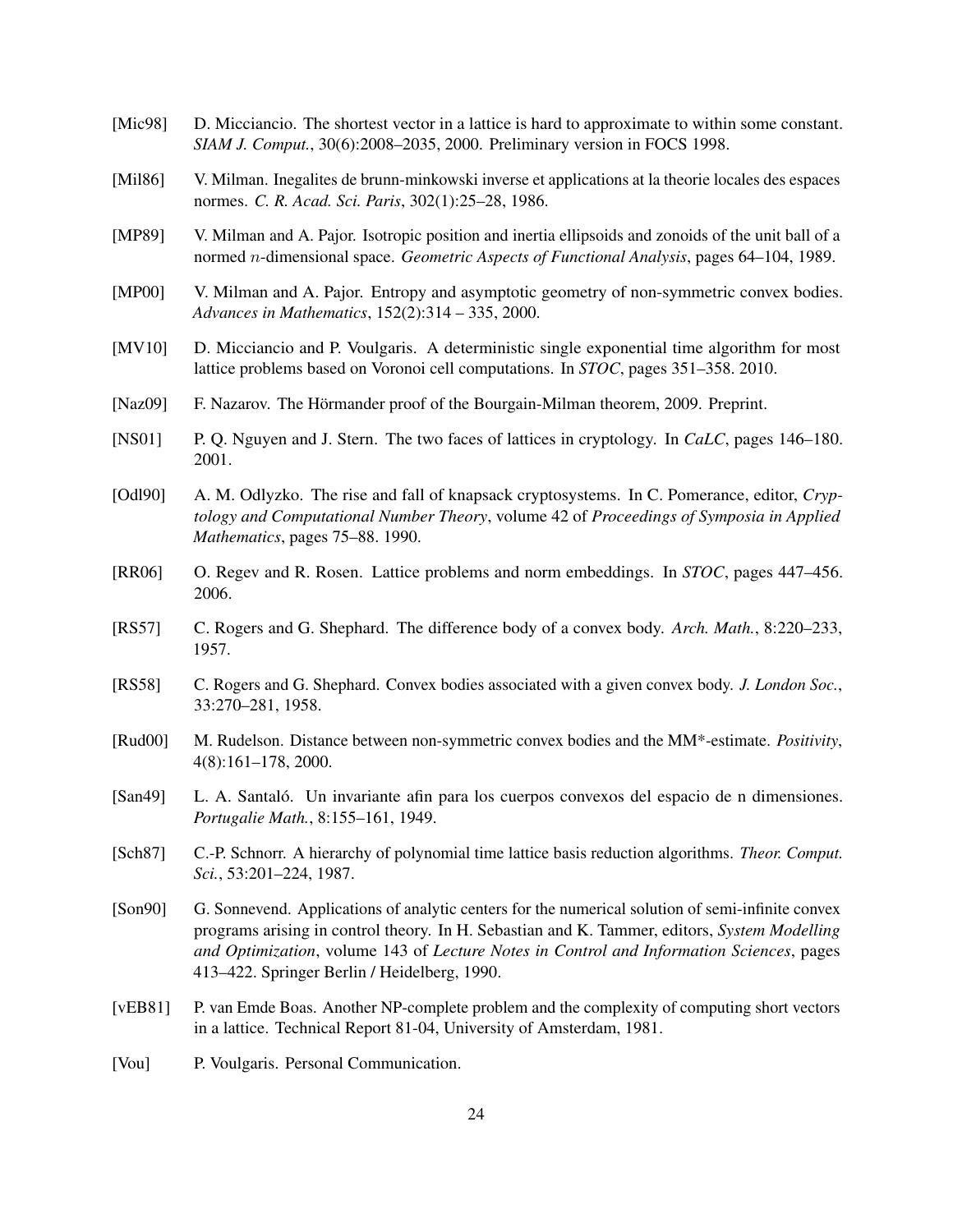<span id="page-25-1"></span>[YN76] D. B. Yudin and A. S. Nemirovski. Evaluation of the information complexity of mathematical programming problems (in russian). *Ekonomika i Matematicheskie Metody*, 13(2):3–45, 1976.

# <span id="page-25-0"></span>A M-Ellipsoid Proofs

Here we prove correctness of the all the main M-ellipsoid algorithms from Section [3.](#page-6-0) We rely heavily on several geometric estimates, which are listed and proved in Section [A.1](#page-31-2) below, and on standard algorithms from convex optimization and convex geometry, which are described in Section [B.3.](#page-37-3)

*Proof of Theorem [3.5](#page-7-1) (Correctness of M-Ellipsoid).* Here we give more detail as to the implementation of each of the steps of Algorithm [1:](#page-8-0)

- Step 1: Make a direct call to algorithm Estimate-Centroid (Lemma [B.9\)](#page-39-0) on K.
- Step 2: If Estimate-Centroid returns an estimate b of  $b(K)$ , we have the guarantee that

$$
b + \frac{r}{2(n+1)\sqrt{n}} B_2^n \subseteq K \subseteq b + 2R \tag{A.1}
$$

Since the guarantees about  $b$  in  $K$  are polynomial in the input, we can build a weak membership oracle  $O_{K-b}$  for  $K-b$ , where  $K-b$  is  $(0, \frac{r}{2(n+1)\sqrt{n}}, 2R)$ -centered, in polynomial time from  $O_K$ . Now we run the algorithm of Theorem [3.7](#page-9-3) on the oracle  $O_{K-b}$  and retrieve the tentative M-ellipsoid  $E(A)$  of K.

- Step 3: Here we make a direct call to the algorithm Build-Cover on  $(K, E(A))$  where we ask whether  $N(K, E(A)) > (13e)^n$ .
- Step 4: First, we implement a weak membership oracle  $O_{(K-K)^*}$  for  $(K K)^*$  from  $O_K$  using the ellipsoid algorithm, where we can guarantee that  $(K - K)^*$  is  $(0, r\frac{1}{2R}, \frac{1}{2R})$  $\frac{1}{2r}$ )-centered. To do this, we note that

$$
x \in (K - K)^* \Leftrightarrow \sup_{y \in K} \langle y, x \rangle - \inf_{y \in K} \langle y, x \rangle \le 1
$$

Hence we can build a weak membership oracle for  $(K - K)^*$  by approximately maximizing and minimizing with respect to x over K. This can readily be done via the ellipsoid algorithm (see Theorem [B.4\)](#page-37-2). The guarantees we get on  $(K - K)^*$  are seen as follows:

$$
a_0 + rB_2^n \subseteq K \subseteq RB_2^n \Rightarrow 2rB_2^n \subseteq K - K \subseteq 2RB_2^n \Rightarrow \frac{1}{2R}B_2^n \subseteq (K - K)^* \subseteq \frac{1}{2r}B_2^n
$$

Next, we note that  $E(A)^* = E(A^{-1})$ , and hence can be computed in polynomial time. Next, we call the algorithm Build-Cover on  $((K - K)^*, E(A)^*)$  where we ask whether  $N((K - K)^*, E(A)^*)$  $(25e \cdot 13)^n$ .

**Correctness:** We must show that if the algorithm succeeds, returning the ellipsoid  $E(A)$ , that  $E(A)$  indeed satisfies

$$
N(K, E) \le \left(\sqrt{8\pi e} \cdot 13e\right)^n \quad N(E, K) \le \left(\sqrt{8\pi e} \cdot 25e \cdot 13 \cdot 289\right)^n \tag{A.2}
$$

These guarantees depend only on the correctness of the algorithm Build-Cover. In, step 3, if the test passes, These guarantees depend only on the correctness of the algorithm Build-Cover. In, step 5, if the test passes, we are guaranteed to get a covering T of K by E where  $|T| \le (\sqrt{8\pi e} \cdot 13e)^n$ . Hence the first requirement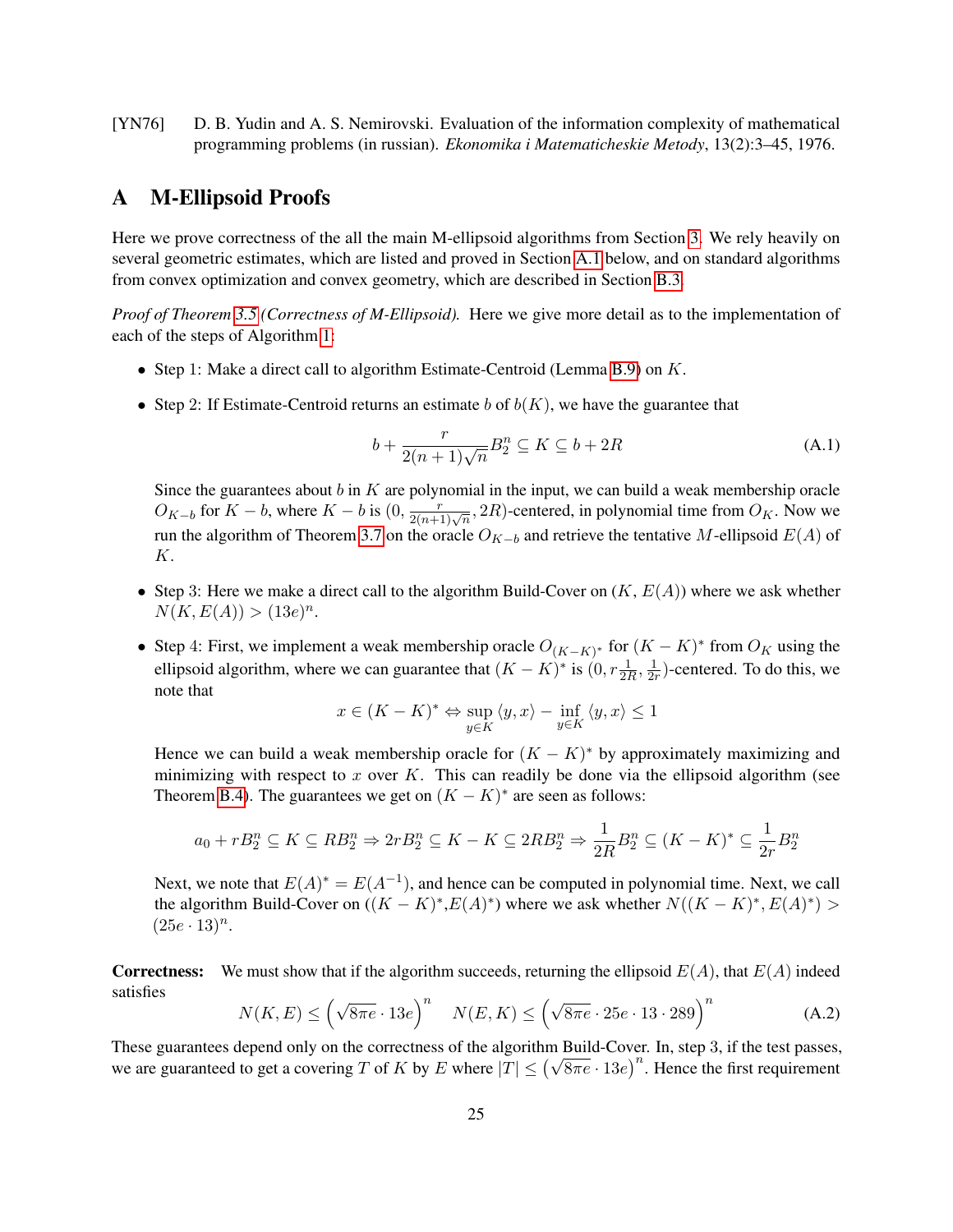is met. In step 4, if the test passes, we are guaranteed that  $N((K - K)^*, E^*) \leq (4\sqrt{\frac{\pi e}{2}} \cdot 25e \cdot 13)^n$ . Now by Theorem [A.2,](#page-31-0) since  $E^*$  is centrally symmetric, for n large enough, we have that

$$
N(E, K) \le 289^n N((K - K)^*, E^*) \le (\sqrt{8\pi e} \cdot 25e \cdot 13 \cdot 289)^n
$$
 (A.3)

as needed.

**Runtime:** We note that of each the steps  $1 - 4$  already have a running time bounded by the desired runtime. Hence, it suffices to show that the main loop is executed on expectation only  $O(1)$  times. To do this, we first condition on the event that in step 1, the returned estimate b satisfies that  $b - b(K) \in \frac{1}{n+1}E_K$ . This occurs with probability at least  $1 - \frac{1}{n}$  $\frac{1}{n}$ . Next, in step 2, given that  $K - b$  satisfies the conditions of Theorem [3.7,](#page-9-3) i.e. that  $b(K - b) = b(K) - \tilde{b} \in \frac{1}{n+1}E_K$ , we may condition on the event that the returned ellipsoid  $E(A)$ satisfies

$$
N(K, E(A)) \le (13e)^n \quad N(E(A), K) \le (25e)^n. \tag{A.4}
$$

Since this event occurs with probability  $1-\frac{3}{n}$  $\frac{3}{n}$ , our total success probability is  $1-\frac{4}{n}$  $\frac{4}{n}$ . Now in step 3, given that  $N(K, E(A)) \leq (13e)^n$ , the test is guaranteed to pass. Since E is centrally symmetric, for n large enough, we have that

$$
N((K - K)^{*}, E^{*}) \le (12(1 + o(1)))^{n} N(E, K) \le (25e \cdot 13)^{n}.
$$
 (A.5)

Therefore, the test in step 4 is also guaranteed to succeed. Finally, we see that the probability that each execution of the loop terminates successfully is at least  $1 - \frac{4}{n}$  $\frac{4}{n}$ , therefore the expected number of runs of the loop is  $O(1)$  as needed.  $\Box$ 

*Proof of Theorem [3.7](#page-9-3) (Correctness of M-Gen).* The proof has two parts, first building the right oracle, then using it to sample and estimate the inertial ellipsoid.

Building a membership oracle for the polar: We first show that a polynomial time weak membership oracle for  $S = n (\text{conv} \{K, -K\})^*$  can be built from  $O_K$ . We note that

$$
v \in n \left( \text{conv}\{K, -K\} \right)^* \Leftrightarrow \max \left\{ \sup_{x \in K} \left\langle v, x \right\rangle, \sup_{x \in K} \left\langle -v, x \right\rangle \right\} \le n \tag{A.6}
$$

Given the guarantees on  $O_K$ , we have that

$$
\frac{n}{R}B_2^n \subseteq n \left(\text{conv}\{K, -K\}\right)^* \subseteq \frac{n}{r}B_2^n \tag{A.7}
$$

Constructing a weak membership oracle for S therefore requires only the ability to perform 2 different approximate optimizations over  $K$ . This can achieved using the standard optimization techniques described in Theorem [B.4.](#page-37-2) Hence, a polynomial time weak membership oracle for  $S$  can be built as claimed.

**Building the M-ellipsoid:** Le  $\pi_S$  denote the uniform distribution on S. Equipped with a weak membership oracle for S, we may use the sampling algorithm of Theorem [B.6,](#page-38-1) to sample a point  $Y \in S$  with distribution  $\sigma$  satisfying  $d_{\text{TV}}(\sigma, \pi_S) \leq \frac{1}{n}$  $\frac{1}{n}$  in time  $\text{poly}(n)$   $\text{polylog}(\frac{R}{r}, n)$ . Set  $s = Y$ , where Y is the computed sample. We shall use s to specify a reweighting of the uniform distribution on K. Let  $f_s(x) = e^{\langle s,x \rangle}$  for  $x \in K$  and 0 otherwise. Using the algorithm described by Corollary [B.8,](#page-38-2) we may compute a matrix  $A \in \mathbb{R}^{n \times n}$  satisfying

<span id="page-26-0"></span>
$$
e^{-\frac{1}{n}}E_{f_s} \subseteq E(A) \subseteq e^{\frac{1}{n}}E_{f_s} \tag{A.8}
$$

with probability  $1 - \frac{1}{n}$  $\frac{1}{n}$  in time  $poly(n) polylog(\frac{R}{r})$ . We return the ellipsoid  $\sqrt{n}E(A)$  as our candidate  $M$ -ellipsoid for  $K$ .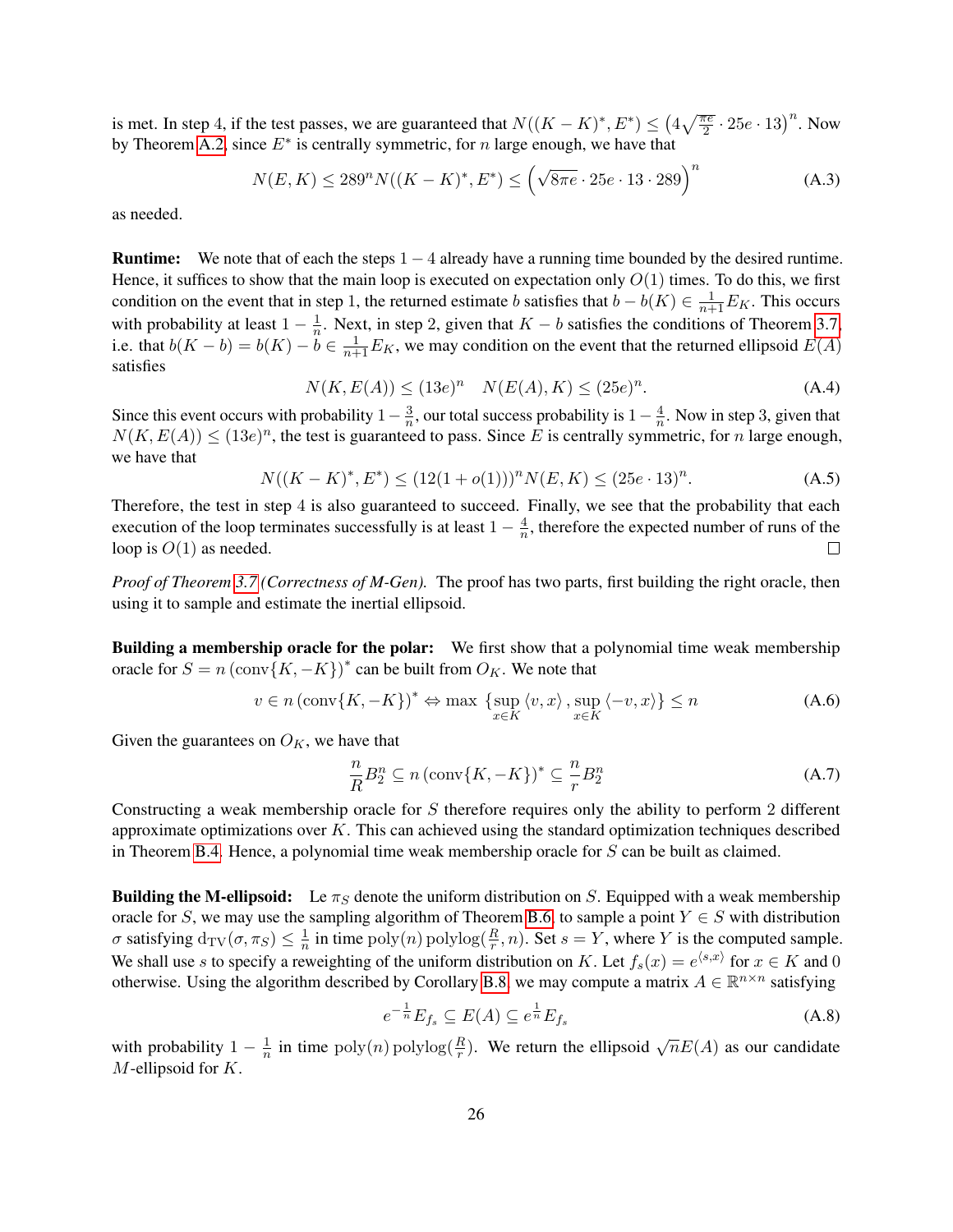**Analysis:** We now show that for n large enough, the ellipsoid returned by this algorithm satisfies with high probability the covering conditions

$$
N(K, \sqrt{n}E(A)) \le (13e)^n \quad N(\sqrt{n}E(A), K)) \le (25e)^n \tag{A.9}
$$

First, we condition on the event  $(A.8)$ , i.e. that we get a good estimate of  $E_{fs}$ . Hence at this point, our success probability is at least  $1-\frac{1}{n}$  $\frac{1}{n}$ .

Let  $\eta > 0$  be a constant to be decided later. Let X be uniformly distributed on S, and let Y denote the approximately uniform sample the above algorithm computes on S, remembering that  $S = n (\text{conv} \{K, -K\})^*$ . Given the guarantee that  $b(K) \in \frac{1}{n+1}E_K$ , from Lemma [A.4](#page-34-0) setting  $\epsilon = 1$ , for n large enough we have that

$$
\mathcal{E}[L_{f_X}^{2n}] \le \left( (1 + o(1)) \sqrt{\frac{2}{\pi e}} \frac{e^{\epsilon}}{\sqrt{\epsilon}} \right)^{2n} \le \left( (1 + \eta) \sqrt{\frac{2e}{\pi}} \right)^{2n} \tag{A.10}
$$

Using Markov's inequality, we see that

$$
\Pr\left[L_{f_X} > (1+\eta)^2 \sqrt{\frac{2e}{\pi}}\right] \le \frac{E[L_{f_X}^{2n}]}{\left((1+\eta)^2 \sqrt{\frac{2e}{\pi}}\right)^{2n}} \le \frac{1}{(1+\eta)^{2n}}.\tag{A.11}
$$

Now since  $d_{\text{TV}}(X, Y) \leq \frac{1}{n}$  $\frac{1}{n}$ , we see that

<span id="page-27-0"></span>
$$
\Pr\left[L_{f_Y} > (1+\eta)^2 \sqrt{\frac{2e}{\pi}}\right] \le \frac{1}{(1+\eta)^{2n}} + \frac{1}{n} \le \frac{2}{n} \tag{A.12}
$$

for n large enough ( $\eta$  will be chosen to be constant). Hence after additionally conditioning on the complement of event [A.](#page-27-0)12, our success probabiblity is at least  $1 - \frac{3}{n}$  $\frac{3}{n}$ . At this point, letting  $s = Y$ , we see that s specifies a density  $f_s$  on  $K$  satisfying

$$
L_{f_s} \le (1+\eta)^2 \sqrt{\frac{2e}{\pi}}.\tag{A.13}
$$

Furthermore since  $s \in n (\text{conv}\{K, -K\})^*$ ,  $b(K) \in \frac{1}{n+1}E_K$  and  $E_K \subseteq K$ , we have that

$$
\frac{\sup_{x \in K} f_s(x)}{f_s(b(K))} = \sup_{x \in K} e^{\langle s, x - b(K) \rangle} = \sup_{x \in K} e^{\langle s, x \rangle + \langle -s, b(K) \rangle} \le e^{n+1}.
$$
\n(A.14)

Hence by Lemma [A.3,](#page-32-0) letting  $\sqrt{n}E(A) = T$ , and  $\delta = e^{\frac{1}{n}}$ , we get that

$$
N(K, \sqrt{n}E(A)) \le (12\delta)^n \frac{4}{3} \frac{\sup_{x \in K} f_s(x)}{f_s(b(K))} \le 12^n e^{\frac{4}{3}} e^{n+1} \le (12e(1+\eta))^n
$$
 (A.15)

and

$$
N(\sqrt{n}E(A), K) \le (12\delta^2)^n \text{ vol}(\sqrt{n}B_2^n) \frac{4}{3} L_{fs}^n
$$
  
\n
$$
\le 12^n e^2 (\sqrt{2\pi e}(1+o(1)))^n \frac{4}{3} ((1+\eta)^3 \sqrt{2})^n \le (24e(1+\eta)^3)^n
$$
  
\n
$$
\text{rge enough. Choosing } \eta > 0 \text{ such that } (1+\eta)^3 = \frac{25}{24} \text{ yields the result.}
$$

for *n* large enough. Choosing  $\eta > 0$  such that  $(1 + \eta)^3 = \frac{25}{24}$  yields the result.

*Proof of Theorem [3.8](#page-9-4) (Correctness of Build-Cover).* The goal here is to either compute a covering of K by E, or conclude that  $N(K, E)$  is large. To make this task easier, we will replace E by a parallelepiped P inscribed in  $E$ , and use a tiling procedure (since  $P$  can be used to tile space) to cover  $K$ . We will show any cover produced in this way is not much larger than  $N(K, E)$ , and hence will help provide a lower bound on  $N(K, E)$ . Furthermore since  $P \subseteq E$ , any cover of K by P immediately translates into a cover of K by E.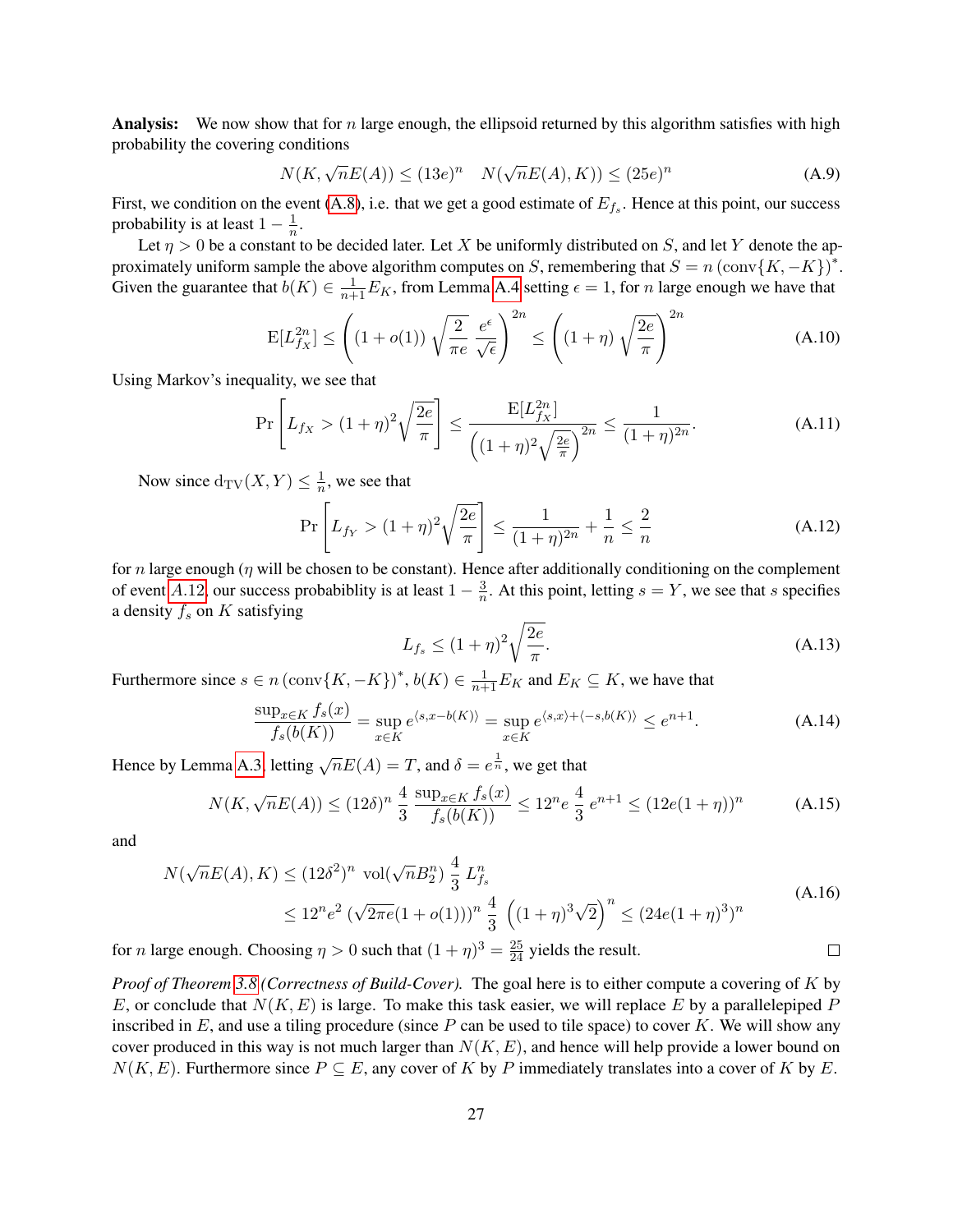**Building P:** To compute P we will need to perform some standard matrix algebra. First we compute the Cholesky Factorization of A, i.e. we compute  $V \in \mathbb{R}^{n \times n}$  such that  $A = V^t V$ . Next we compute  $B = V^{-1}$ , the inverse of V, and label the columns of B as  $B = (b_1, \ldots, b_n)$ . Both of the computations here can be done in time  $poly(\langle A \rangle)$  via standard methods. Now we note that

$$
\langle b_i, b_j \rangle_A = b_i^t A b_j = (B^t A B)_{ij} = (V^{-t} V^t V V^{-1})_{ij} = (\mathrm{Id}_n)_{ij}.
$$
\n(A.17)

Hence the vectors  $(b_1, \ldots, b_n)$  form an orthonormal basis of with respect to the dot product  $\langle \cdot, \cdot \rangle_A$ . Therefore the ellipsoid  $E(A)$  may be expressed as

$$
E(A) = \{x \in \mathbb{R}^n : x^t A x \le 1\} = \{x \in \mathbb{R}^n : \sum_{i=1}^n \langle b_i, x \rangle_A^2 \le 1\}.
$$
 (A.18)

Now define  $P$  as

$$
P = \left\{ x \in \mathbb{R}^n : |\langle b_i, x \rangle_A| \le \frac{1}{\sqrt{n}} \right\} = \left\{ \sum_{i=1}^n a_i b_i : |a_i| \le \frac{1}{\sqrt{n}}, 1 \le i \le m \right\}
$$
 (A.19)

where the second equality follows since the  $b_i$ s are orthonormal under  $\langle \cdot, \cdot \rangle_A$ . Now for  $x \in \mathbb{R}^n$ , we see that

$$
\max_{1 \le i \le n} |\langle b_i, x \rangle_A| \le \left(\sum_{i=1}^n \langle b_i, x \rangle_A^2\right)^{1/2} \le \sqrt{n} \max_{i \le i \le n} |\langle b_i, x \rangle_A| \quad \Rightarrow \quad P \subseteq E(A) \subseteq \sqrt{n}P. \tag{A.20}
$$

Now a standard computation yields that

$$
\text{vol}(P) = \left(\frac{2}{\sqrt{n}}\right)^n \det(A)^{-1/2} \quad \text{vol}(E(A)) = \left(\frac{\sqrt{2\pi e}(1+o(1))}{\sqrt{n}}\right)^n \det(A)^{-1/2} \tag{A.21}
$$

where we remember here that  $\det(B) = \det(V^{-1}) = \det(V)^{-1} = \det(A)^{-1/2}$ . Therefore we have that  $\operatorname{vol}(E(A)) \leq \left(\sqrt{\frac{\pi e}{2}}(1+o(1))\right)^n \operatorname{vol}(P).$ 

Tiling  $K$  with  $P$ : Define the lattice

$$
L = \left\{ \sum_{i=1}^{n} \frac{2}{\sqrt{n}} z_i b_i : z_i \in \mathbb{Z}, \ 1 \le i \le m \right\},\tag{A.22}
$$

so L is the lattice spanned by the vectors  $\frac{2}{\sqrt{2}}$  $\frac{n}{n}(b_1,\ldots,b_n)$ . From here it is straightforward to verify that P tiles space with respect to L, so  $L + P = \mathbb{R}^n$  and for  $x, y \in L$ ,  $x \neq y$ ,  $x + \text{int}(P) \cap y + \text{int}(P) = \emptyset$ , i.e. the interiors are disjoint. In fact, one can see that  $P$  is simply a shift of the fundamental parallelepiped of  $L$  with respect to the basis  $\frac{2}{\sqrt{2}}$  $\frac{n}{\overline{n}}(b_1,\ldots,b_n).$ 

We now wish to tile K with copies of P. To do this we examine the set  $H = \{x \in L : x + P \cap K \neq \emptyset\}.$ Since  $P + L = \mathbb{R}^n$ , it is easy to see that

$$
K \subseteq H + P. \tag{A.23}
$$

Hence, we shall want to decide for  $x \in L$ , whether  $x + P \cap K \neq \emptyset$ . Since we only have a weak membership oracle for K, we will only be able to decide whether  $x + P$  approximately intersects K. To formalize this, we build an weak intersection oracle INT which queried on  $x \in \mathbb{R}^n$ ,  $\epsilon > 0$  satisfies

$$
INT(x,\epsilon) = \begin{cases} 0: & x + P \cap K = \emptyset \\ 1: & x + (1+\epsilon)P \cap K \neq \emptyset \end{cases} (A.24)
$$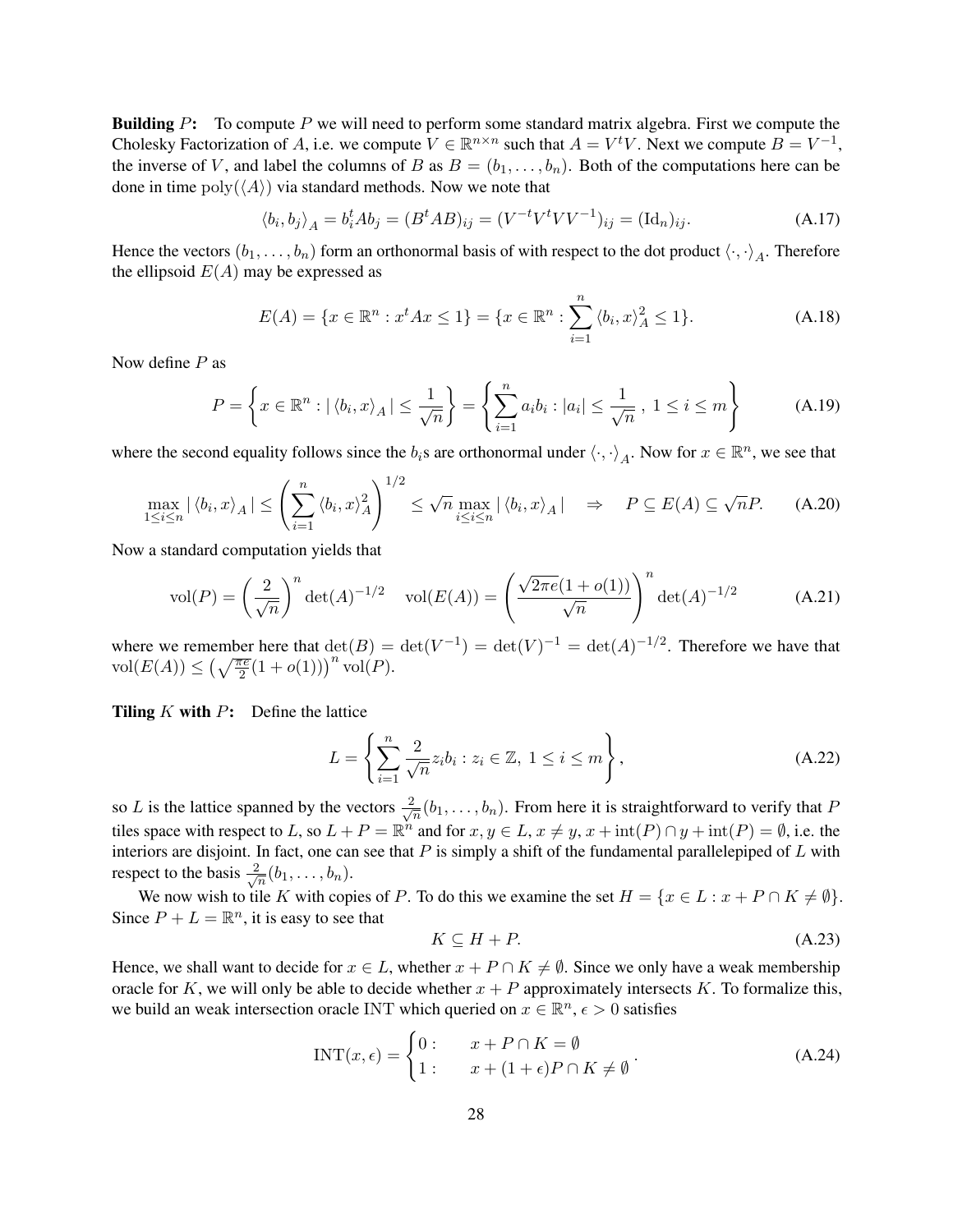Using this oracle we will be able to overestimate T, and compute a set  $S \subseteq L$  such that

$$
H \subseteq S \subseteq \{x : x + (1 + \epsilon)P \cap K \neq \emptyset\}
$$
\n(A.25)

which will suffice for our purposes. Now to build INT, we first remark that for  $x \in \mathbb{R}^n$ ,  $t \ge 0$ 

$$
x + tP \cap K \neq \emptyset \Leftrightarrow \inf_{y \in K} \|y - x\|_{P} \le t \Leftrightarrow \inf_{y \in K} \sqrt{n} \max_{1 \le i \le n} |\langle b_i, y - x \rangle_{A}| \le t.
$$
 (A.26)

Hence deciding the minimum scaling t of P for which  $x + tP \cap K \neq \emptyset$  is equivalent to solving a simple convex program. The above convex program is exactly in the form described in Theorem [B.4,](#page-37-2) hence for  $\epsilon > 0$ , and  $x \in \mathbb{Q}^n$ , we may compute a number  $\omega \geq 0$  such that

<span id="page-29-0"></span>
$$
|\omega - \inf_{y \in K} ||y - x||_K| \le \epsilon \tag{A.27}
$$

in time  $\operatorname{poly}(n,\langle x\rangle,\langle A\rangle) \operatorname{polylog}(\frac{R}{r},\frac{1}{\epsilon}$  $\frac{1}{\epsilon}$ ). We now build INT. On query  $x \in \mathbb{Q}^n$ ,  $\epsilon > 0$ , we do the following:

- 1. Compute  $\omega \ge 0$  satisfying  $|\omega \inf_{y \in K} ||y x||_K | \le \frac{\epsilon}{2}$ .
- 2. If  $\omega \leq 1 + \frac{\epsilon}{2}$  return 1, otherwise return 0.

From  $(A.27)$  $(A.27)$  the above procedure clearly runs in polytime. To prove correctness, we must show that INT $(x, \epsilon) = 1$  if  $x + P \cap K \neq \emptyset$  and INT $(x, \epsilon) = 0$  if  $x + (1 + \epsilon)P \cap K = \emptyset$ . If  $x + P \cap K \neq \emptyset$ , we note that  $\inf_{y \in K} ||y - x||_K \leq 1$ , hence by the guarantee on  $\omega$  we have that

$$
\omega \le \inf_{y \in K} \|y - x\|_K + \frac{\epsilon}{2} \le 1 + \frac{\epsilon}{2},\tag{A.28}
$$

and so we correctly classify x. If  $x + (1 + \epsilon)P \cap K = \emptyset$ , then  $\inf_{y \in K} ||y - x||_K > 1 + \epsilon$  and so

$$
\omega \ge \inf_{y \in K} \|y - x\|_K - \frac{\epsilon}{2} > 1 + \frac{\epsilon}{2}
$$
\n(A.29)

as needed.

We now compute a tiling of  $K$ . The idea here is simple. We define a graph  $G$  on the lattice  $L$ , where for  $x, y \in L$ ,  $x \sim y$  iff  $x - y \in \frac{2}{\sqrt{3}}$  $\frac{1}{n} \{\pm b_1, \ldots, \pm b_n\}.$  We identify each lattice point  $x \in L$  with the tile  $x + P$ . Starting from the tile centered at 0, we begin a breadth first search on G of the tiles intersecting K. In this way, we will compute the connected component containing  $0$  in  $G$  of tiles intersecting  $K$ . Lastly, if the number of intersecting K tiles exceeds  $\left(4\sqrt{\frac{\pi e}{2}}H\right)^n$ , we abort and return that  $N(K, E) \geq H^n$ . The algorithm is given in Algorithm [7.](#page-30-0)

Correctness: To argue correctness of the above algorithm, we must guarantee that the algorithm either computes a valid covering of K or that it proves that  $N(K, E) > H<sup>n</sup>$ . For  $\epsilon \ge 0$ , let

$$
H_{\epsilon} = \{ x \in L : x + (1 + \epsilon)P \cap K \neq \emptyset \} \quad \text{and} \quad H_{\epsilon}' = \{ x \in L : \text{INT}(x, \epsilon) = 1 \} \tag{A.30}
$$

From the description above, we see that the algorithm performs a breath first search on  $G$  starting from 0 of the tiles in  $H'_{\frac{1}{n}}$ . From the properties of the weak intersection oracle INT, we know that  $H_0 \subseteq H'_{\frac{1}{n}} \subseteq H_{\frac{1}{n}}$ .

The goal of the algorithm is to discover a super-set of  $H_0$ . Since  $H_0 \subseteq H'_1$ , the algorithm will correctly add elements of  $H_0$  to the cover T if it finds them. Since we perform a breadth first search from 0, to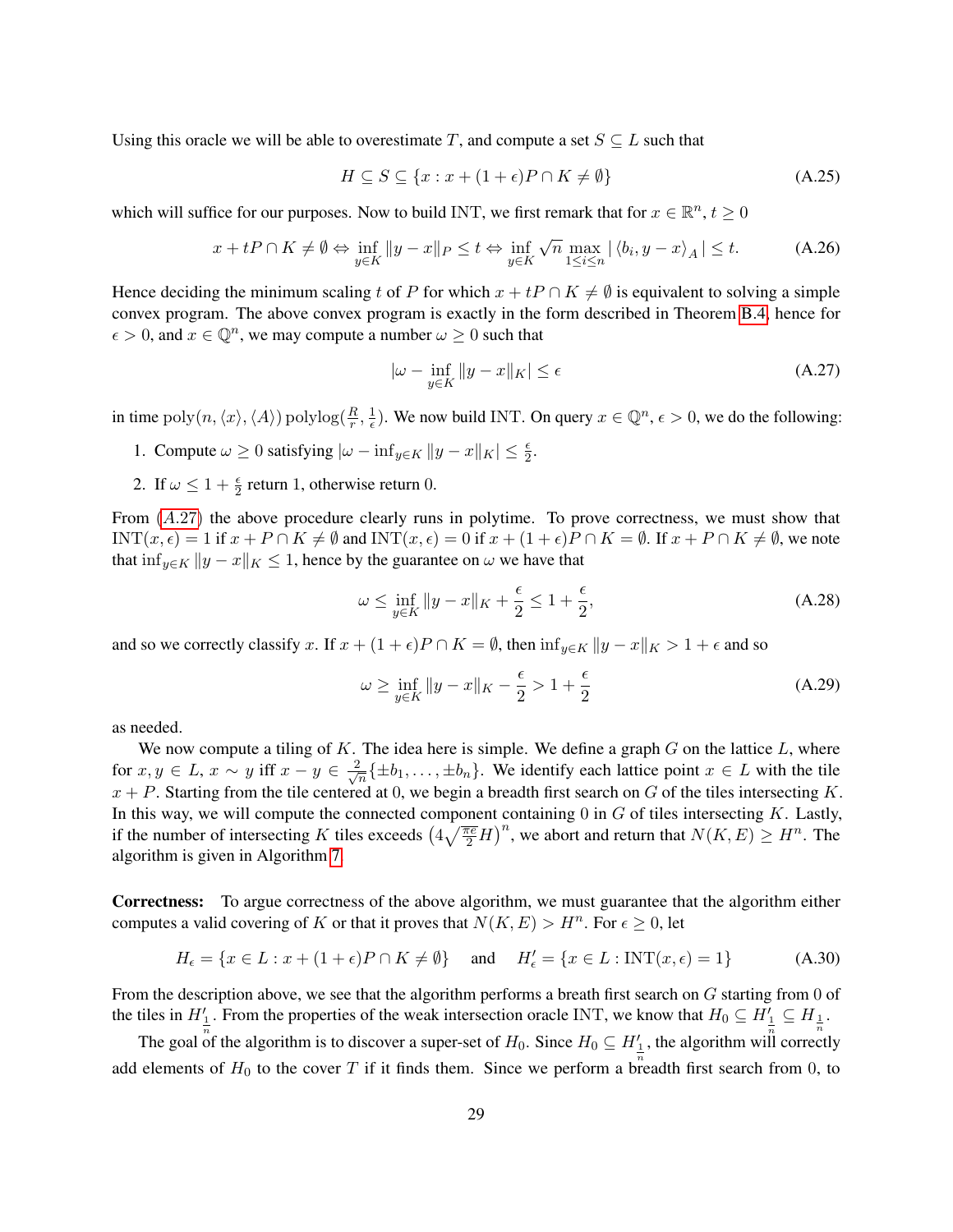Algorithm 7 Computing a tiling.

<span id="page-30-0"></span>1:  $M \leftarrow \{0\}, N \leftarrow \{0\}, T \leftarrow \emptyset$ . 2: while  $N \neq \emptyset$  do 3: choose  $x \in N$ 4:  $N \leftarrow N \setminus \{c\}$ 5: if INT $(x, \frac{1}{n}) = 1$  then 6:  $T \leftarrow T \cup \{x\}$ 7: **if**  $|T| > \left(4\sqrt{\frac{\pi e}{2}}H\right)^n$  then 8: return FAIL 9: **for all**  $\delta \in \frac{2}{\sqrt{3}}$  $\frac{2}{n}\{\pm b_1,\ldots,\pm b_n\}$  do 10: **if**  $x + \delta \notin M$  then 11:  $N \leftarrow N \cup \{x\}, M \leftarrow M \cup \{x\}$ 12: return  $T$ 

guarantee we find all of  $H_0$  we need only ensure that  $H_0$  forms a connected subgraph of G. As noted before, the set of tiles indexed by  $H_0$  are just lattice shifts of the fundamental parallelepiped of L with respect to the basis  $\frac{2}{\sqrt{2}}$  $\frac{1}{n}(b_1,\ldots,b_n)$ . In this setting, the connectivity of  $H_0$  with respect the edges defined by the basis (i.e. the set of tiles touching any convex set), is a classical fact. Therefore, the algorithm will indeed discover all of  $H_0$ , provided that the partial cover T remains no larger than  $\left(4\sqrt{\frac{\pi e}{2}}H\right)^n$ .

Now we must justify that if the algorithm aborts, i.e. if  $|T| > (4\sqrt{\frac{\pi e}{2}}H)^n$ , that indeed  $N(K, E) > H^n$ . Now at every timestep we have that  $T \subseteq H_{\frac{1}{n}} \subseteq H_{\frac{1}{n}}$ . Therefore, to show correctness, it suffices to show that  $|H_{\frac{1}{n}}| \leq (4\sqrt{\frac{\pi e}{2}})^n N(K, E)$ . Now for  $x \in H_{\frac{1}{n}}$ , we have that

$$
x + (1 + \frac{1}{n})P \cap K \neq \emptyset \Rightarrow x \in K + (1 + \frac{1}{n})P \Rightarrow x + P \in K + (2 + \frac{1}{n})P
$$
 (A.31)

Furthermore, since for  $x, y \in H_{\frac{1}{n}}$ ,  $x \neq y$ ,  $x + \text{int}(P) \cap y + \text{int}(P) = \emptyset$ , we have that

$$
\text{vol}(K + (2 + \frac{1}{n})P) \ge \text{vol}(\cup_{x \in H_{\frac{1}{n}}} x + P) = |H_{\frac{1}{n}}| \text{vol}(P) \tag{A.32}
$$

Using that  $P \subseteq E$ , and  $vol(E) \leq \left(\sqrt{\frac{\pi e}{2}}(1 + o(1))\right)^n vol(P)$  we get

$$
|H_{\frac{1}{n}}| \leq \frac{\text{vol}(K + (2 + \frac{1}{n})P)}{\text{vol}(P)} \leq \left(\sqrt{\frac{\pi e}{2}}(1 + o(1))\right)^n \frac{\text{vol}(K + (2 + \frac{1}{n})E)}{\text{vol}(E)} \leq \left(\sqrt{\frac{\pi e}{2}}(1 + o(1))(3 + \frac{1}{n})\right)^n N(K, E) \leq \left(4\sqrt{\frac{\pi e}{2}}\right)^n N(K, E)
$$
\n(A.33)

for *n* large enough. Hence the algorithm correctly decides whether  $N(K, E) > H<sup>n</sup>$ .

Runtime: The running time of the algorithm is proportional to the number of tiles visited and the number of edges crossed during the search phase. Since all the tiles visited in the algorithm are adjacent to the tiles in the set T, and the number of edges is 2n, the total number of tiles visited is at most  $2n|T| \leq 2n \left(4\sqrt{\frac{\pi e}{2}}H\right)^n$ . Furthermore, the edges traversed correspond to all the outgoing edges from  $T$ , and hence is bounded by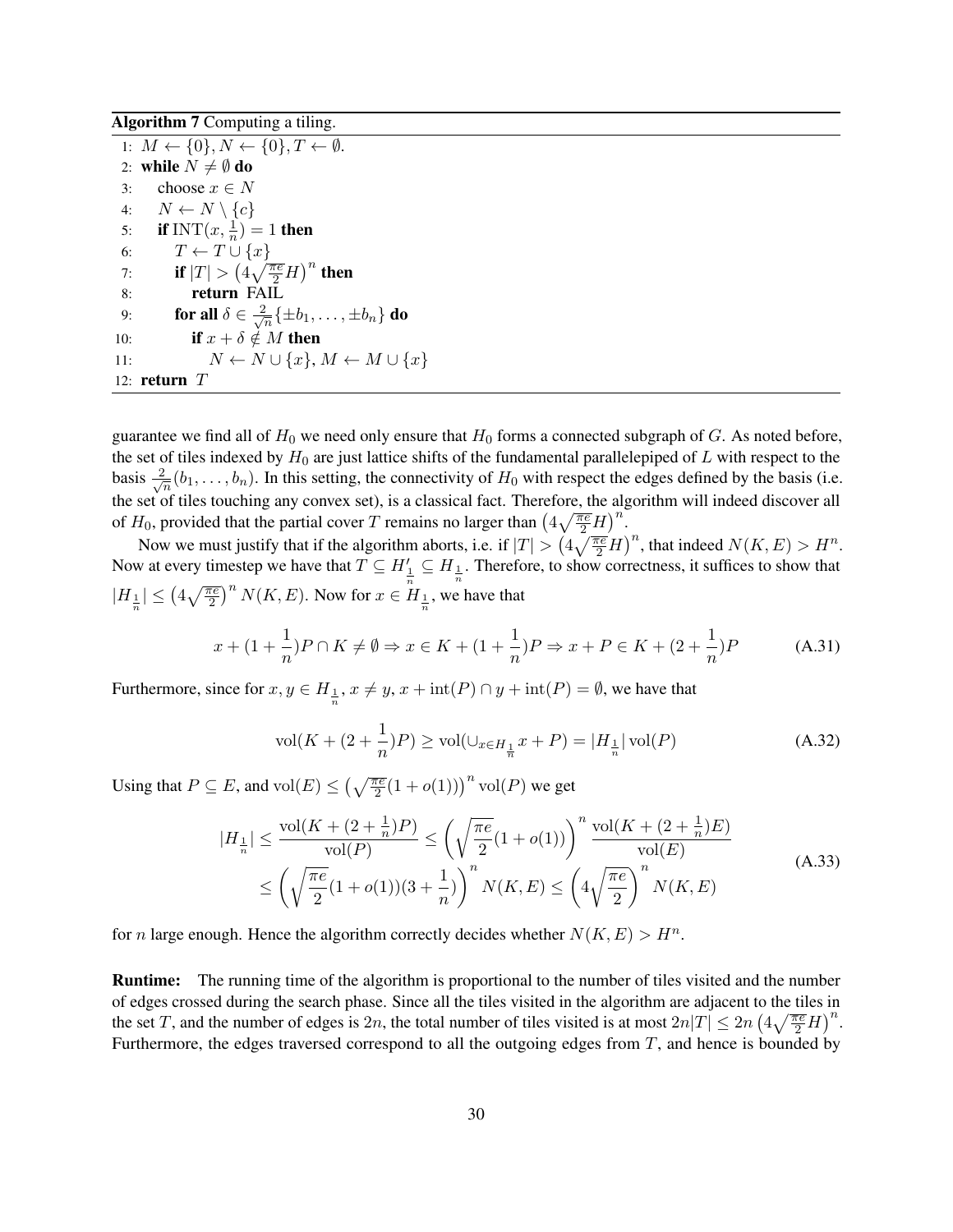the same number. Now at every visited tile, we make a call to  $INT(x, \frac{1}{n})$  for some  $x \in L$ , which takes  $poly(n, \langle A \rangle)$  polylog( $\frac{R}{r}$ ) time. Hence the total running time is

$$
poly(n, \langle A \rangle) \text{polylog}(\frac{R}{r}) \left(4\sqrt{\frac{\pi e}{2}}H\right)^n \tag{A.34}
$$

as needed.

#### <span id="page-31-2"></span>A.1 Geometric Estimates

Here we list and prove the necessary geometric inequalities that we used in the proofs above. We begin with a slight extension of Theorem [B.13.](#page-42-0)

<span id="page-31-1"></span>**Theorem A.1.** *Let* K *be a convex body such that*  $b(K) \in tE_K$ *, for some*  $t \in [0,1)$ *. Then* 

$$
\text{vol}(K \cap -K) \ge \left(\frac{1-t}{2}\right)^n \text{vol}(K) \tag{A.35}
$$

*Proof.* From Theorem [B.13](#page-42-0) we have that

$$
\frac{1}{2^n} \operatorname{vol}(K) \le \operatorname{vol}(K - b(K) \cap -K + b(K)) = \operatorname{vol}(K \cap -K + 2b(K))
$$
 (A.36)

Next, we note that for  $x \in \mathbb{R}^n$ 

<span id="page-31-3"></span>
$$
K \cap -K + 2x \neq \emptyset \Leftrightarrow 2x \in K + K \Leftrightarrow x \in K \tag{A.37}
$$

Since  $b(K) \in tE_K$  and  $b(K) + E_K \subseteq K$ , we see that  $(1-t)E_K \subseteq K$ . Hence we can write

$$
0 = t(-2nb(K)) + (1-t)2b(K),
$$
\n(A.38)

where  $-nb(K) \in -(1-t)E_K = (1-t)E_K \subseteq K$ . Now we see that

$$
t(K \cap (-K + -2nb(K))) + (1-t)(K \cap (-K + 2b(K))) \subseteq K \cap -K
$$
 (A.39)

where both sets on the left hand side are non-empty by  $(A.37)$ . Therefore by the Brunn-Minkowski inequality, we have that

$$
\text{vol}(K \cap -K)^{\frac{1}{n}} \ge t \text{ vol}(K \cap (-K + -n2b(K)))^{\frac{1}{n}} + (1-t) \text{ vol}(K \cap (-K + 2b(K)))^{\frac{1}{n}}
$$
  
 
$$
\ge (1-t) \text{ vol}(K \cap (-K + 2b(K)))^{\frac{1}{n}} \ge \frac{1-t}{2} \text{ vol}(K)^{\frac{1}{n}}
$$
(A.40)

Therefore we get that

$$
\text{vol}(K \cap -K) \ge \left(\frac{1-t}{2}\right)^n \text{vol}(K)
$$

as needed.

<span id="page-31-0"></span>The next lemma is a slight specialization of [\[MP00,](#page-24-9) Theorem 5]. We require this inequality for the M-ellipsoid certification procedure.

 $\Box$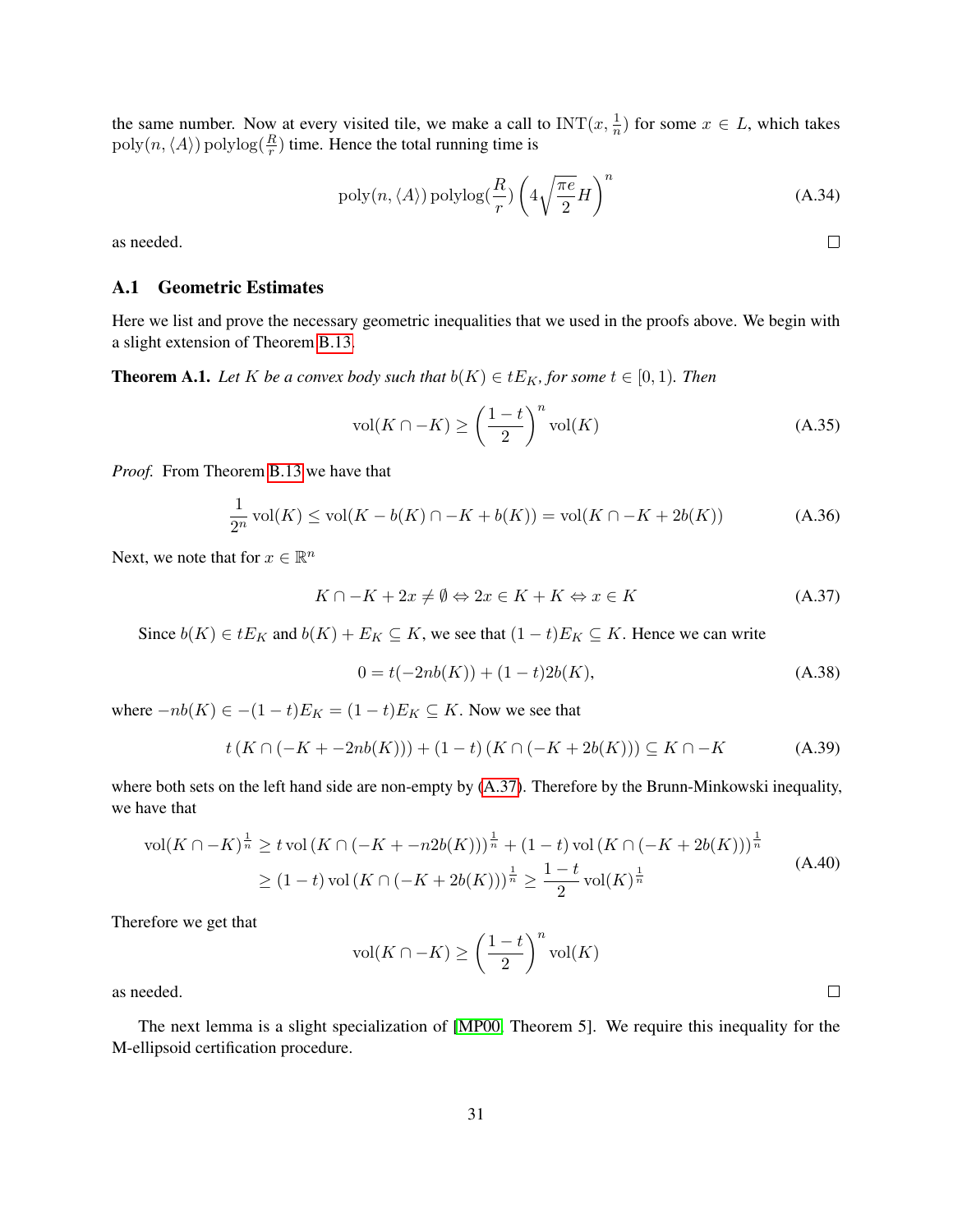**Theorem A.2** (Duality of Entropy). Let  $K, T \subseteq \mathbb{R}^n$  be convex bodies where T is centrally symmetric. Then

$$
N(T, K) \le ((1 + o(1))288)^n \cdot N((K - K)^*, T^*)
$$
\n(A.41)

*and*

$$
N((K - K)^{*}, T^{*}) \le (12(1 + o(1)))^{n} \cdot N(T, K).
$$
\n(A.42)

*Proof.* Since the above quantities are invariant under shifts of K, we may shift K so that  $b(K) = 0$ . Applying Theorem [B.13,](#page-42-0) we see that that  $vol(K - K) \leq 4^n vol(K) \leq 8^n vol(K \cap -K)$ , where we note that since  $0 \in K$  we have that  $K \cap -K \subseteq K \subseteq K -K$ . Next applying the covering estimates from Lemma [B.14,](#page-42-1) we get that

$$
N(K - K, K) \le N(K - K, K \cap -K) \le 3^{n} \frac{\text{vol}(K - K)}{\text{vol}(K \cap -K)} \le 24^{n}.
$$

From here, we see that

$$
N(T, K) \le N(T, K - K)N(K - K, K) \le 24^{n}N(T, K - K). \tag{A.43}
$$

Next since both T and  $K - K$  are centrally symmetric, we apply Lemma [B.14](#page-42-1) to get that

$$
N(T, (K - K)) \le 3^n \frac{\text{vol}(T)}{\text{vol}((K - K) \cap T)}.
$$

Now we note that  $((K - K) \cap T)^* = \text{conv}\{(K - K)^*, T^*\}$ . Hence applying the Blashke-Santaló inequality to vol(T) and the Bourgain-Milman inequality to vol( $(K - K) \cap T$ ) we get that

$$
3^{n} \frac{\text{vol}(T)}{\text{vol}((K-K) \cap T)} \le (6(1+o(1)))^{n} \frac{\text{vol}(\text{conv}\{(K-K)^{*}, T^{*}\})}{\text{vol}(T^{*})}
$$

Since 0 is both in  $(K - K)^*$  and  $T^*$ , we see that conv $\{(K - K)^*, T^*\} \subseteq (K - K)^* + T^*$  and hence

$$
(6(1+o(1)))^n \frac{\text{vol}(\mathbf{conv}\{(K-K)^*, T^*\})}{\text{vol}(T^*)} \leq (6(1+o(1)))^n \frac{\text{vol}((K-K)^* + T^*)}{\text{vol}(T^*)}.
$$

Lastly, applying Lemma [B.14](#page-42-1) to the last estimate, we get that

$$
(6(1+o(1)))^n\frac{\text{vol}((K-K)^*+T^*)}{\text{vol}(T^*)}\leq (12(1+o(1)))^nN((K-K)^*,T^*).
$$

Combining the above estimates yields the first desired inequality.

Now switching the roles  $(K - K)$  and T with  $(K - K)^*$  and T<sup>\*</sup>, we have that

$$
N((K - K)^*, T^*) \le (12(1 + o(1))^n N(T, K - K) \le (12(1 + o(1))^n N(T, K),
$$

yielding the second inequality.

<span id="page-32-0"></span>We now make precise the relationship between the isotropic constant of the exponential reweightings defined by Klartag [\[Kla06\]](#page-23-9) and the M-ellipsoid.

 $\Box$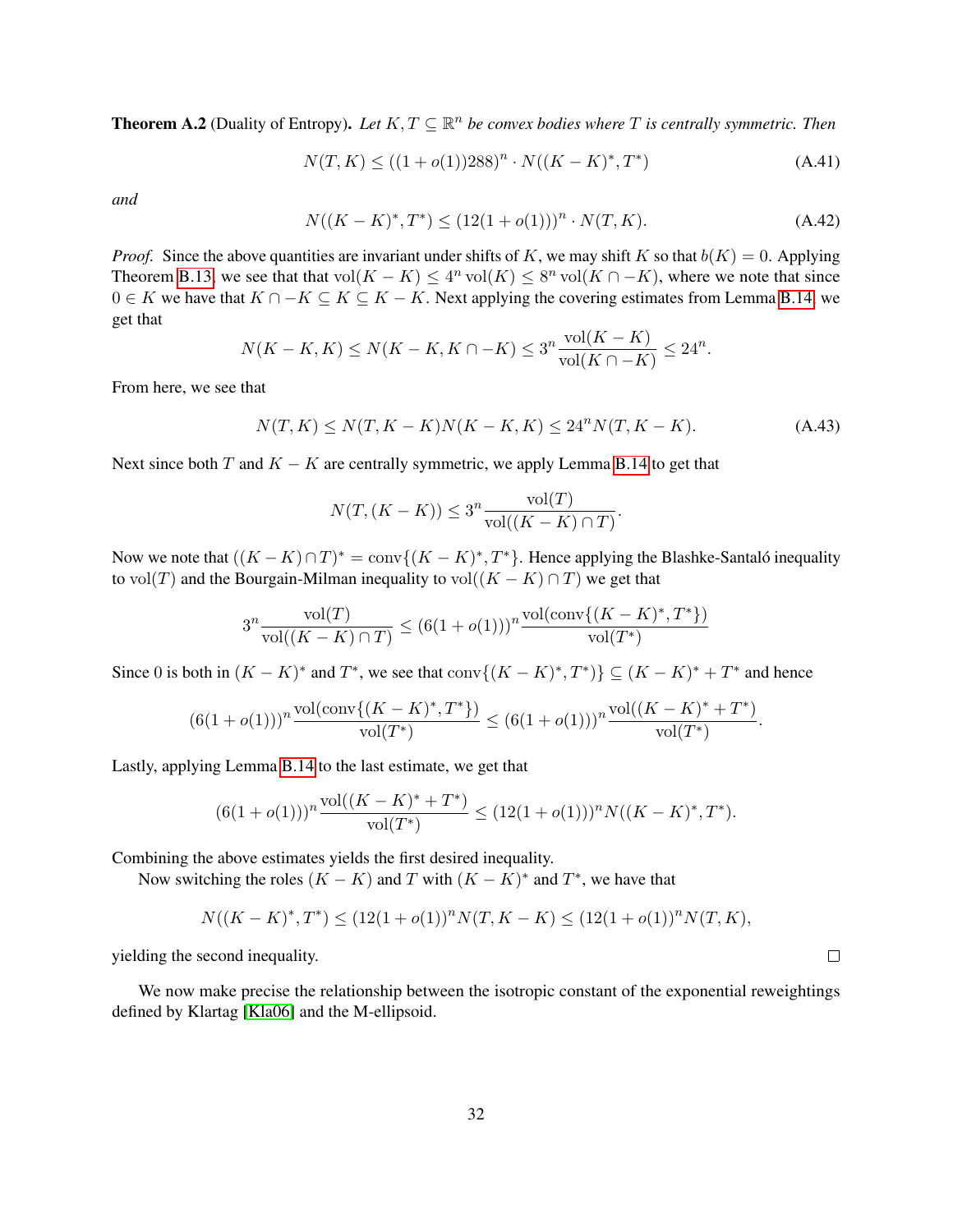**Lemma A.3.** Let  $K \subseteq \mathbb{R}^n$  be a convex body. Take  $s \in \mathbb{R}^n$  and let  $f_s(x) = e^{\langle s,x \rangle}$  for  $x \in K$  and 0 otherwise. Let  $T \subseteq \mathbb{R}^n$  be a convex body such that for some  $\delta \geq 1$  we have that

$$
\frac{\sqrt{n}}{\delta}E_{f_s} \subseteq T \subseteq \delta\sqrt{n}E_{f_s}
$$
\n(A.44)

where  $E_{f_s}$  is the inertial ellipsoid of  $f_s$ . Then we have that

$$
N(K,T) \le (12\delta)^n \frac{4}{3} \frac{\sup_{x \in K} f_s(x)}{f_s(b(K))} \quad \text{and} \quad N(T,K) \le (12\delta^2)^n \text{ vol}(\sqrt{n}B_2^n) \frac{4}{3} L_{f_s}^n \tag{A.45}
$$

where  $b(K)$  is the centroid of  $K$ , and  $L_{f_s}$  is the isotropic constant of  $f_s$ .

*Proof.* Since the above estimates are all invariant under shifts of K, we may assume that  $b(f_s) = 0$  (centroid of  $f_s$ ). We note that  $b(f_s) \in K$  always and hence  $0 \in K$ . Let X be distributed as  $\pi_{f_s}$ , where  $\pi_{f_s}$  is the probability measure induced by  $f_s$ . So we have that  $E[X] = b(f_s) = 0$  and  $E[XX^t] = cov(f_s)$ .

Remember that  $E_{f_s} = \{x : x^t \text{ cov}(f_s)^{-1} x \le 1\}$ , therefore  $||x||_{E_{f_s}} = \sqrt{x^t \text{ cov}(f_s)^{-1} x}$ . Now note that

$$
\mathcal{E}[\|X\|_{E_{fs}}^2] = \mathcal{E}[X^t \operatorname{cov}(f_s)^{-1} X] = \mathcal{E}[\operatorname{trace}[\operatorname{cov}(f_s)^{-1} X X^t]] = \operatorname{trace}[\operatorname{cov}(f_s)^{-1} \mathcal{E}[X X^t]] \tag{A.46}
$$

$$
= \operatorname{trace}[\operatorname{cov}(f_s)^{-1} \operatorname{cov}(f_s)] = \operatorname{trace}[\operatorname{Id}_n] = n. \tag{A.47}
$$

$$
= \operatorname{utace}[cov(j_s) \quad cov(j_s)] = \operatorname{utace}[i\alpha_n] = n.
$$

Now by Markov's inequality, we have that

<span id="page-33-2"></span><span id="page-33-1"></span><span id="page-33-0"></span>
$$
\pi_{f_s}(2\sqrt{n}E_{f_s}) = 1 - \Pr[||X||_{E_{f_s}} > 2\sqrt{n}] \ge 1 - \frac{\mathbb{E}[||X||_{E_{f_s}}^2]}{4n} = 1 - \frac{n}{4n} = \frac{3}{4}.
$$
 (A.48)

By Jensen's inequality, we see that

$$
\int_{K} f_s(x)dx = \int_{K} e^{\langle s,x \rangle} dx = \text{vol}(K) \int_{K} e^{\langle s,x \rangle} \frac{dx}{\text{vol}(K)} \ge \text{vol}(K) e^{\langle s,b(K) \rangle} = \text{vol}(K) f_s(b(K)), \quad \text{(A.49)}
$$

where  $b(K)$  is the centroid of K.

Using [\(A.49\)](#page-33-0) and [\(A.48\)](#page-33-1) we see that

<span id="page-33-4"></span>
$$
\text{vol}(2\sqrt{n}E_{f_s} \cap K) \ge \frac{\int_{2\sqrt{n}E_{f_s}} f_s(x)dx}{\sup_{x \in K} f_s(x)} \ge \frac{3}{4} \frac{\int_K f_s(x)dx}{\sup_{x \in K} f_s(x)} \ge \frac{3}{4} \frac{f_s(b(K))}{\sup_{x \in K} f(x)} \text{vol}(K). \tag{A.50}
$$

Using that  $\frac{\sqrt{n}}{\delta}E_{f_s} \subseteq T$ ,  $0 \in K$ ,  $\delta \ge 1$ , and by [\(A.50\)](#page-33-2) we get that

$$
\text{vol}(T \cap K) \ge \text{vol}\left(\frac{\sqrt{n}}{\delta} E_{f_s} \cap K\right) = \left(\frac{1}{\delta}\right)^n \text{vol}(\sqrt{n} E_{f_s} \cap \delta K) \ge \left(\frac{1}{\delta}\right)^n \text{vol}\left(\sqrt{n} E_{f_s} \cap \frac{1}{2} K\right)
$$

$$
= \left(\frac{1}{2\delta}\right)^n \text{vol}(2\sqrt{n} E_{f_s} \cap K) \ge \left(\frac{1}{2\delta}\right)^n \frac{3}{4} \frac{f_s(b(K))}{\sup_{x \in K} f(x)} \text{vol}(K).
$$
(A.51)

Using the definition of  $L_{f_s}$ , [\(A.48\)](#page-33-1),  $\sqrt{n}E_{f_s} \subseteq \delta T$  and that  $0 \in K$ , we get that

<span id="page-33-3"></span>
$$
\det(\text{cov}(f_s))^{\frac{1}{2}} = L_K^n \frac{\int_K f_s(x)dx}{\sup_{x \in K} f_s(x)} \le L_K^n \frac{4}{3} \frac{\int_{2\sqrt{n}E_{f_s}} f_s(x)dx}{\sup_{x \in K} f_s(x)} \le L_K^n \frac{4}{3} \text{ vol}(2\sqrt{n}E_{f_s} \cap K)
$$
\n
$$
\le L_K^n \frac{4}{3} \text{ vol}(2\delta T \cap K) \le (2\delta L_K)^n \frac{4}{3} \text{ vol}(T \cap K). \tag{A.52}
$$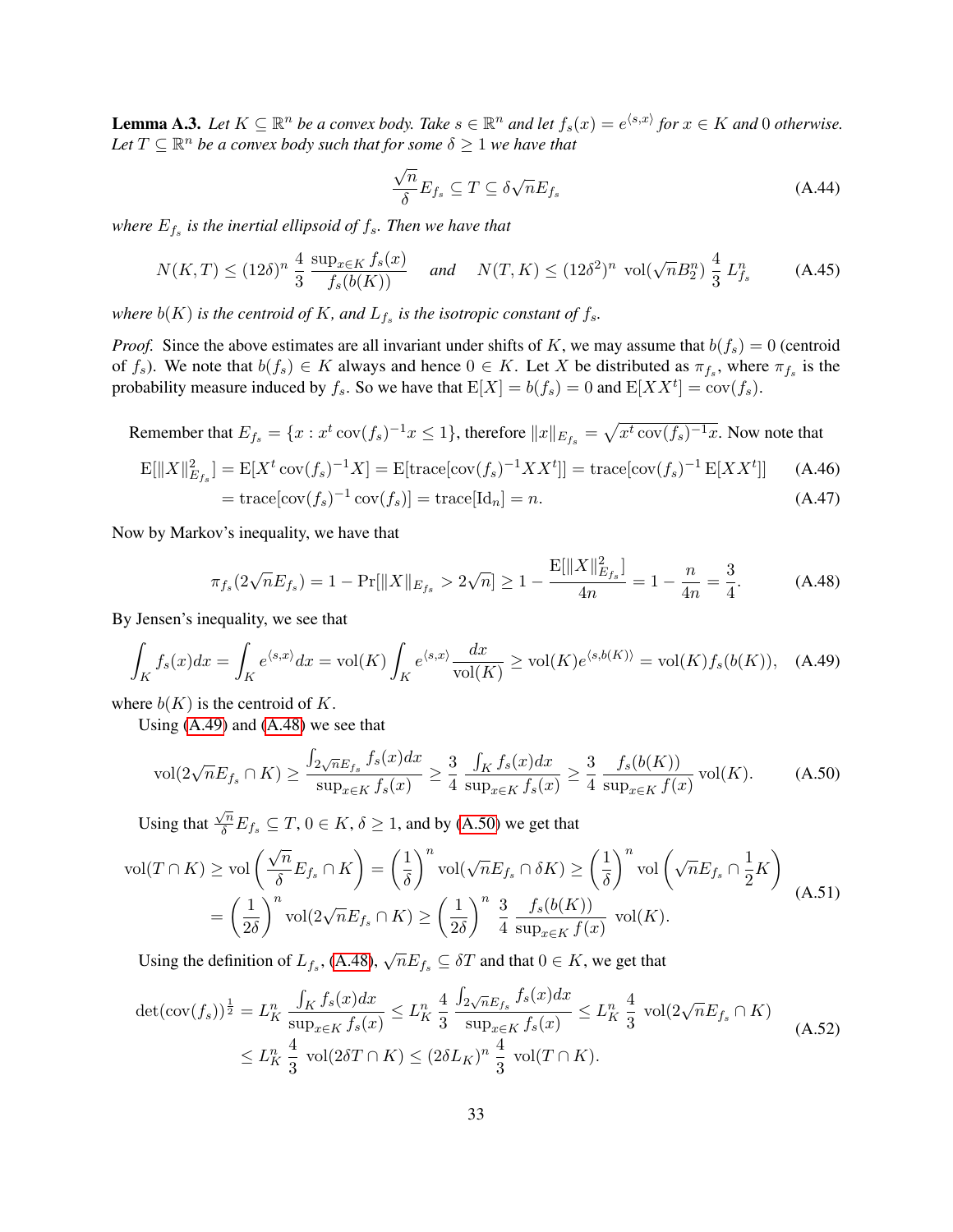Using that  $T \subseteq \delta \sqrt{n} E_{f_s}$  and the ellipsoid volume formula [\(2.6\)](#page-5-1), we have that

$$
\text{vol}(T) \le \text{vol}(\delta \sqrt{n} E_{f_s}) = \delta^n \text{ vol}(\sqrt{n} B_2^n) \det(\text{cov}(f_s))^{\frac{1}{2}}.
$$
 (A.53)

Combining equations [\(A.52\)](#page-33-3),[\(A.53\)](#page-34-1) we get that

<span id="page-34-2"></span><span id="page-34-1"></span>
$$
\text{vol}(T) \le (2\delta^2 L_K)^n \text{ vol}(\sqrt{n}B_2^n) \frac{4}{3} \text{ vol}(T \cap K). \tag{A.54}
$$

Now applying Lemma [B.14](#page-42-1) to the inequalities [\(A.51\)](#page-33-4),[\(A.54\)](#page-34-2) the theorem follows.  $\Box$ 

From Lemma [A.3,](#page-32-0) we see that if the slicing conjecture is true, then for any convex body, its inertial ellipsoid appropriately scaled is an  $M$ -ellipsoid. To bypass this, Klartag shows that for any convex body K, there exists a "mild" exponential reweighting  $f_s$  of the uniform density on K with bounded isotropic  $\kappa$ , there exists a finite exponential reweighting  $f_s$  of the uniform density on  $K$  with bounded isotropic constant. As one can see from Lemma [A.3,](#page-32-0) the severity of the reweighting controls  $N(K, \sqrt{n}E_{f_s})$  whereas the isotropic constant of  $f_s$  controls  $N(\sqrt{n}E_{f_s}, K)$ .

The main tool to establish the existence of "good" exponential reweightings for  $K$  is the following lemma, which one can extract from the proof of Theorem [3.6](#page-8-2) in [\[Kla06\]](#page-23-9). We will use it here for  $\epsilon = 1$ , in which case the expectation below is of order  $2^{O(n)}$ . The argument is essentially identical to that of [\[Kla06\]](#page-23-9); we include it for completeness.

<span id="page-34-0"></span>**Lemma A.4** ([\[Kla06\]](#page-23-9)). Let  $K \subseteq \mathbb{R}^n$  be a convex body such that  $b(K) \in \frac{1}{n+1}E_K$ . For  $s \in \mathbb{R}^n$ , let  $f_s: K \to \mathbb{R}^+$  denote the function  $f_s(x) = e^{\langle s,x\rangle}$ ,  $x \in K$ . Let X be distributed as  $\epsilon n (\text{conv}\{K,-K\})^*$  for *some real*  $\epsilon > 0$ *. Then we have* 

$$
E[L_{f_X}^{2n}] \le \left( (1 + o(1)) \sqrt{\frac{2}{\pi e}} \frac{e^{\epsilon}}{\sqrt{\epsilon}} \right)^{2n} \tag{A.55}
$$

*Proof.* For  $s \in \mathbb{R}^n$  define  $f_s: K \to \mathbb{R}_+$  by  $f_s(x) = e^{\langle s, x \rangle}$  for  $x \in K$ . In Lemma 3.2 of [\[Kla06\]](#page-23-9) is it shown that

$$
\int_{\mathbb{R}^n} \det(\text{cov}(f_s))ds = \text{vol}(K) \tag{A.56}
$$

By Theorem [B.11,](#page-41-1) we have that  $E_K + b(K) \subseteq K$ . Since  $b(K) \in \frac{1}{n+1}E_K$  by assumption, we see that  $\frac{n}{n+1}E_K \subseteq E_K + b(K) \subseteq K$ . Hence  $0 \in K$ . From [\[RS58\]](#page-24-11), we know that for any convex body K such that  $0 \in K$ , we have that vol(conv $\{K, -K\}$ )  $\leq 2^n$  vol(K).

Let  $L = \text{conv}\{K, -K\}$ . Note that

$$
L^* = (\text{conv}\{K, -K\})^* = \{y : |\langle x, y \rangle| \le 1, \ \forall x \in K\}
$$
 (A.57)

Since  $L$  is centrally symmetric by the Bourgain-Milman inequality (Theorem [B.12\)](#page-41-2), we have that

$$
\text{vol}(L^*)\,\text{vol}(L) \ge \left( (1 + o(1)) \frac{\pi e}{n} \right)^n \tag{A.58}
$$

Hence we get that

<span id="page-34-3"></span>
$$
\text{vol}(L^*) \ge \left(\frac{(1+o(1))\pi e}{n\,\text{vol}(L)^{\frac{1}{n}}}\right)^n \ge \left(\frac{(1+o(1))\pi e}{2n\,\text{vol}(K)^{\frac{1}{n}}}\right)^n\tag{A.59}
$$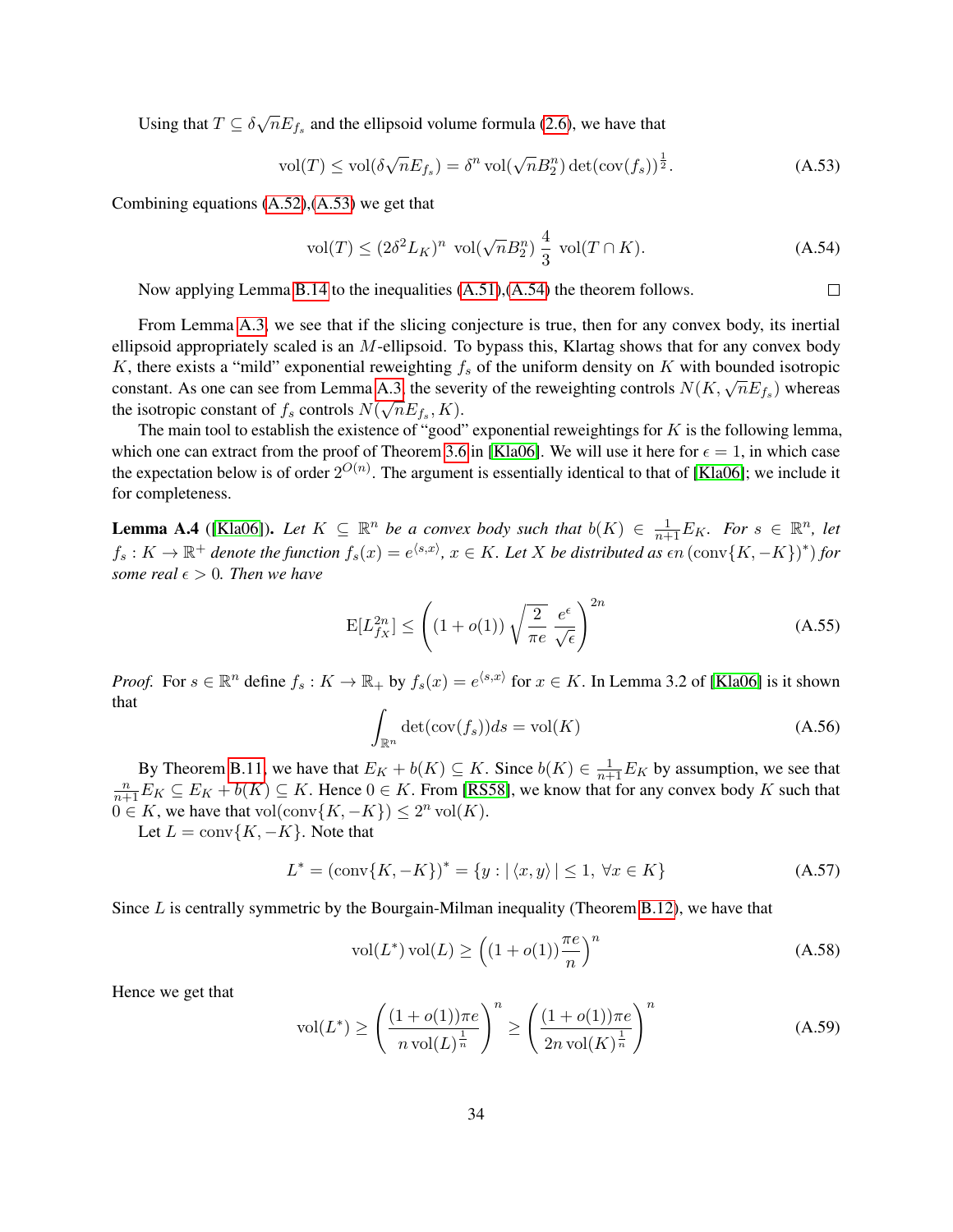Take  $s \in \epsilon nL^*$ . We examine the properties of  $f_s: K \to \mathbb{R}_+$ . Since  $s \in \epsilon nL^*$ , we see that

$$
\sup_{x \in K} f_s(x) = e^{\sup_{x \in K} \langle s, x \rangle} \le e^{\epsilon n} \tag{A.60}
$$

Since  $b(K) \subseteq \frac{1}{n+1}E_K \subseteq \frac{1}{n}K$  and  $s \in \epsilon n$  (conv $\{K, -K\}$ )<sup>\*</sup>, we see that  $|\langle s, b(K) \rangle| \leq \epsilon$ . Now by Jensen's inequality, we have that

<span id="page-35-1"></span>
$$
\int_{K} e^{\langle s,x \rangle} dx = \text{vol}(K) \left( \int_{K} e^{\langle s,x \rangle} \frac{dx}{\text{vol}(K)} \right) \ge \text{vol}(K) e^{\int_{K} \langle s,x \rangle} \frac{dx}{\text{vol}(K)}
$$
\n
$$
= \text{vol}(K) e^{\langle s,b(K) \rangle} \ge \text{vol}(K) e^{-\epsilon}
$$
\n(A.61)

Now we see that

$$
L_{f_s}^{2n} = \left(\sup_{x \in K} \frac{f_s(x)}{\int_K f_s(x)dx}\right)^2 \det(\text{cov}(f_s)) \le \left(\frac{e^{\epsilon n}}{\text{vol}(K)e^{-\epsilon}}\right)^2 \det(\text{cov}(f_s)) = \frac{e^{2(n+1)\epsilon}}{\text{vol}(K)^2} \det(\text{cov}(f_s))\tag{A.62}
$$

Applying inequality [\(A.62\)](#page-35-1), Lemma 3.2 of [\[Kla06\]](#page-23-9), and equation [\(A.59\)](#page-34-3), we get that

$$
\frac{1}{\text{vol}(\epsilon n L^*)} \int_{\epsilon n L^*} L_{fs}^{2n} ds \le \frac{e^{2(n+1)\epsilon}}{\text{vol}(\epsilon n L^*) \text{vol}(K)^2} \int_{\epsilon n L^*} \text{vol}(K)^2 \det(\text{cov}(f_s)) ds
$$

$$
\le \frac{e^{2(n+1)\epsilon}}{\text{vol}(\epsilon n L^*) \text{vol}(K)^2} \text{vol}(K) \le \left(\frac{(1+o(1))e^{2\epsilon}}{\epsilon n \text{ vol}(L^*)^{\frac{1}{n}} \text{vol}(K)^{\frac{1}{n}}}\right)^n
$$
(A.63)
$$
\le \left(\frac{(1+o(1))2e^{2\epsilon}}{\pi e\epsilon}\right)^n = \left((1+o(1))\sqrt{\frac{2}{\pi e}}\frac{e^{\epsilon}}{\sqrt{\epsilon}}\right)^{2n}
$$

The above quantity is exactly  $E[L_{fX}]$  since X is uniform over  $\epsilon nL^*$ . The statement thus follows.  $\Box$ 

# <span id="page-35-0"></span>B Additional Background

For two probability distributions  $\sigma_1, \sigma_2$  over a domain X, their *total variation* (or *statistical*) *distance* is

$$
d_{TV}(\sigma_1, \sigma_2) = \sup_{A \subseteq \mathcal{X}} |\sigma_1(A) - \sigma_2(A)|.
$$
 (B.1)

#### B.1 Logconcave functions

We will need to work with the generalization of convex bodies to logconcave functions. A function  $f : \mathbb{R}^n \to$  $\mathbb{R}_+$  is logconcave if for all  $x, y \in \mathbb{R}^n$ , and  $0 \le \alpha \le 1$ , we have that

$$
f(\alpha x + (1 - \alpha)y) \ge f(x)^{\alpha} f(y)^{1 - \alpha}
$$
 (B.2)

The canonical examples of logconcave functions are the indicator functions of convex bodies as well as the Gaussian distributions. We will now generalize the concepts defined before for convex bodies to logconcave functions.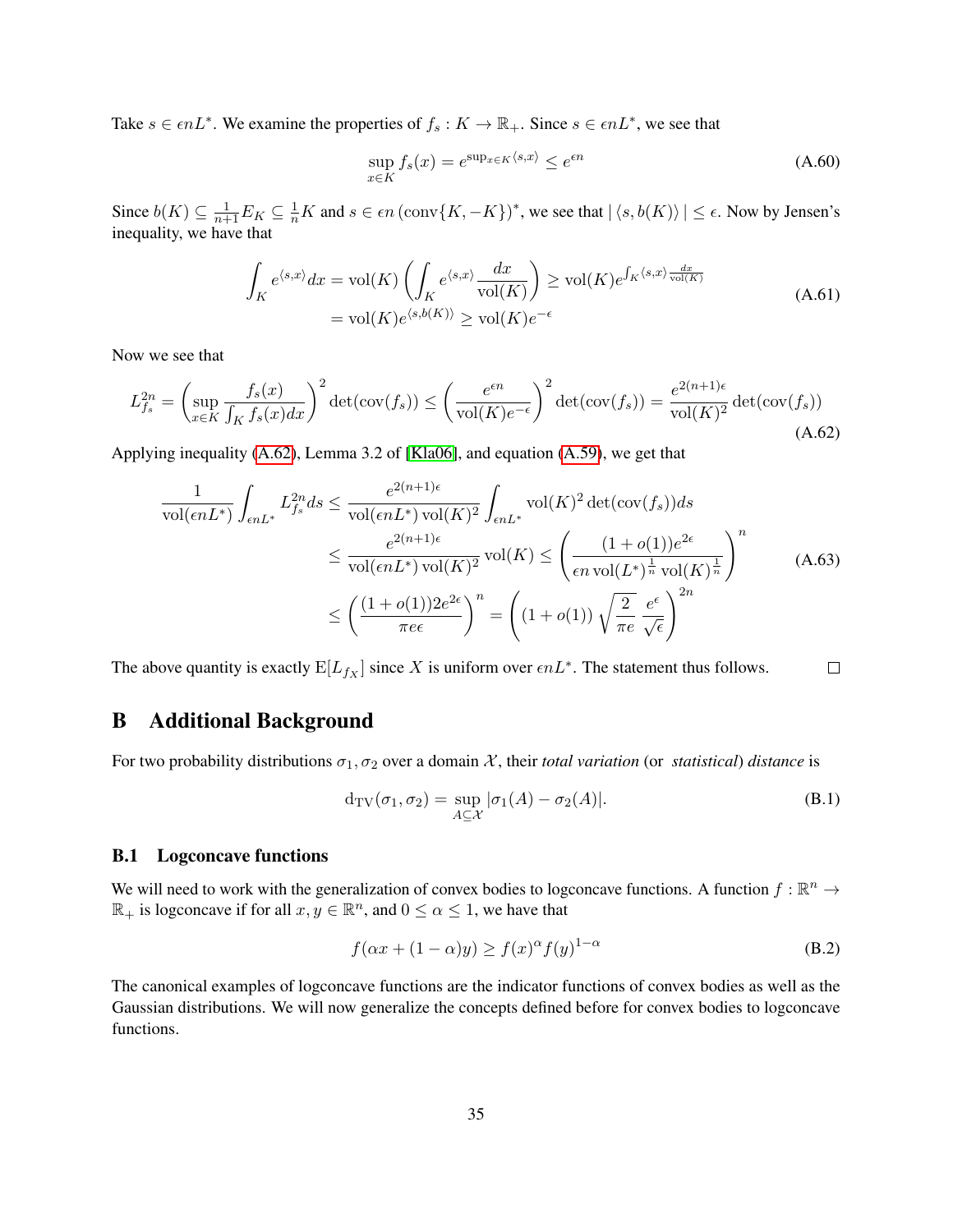For a logconcave function f on  $\mathbb{R}^n$  such that  $0 < \int_{\mathbb{R}^n} f(x) dx < \infty$ , we define the associated probability measure (distribution)  $\pi_f$ , where for measurable  $A \subseteq \mathbb{R}^n$ , we have

$$
\pi_f(A) = \frac{\int_A f(x) dx}{\int_{\mathbb{R}^n} f(x) dx}.
$$
\n(B.3)

We define the *centroid* (or barycenter) and *covariance* matrix of f as

$$
b(f) = \frac{\int_{\mathbb{R}^n} x f(x) dx}{\int_{\mathbb{R}^n} f(x) dx} \qquad \text{cov}(f)_{ij} = \frac{\int_{\mathbb{R}^n} (x_i - b(f)_i)(x_j - b(f)_j) f(x) dx}{\int_{\mathbb{R}^n} f(x) dx} \quad 1 \le i, j \le n
$$

The matrix  $cov(f)$  is positive semi-definite and symmetric. We say that f is isotropic, or in isotropic position, if  $b(f) = 0$  and  $cov(f)$  is the identity matrix. Define the *inertial ellipsoid* of f as

$$
E_f = E(\text{cov}(f)^{-1}) = \{x : x^t \text{ cov}(f)^{-1} x \le 1\}
$$

The *isotropic constant* of f is defined as

$$
L_f = \left(\sup_{x \in \mathbb{R}^n} \frac{f(x)}{\int_{\mathbb{R}^n} f(x) dx}\right)^{\frac{1}{n}} \cdot \det(\text{cov}(f))^{\frac{1}{2n}}.
$$

A natural extension of the slicing conjecture (Conjecture [2.1\)](#page-6-4) is that  $L_f$  is bounded by a universal constant. This generalized slicing conjecture was shown by Ball [\[Bal88\]](#page-22-12) to be equivalent to the slicing conjecture for convex bodies, up to a constant factor in the precise bound.

For a convex body K, let  $\pi_K$  denote the uniform measure (distribution) over K. Let  $f_K$  denote the associated density, i.e.,

$$
f_K(x) = \frac{1}{\text{vol}(K)} I[x \in K],
$$

We note that the definitions coincide exactly if we replace K by  $f_K$ , i.e.,  $cov(K) = cov(f_K)$ ,  $b(K) = b(f_K)$ ,  $L_K = L_{f_K}$ , etc. We extend all the notions defined above for log-concave functions to convex bodies in the same way, e.g. we let  $E_K = E_{f_K}$ . We say that K is in isotropic position if  $b(K) = 0$  and  $cov(K)$  is the identity (a different normalization is sometimes used in asymptotic convex geometry, namely,  $b(K) = 0$ ,  $vol(K) = 1$ , and  $cov(K)$  is constant diagonal).

#### B.2 Computational model

For a rational matrix A, we define  $\langle A \rangle$  as the length of the binary encoding of A. The lattice algorithms presented will have complexity depending on the dimension  $n$  of the lattice and the bit length of the description of the input basis.

Since we work with general (semi-)norms, we shall need an appropriate way to represent them. We now define the three different types of oracles that we will need. For convenience, our semi-norms will always be indexed by a convex body  $K$ . With some slight modifications, we will adopt the terminology from [\[GLS88\]](#page-23-11).

Let  $K \subseteq \mathbb{R}^n$  be a convex body. For  $\epsilon \geq 0$ , we define

$$
K^{\epsilon} = K + \epsilon B_2^n \quad \text{and} \quad K^{-\epsilon} = \{ x \in K : x + \epsilon B_2^n \subseteq K \}
$$
 (B.4)

We say that K is  $(a_0, R)$ -circumscribed if  $K \subseteq a_0 + RB_2^n$  for some  $a_0 \in \mathbb{Q}^n$  and  $R \in \mathbb{Q}$ . We say that K is  $(a_0, r, R)$ -centered if  $a_0 + rB_2^n \subseteq K \subseteq a_0 + RB_2^n$  for  $a_0 \in \mathbb{Q}^n$ ,  $r, R \in \mathbb{Q}$ . We will always assume that the above parameters are given explicitly as part of the input to our problems, and hence our algorithms will be allowed to depend polynomially in  $\langle a_0 \rangle$ ,  $\langle r \rangle$ ,  $\langle R \rangle$ .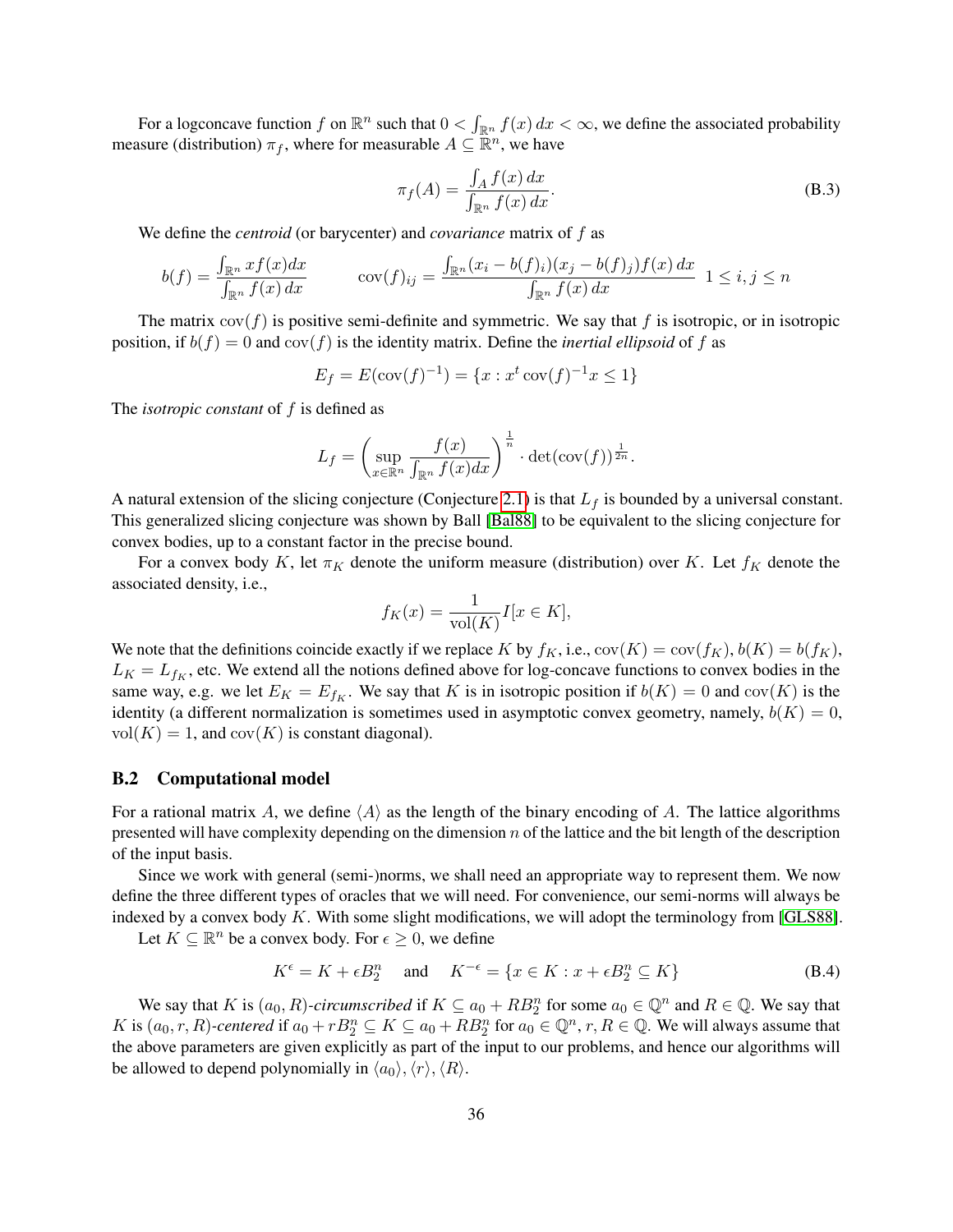**Definition B.1.** A *weak membership oracle*  $O_K$  for K is function which takes as input a point  $x \in \mathbb{Q}^n$  and real  $\epsilon > 0$ , and returns

$$
O_K(x,\epsilon) = \begin{cases} 1 & : x \in K^{\epsilon} \\ 0 & : x \notin K^{-\epsilon} \end{cases} \tag{B.5}
$$

where any answer is acceptable if  $x \in K^{\epsilon} \setminus K^{-\epsilon}$ .

<span id="page-37-0"></span>**Definition B.2.** A *strong separation oracle*  $\text{SEP}_K$  for K on input  $y \in \mathbb{Q}^n$  either returns YES if  $y \in K$ , or some  $c \in \mathbb{Q}^n$  such that  $\langle c, x \rangle < \langle c, y \rangle$ ,  $\forall x \in K$ .

When working with the above oracle, we assume that there is a polynomial  $\phi$ , such that on input y as above, the output of  $\text{SEP}_K$  has size bounded by  $\phi(\langle y \rangle)$ . The runtimes of algorithms using  $\text{SEP}_K$  will therefore depend on  $\phi$ .

Let  $K$  be a convex body containing the origin.

**Definition B.3.** A *weak distance oracle*  $D_K$  for K is a function that takes as input a point  $x \in \mathbb{Q}^n$  and  $\epsilon > 0$ , and returns a rational number satisfying

$$
|D_K(x,\epsilon) - ||x||_K| \le \epsilon. \tag{B.6}
$$

As above, we assume the existence of a polynomial  $\phi$ , such that the size of the output of  $D_K$  on  $(x, \epsilon)$  is bounded by  $\phi(\langle x \rangle, \langle \epsilon \rangle)$ . For a  $(0, r, R)$ -centered body  $K, \forall x \in \mathbb{R}^n$ , we crucially have that

$$
\frac{1}{R}||x|| \le ||x||_K \le \frac{1}{r}||x||.
$$

#### <span id="page-37-3"></span>B.3 Standard Algorithms

Here we list some of the algorithmic tools we will require.

The following theorem is essentially the classical equivalence between weak membership and weak optimization [\[YN76,](#page-25-1) [GLS88\]](#page-23-11).

<span id="page-37-2"></span>**Theorem B.4** (Convex Optimization via Ellipsoid Method). Let  $K \subseteq \mathbb{R}^n$  an  $(a_0, r, R)$ -centered convex body given by a weak membership oracle  $O_K$ . Let  $A \in \mathbb{Q}^{m \times n}$ ,  $c \in \mathbb{Q}^m$ . Define  $f: \mathbb{R}^n \to \mathbb{R}$  as

$$
f(x) = \max_{1 \le i \le m} \langle A_i, x \rangle + c_i
$$
 (B.7)

where  $A_i$  is the i<sup>th</sup> row of A. Then for  $\epsilon > 0$ , a number  $\omega \in \mathbb{Q}$  satisfying

$$
|\omega - \inf_{x \in K} f(x)| \le \epsilon
$$
 (B.8)

*can be computed using*  $O_K$  *in time* 

$$
poly(n, \langle A \rangle, \langle a_0 \rangle, \langle c \rangle) polylog(\frac{R}{r}, \frac{1}{\epsilon})
$$
\n(B.9)

<span id="page-37-1"></span>We will also need an algorithm from [\[GLS88\]](#page-23-11), which allows one to deterministically compute an ellipsoid with relatively good "sandwiching" guarantees for a convex body  $K$ . We present a small modification of the result in GLS: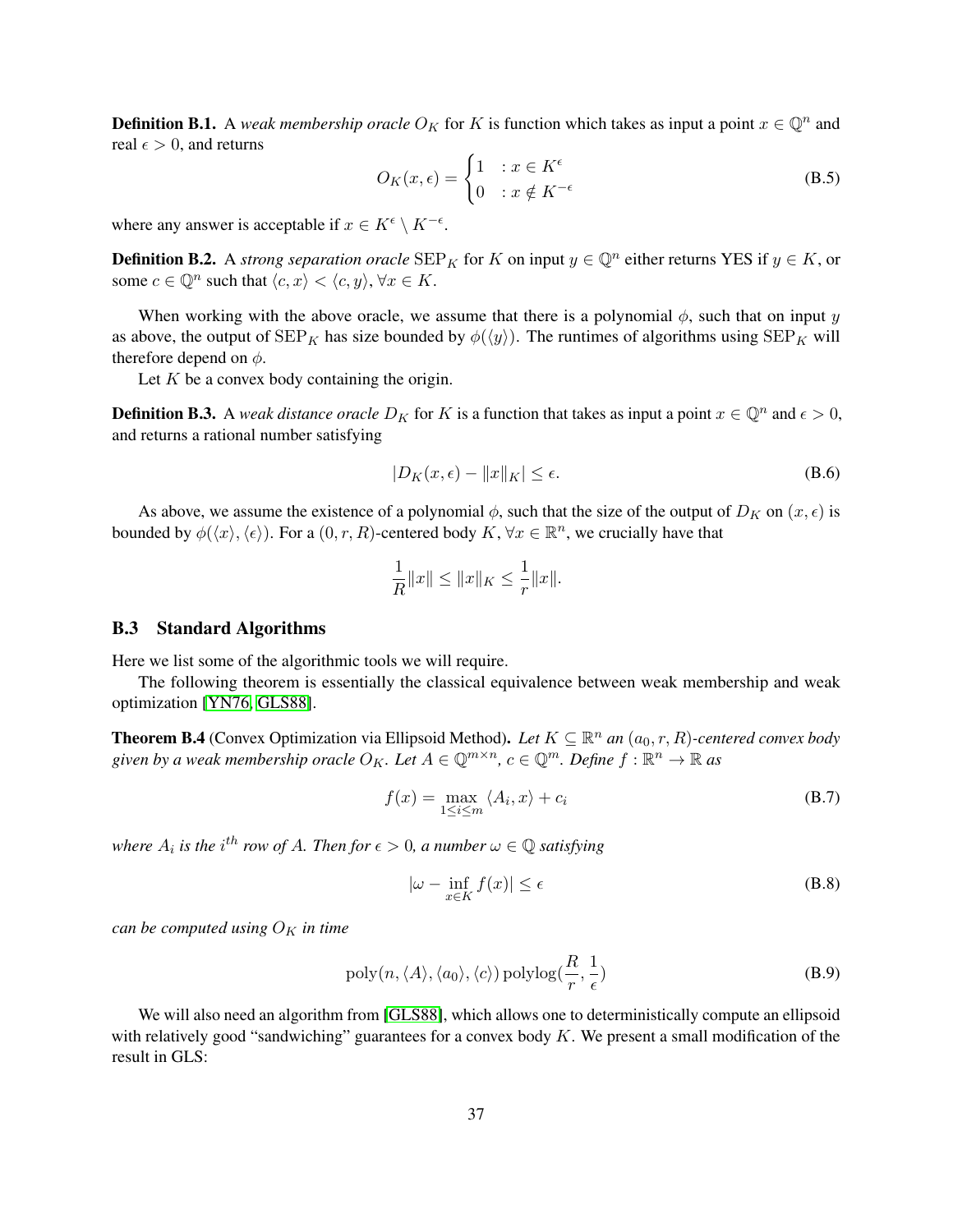**Theorem B.5** (Algorithm GLS-Round). Let  $K \subseteq R^n$  be an  $(a_0, R)$ -circumscribed convex body given by a *strong-separation oracle*  $\text{SEP}_K$ . Then for any  $\epsilon > 0$ , in  $\text{poly}(\log \frac{R}{\epsilon}, \langle a_0 \rangle n)$  time one can compute  $A \succ 0$ ,  $A \in \mathbb{Q}^{n \times n}$  and  $t \in \mathbb{R}^n$ , such that the ellipsoid  $E = E(A)$  satisfies  $K \subseteq E + t$ , and one of the following:  $f(a) \text{ vol}(E) \leq \epsilon, \text{ or } (b) \frac{1}{(n+1)n^{\frac{1}{2}}} E + t \subseteq K.$ 

The next theorem comes from the literature on random walks on convex bodies [\[LV06b,](#page-23-12) [LV06a,](#page-23-13) [LV06c\]](#page-23-14).

<span id="page-38-1"></span>**Theorem B.6** (Algorithm Logconcave-Sampler, [\[LV06a\]](#page-23-13)). Let  $K \subseteq \mathbb{R}^n$  be a  $(a_0, r, R)$ -centered convex body *given by a weak membership oracle*  $O_K$ . Let  $f: K \to \mathbb{R}_+$  *be a polynomial time computable log-concave function satisfying*

$$
\sup_{x \in K} f(x) \le \beta^n f(0) \tag{B.10}
$$

*for some*  $\beta > 1$ *. Let*  $\epsilon, \tau > 0$ *. Then the following can be computed:* 

*1.* A random point  $X \in K$  with distribution  $\sigma$  satisfying  $d_{TV}(\sigma, \pi_{f_s}) \leq \tau$  in time

$$
poly(n, \langle a_0 \rangle) \text{polylog}(n, \frac{R}{r}, \beta, \frac{1}{\tau})
$$
\n(B.11)

2. A point  $b \in K$  and a matrix  $A \in \mathbb{Q}^{n \times n}$  such that  $\forall x \in \mathbb{R}^n$ 

$$
|\langle x, b - b(f_s) \rangle| \le \epsilon x^t \operatorname{cov}(f_s) x \quad \text{and} \quad |x^t (A - \operatorname{cov}(f_s)) x| \le \epsilon x^t \operatorname{cov}(f_s) x, \tag{B.12}
$$

*with probability*  $1 - \delta$  *in time* 

$$
poly(n, \langle a_0 \rangle, \frac{1}{\epsilon}) polylog(n, \frac{R}{r}, \beta, \frac{1}{\delta}).
$$
\n(B.13)

The following simple lemma allows us to construct a strong separation oracle for any hyperplane section of a convex body already equipped with a strong separation oracle.

<span id="page-38-0"></span>**Lemma B.7.** Let  $K \subseteq \mathbb{R}^n$  be a convex body presented by a strong separation oracle  $SEP_K$ . Let  $H =$  $\{x \in \mathbb{R}^n : Ax = b\}$  denote an affine subspace, where  $A \in \mathbb{Q}^{m \times n}$ ,  $b \in \mathbb{Q}^m$ . Then one can construct a *separation oracle for*  $K \cap H$ *, such that on input*  $y \in H$ *, the oracle executes in time*  $poly(\langle y \rangle, \langle A \rangle, \langle b \rangle)$  *using a* single call to  $SEP_K$ .

*Proof.* We wish to construct a strong separation oracle for  $K \cap H$ , where  $H = \{x \in \mathbb{R}^n : Ax = b\}$  is an affine subspace, given a strong separation oracle for K. To do this given  $y \in H$ , we do the following. First, we call  $SEP_K$  on y. If  $SEP_K$  returns that  $y \in K$ , we return YES. If  $SEP_K$  returns a separator  $c \in \mathbb{R}^n$  such that  $\sup_{x \in K} \langle c, x \rangle < \langle c, y \rangle$ , we compute  $\overline{c}$  the orthogonal projection of c onto  $W = \{x \in R^n : Ax = 0\}$ (the lineality space of H). If  $\bar{c} = 0$ , we note that  $\langle \bar{c}, \cdot \rangle$  is constant over H. Therefore if  $K \cap H \neq \emptyset$ , there exists  $x \in K \cap H \subseteq K$  such that  $\langle c, x \rangle = \langle c, y \rangle$ , a contradiction. Hence if  $\bar{c} = 0$ , we return that  $K \cap H$  is EMPTY. Otherwise, we simply return  $\bar{c}$ . Since the derived oracle simply calls  $SEP_K$  once and projects any found separator onto the lineality space of H, the runtime is clearly  $poly(\langle A \rangle, \langle b \rangle, \langle y \rangle)$  as needed.  $\Box$ 

<span id="page-38-2"></span>We now derive some straightforward applications of the above fundamental tools.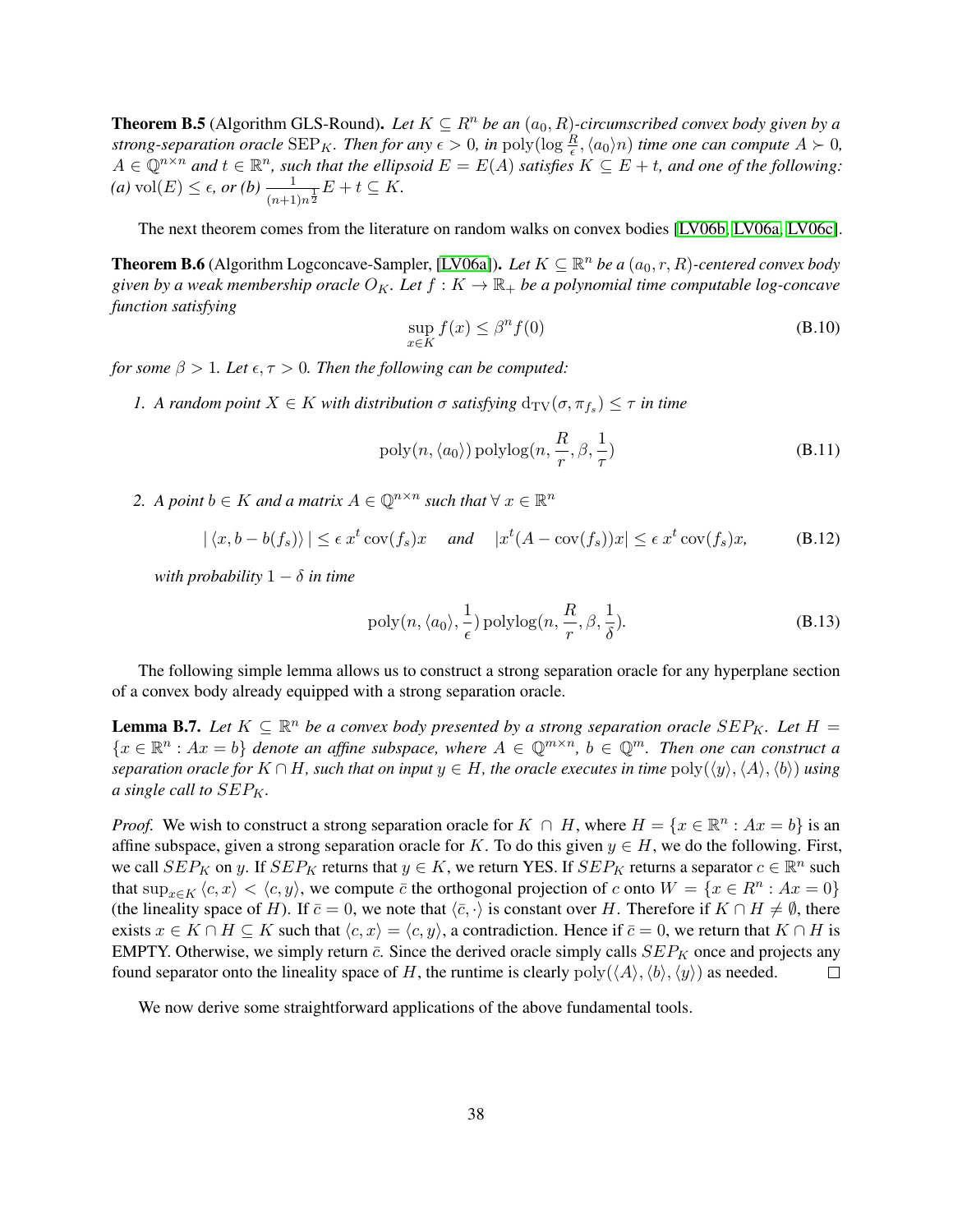**Corollary B.8** (Algorithm Estimate-Covariance). Let  $K \subseteq \mathbb{R}^n$  be an  $(a_0, r, R)$ -centered convex body given *by a weak membership oracle*  $O_K$ *. Let*  $f : K \to \mathbb{R}_+$  *be a polynomial time computable log-concave function satisfying*

$$
\sup_{x \in K} f(x) \le e^{2n} f(0). \tag{B.14}
$$

*Then an ellipsoid*  $E(A)$ ,  $A \in \mathbb{Q}^{n \times n}$ , can be computed satisfying

<span id="page-39-1"></span>
$$
e^{-\frac{1}{n}}E_{f_s} \subseteq E(A) \subseteq e^{\frac{1}{n}}E_{f_s}
$$
\n(B.15)

*with probability*  $1 - \delta$  *in time*  $\text{poly}(n, \langle a_0 \rangle, \log(\frac{R}{r}), \log(\frac{1}{\delta})).$ 

*Proof.* Using Theorem [B.6,](#page-38-1) we can compute a matrix  $B \subseteq \mathbb{Q}^{n \times n}$  satisfying

$$
|x^t(B - \text{cov}(f_s))x| \le \frac{1}{n} x^t \text{cov}(f_s)x \quad \forall \ x \in \mathbb{R}^n,
$$
\n(B.16)

with probabiliy  $1-\delta$  in time  $\text{poly}(n) \text{ polylog}(n, \frac{R}{r}, \frac{1}{\delta})$  $\frac{1}{\delta}$ ). We now condition on the event [\(B.16\)](#page-39-1). Remembering that  $x^t B x = ||x||_B^2$  and  $x^t \text{ cov}(f_s) x = ||x||_{cov(f_s)}^2$ , we may rewrite [\(B.16\)](#page-39-1) as

$$
\sqrt{\frac{n-1}{n}} \|x\|_{\text{cov}(f_s)} \le \|x\|_B \le \sqrt{\frac{n+1}{n}} \|x\|_{\text{cov}(f_s)}
$$
(B.17)

<span id="page-39-2"></span>From the above, we see that the ellipsoid  $E(\text{cov}(f_s)) = \{x : ||x||_{\text{cov}(f_s)} \le 1\}$  and  $E(B) = \{x : ||x||_B \le 1\}$ satisfy

$$
\sqrt{\frac{n}{n+1}}E(\text{cov}(f_s)) \subseteq E(B) \subseteq \sqrt{\frac{n}{n-1}}E(\text{cov}(f_s))
$$
\n(B.18)

Remembering that the polar ellipsoids satisfy

$$
E(B)^* = E(B^{-1})
$$
 and  $E(\text{cov}(f_s))^{-1} = E(\text{cov}(f_s)^{-1}) = E_{f_s}.$  (B.19)

where the last equality follows by the definition of  $E_{f_s}$ . Taking the polars of the above ellipsoids, the containment relationships in [\(B.18\)](#page-39-2) flip, and we get

<span id="page-39-3"></span>
$$
\sqrt{\frac{n-1}{n}}E_{f_s} \subseteq E(B^{-1}) \subseteq \sqrt{\frac{n+1}{n}}E_{f_s}
$$
\n(B.20)

Now using the inequalities  $1 - \frac{1}{n} \ge e^{-\frac{2}{n}}$  for  $n \ge 3$  and  $1 + \frac{1}{n} \le e^{\frac{2}{n}}$ , we see that [\(B.20\)](#page-39-3) implies

$$
e^{-\frac{1}{n}}E_{f_s} \subseteq E(B^{-1}) \subseteq e^{\frac{1}{n}}E_{f_s}
$$
\n(B.21)

as needed. Letting  $A = B^{-1}$ , the ellipsoid  $E(A)$  satisfies the desired requirements.

<span id="page-39-0"></span>Corollary B.9 (Algorithm Estimate-Centroid). *There is a probabilistic algorithm Estimate-Centroid that, given a*  $(0, r, R)$ -centered convex body K presented by a weak membership oracle  $O_K$  and some  $\delta > 0$ , in time  $\operatorname{poly}(n) \operatorname{polylog}(n, \frac{R}{r}, \frac{1}{\delta})$  $\frac{1}{\delta}$ ) *either outputs FAIL (with probability at most*  $\delta$ ) *or some*  $b \in K$  *such that:* 

$$
b + \frac{r}{2(n+1)\sqrt{n}} B_2^n \subseteq K \subseteq b + 2RB_2^n \tag{B.22}
$$

*and with probability at least*  $1 - \delta$ *,* 

$$
b - b(K) \in \frac{1}{n+1} E_K.
$$
\n(B.23)

 $\Box$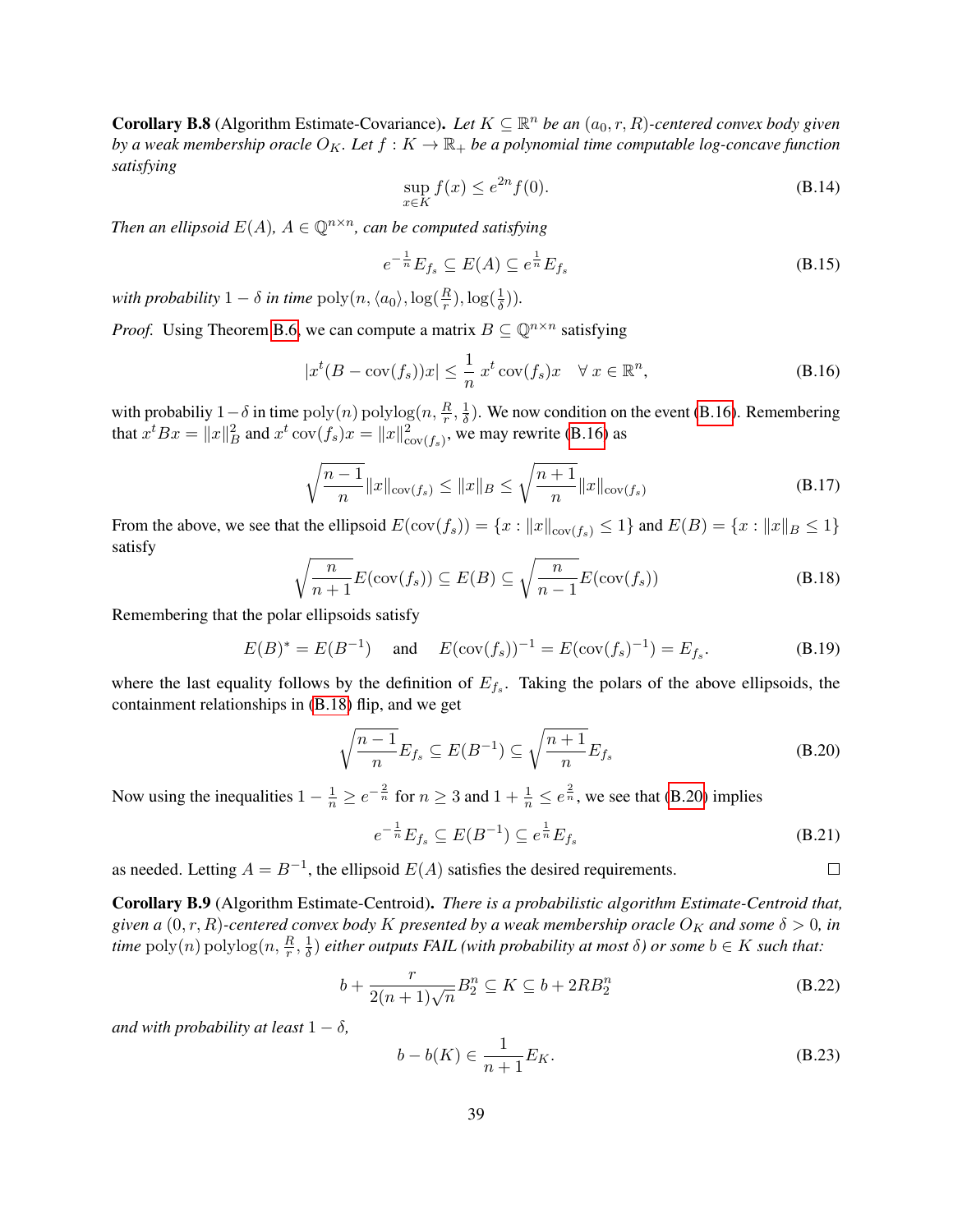*Proof.* Using Theorem [B.6,](#page-38-1) we compute a center  $b \in K$  satisfying

<span id="page-40-0"></span>
$$
|\langle x, b - b(K) \rangle| \le \frac{1}{(n+1)^2} x^t \operatorname{cov}(K) x \quad \forall \, x \in \mathbb{R}^n,
$$
 (B.24)

with probability  $1 - \delta$  in time  $\text{poly}(n) \text{ polylog}(n, \frac{R}{r}, \frac{1}{\delta})$  $\frac{1}{\delta}$ ).

First, check whether

<span id="page-40-2"></span>
$$
O_K\left(b \pm \frac{3r}{4(n+1)}e_i, \frac{r}{4(n+1)\sqrt{n}}\right) = 1 \quad \text{for } 1 \le i \le n
$$
 (B.25)

If any of the above tests fail, abort and return FAIL.

Let  $\delta = \frac{r}{n+1}$ . If these tests pass, by the properties of  $O_K$  we know that

$$
b + \frac{3\delta}{4}\operatorname{conv}\{\pm e_1, \dots, \pm e_n\} \subseteq K^{\frac{\delta}{4\sqrt{n}}} \Rightarrow b + \frac{3\delta}{4\sqrt{n}}B_2^n \subseteq K^{\frac{\delta}{4\sqrt{n}}} \Rightarrow b + \frac{\delta}{2\sqrt{n}}B_2^n \subseteq K \tag{B.26}
$$

Since  $b \in K \subseteq RB_2^n$ , we clearly also have that  $K \subseteq b + 2RB_2^n$ . Hence conditioned up outputting b, we have that

$$
b + \frac{r}{2(n+1)\sqrt{n}} B_2^n \subseteq K \subseteq b + 2RB_2^n \tag{B.27}
$$

as needed.

We now show that if the event  $(B.24)$  holds, then the above test will pass and condition  $(b)$  will also be satisfied. Since this event holds with probability  $1 - \delta$ , this will suffice to prove the statement.

For the center b, we note that for all  $x \in (n+1)E(\text{cov}(f_s))$ , by equation [\(B.24\)](#page-40-0) we have that

$$
|\langle b - b(K), x \rangle| \le \frac{1}{(n+1)^2} x^t \operatorname{cov}(K) x \le \frac{1}{(n+1)^2} (n+1)^2 = 1
$$
 (B.28)

Therefore, we have that  $b - b(K) \in ((n + 1)E(\text{cov}(K)))^* = \frac{1}{n+1}E_K$  as needed.

We now show that the tests must all pass. From Theorem [B.11,](#page-41-1) we know that

$$
b(K) + \sqrt{\frac{n+2}{n}} E_K \subseteq K \subseteq b(K) + \sqrt{n(n+2)} E_K
$$
 (B.29)

By the guarantee on  $O_K$ , we know that  $rB_2^n \subseteq b(K) + \sqrt{n(n+2)}E_K$ . But we have that

$$
rB_2^n - b(K) \subseteq \sqrt{n(n+2)}E_K \Rightarrow rB_2^n + b(K) \subseteq \sqrt{n(n+2)}E_K
$$
  
\n
$$
\Rightarrow \frac{1}{2}(rB_2^n - b(K)) + \frac{1}{2}(rB_2^n + b(K)) \subseteq \sqrt{n(n+2)}E_K
$$
  
\n
$$
\Rightarrow rB_2^n \subseteq \sqrt{n(n+2)}E_K
$$
 (B.30)

since both  $E_K$  and  $B_2^n$  are symmetric. From the inequality  $n + 1 \ge \sqrt{n(n+2)}$ , we have that

<span id="page-40-1"></span>
$$
\frac{r}{n+1}B_2^n \subseteq \frac{\sqrt{n(n+2)}}{n+1}E_K \subseteq E_K
$$
\n(B.31)

Since  $b - b(K) \in \frac{1}{n+1} E_K$  by assumption, and  $\sqrt{\frac{n+2}{n}} E_K + b(K) \subseteq K$ , we get that

$$
b \in b(K) + \frac{1}{n+1} E_K \Rightarrow b + E_K \subseteq b(K) + \frac{n+2}{n+1} E_K \Rightarrow b + E_K \subseteq b(K) + \sqrt{\frac{n+2}{n}} E_K \subseteq K \quad (B.32)
$$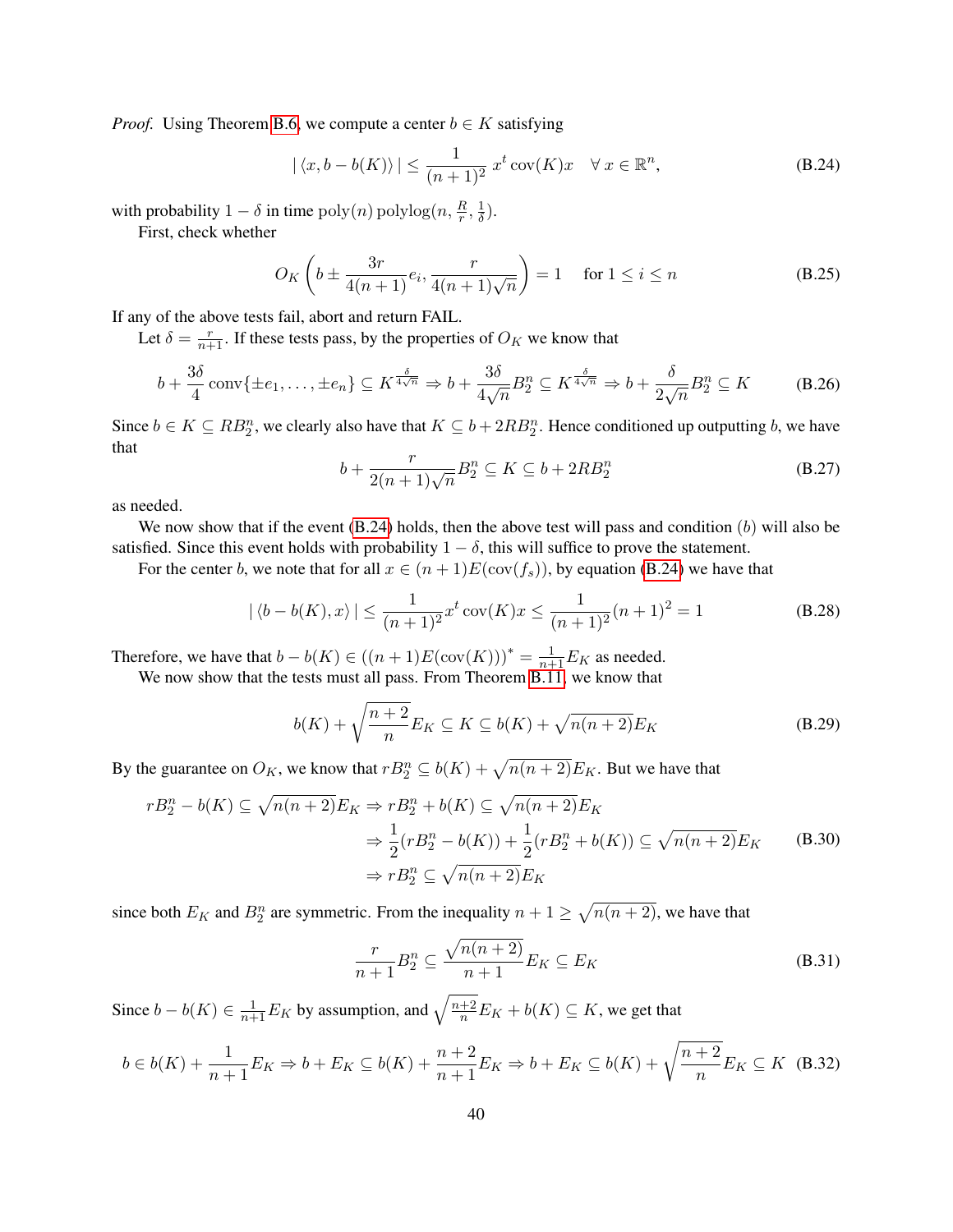Therefore by [B.31\)](#page-40-1) we have that  $b + \frac{r}{n+1}B_2^n \subseteq K$ . Letting  $\delta = \frac{r}{n+1}$ , from the previous sentence we see that

$$
b \pm \frac{3}{4}\delta e_i \in K^{-\frac{\delta}{4}} \subseteq K^{-\frac{\delta}{4\sqrt{n}}} \tag{B.33}
$$

 $\Box$ 

Therefore by the properties of  $O_K$ , the tests in [B.25](#page-40-2) must all pass. The claim thus holds.

#### B.4 Geometric Inequalities

Perhaps the most fundamental inequality in the geometry of numbers is Minkowski's first theorem, which is stated as follows:

<span id="page-41-0"></span>**Theorem B.10.** Let  $L \subseteq \mathbb{R}^n$  be an *n* dimensional lattice and let  $K \subseteq \mathbb{R}^n$  denote a centrally symmetric *convex body. Then*

$$
\lambda_1(K, L) \le 2 \left( \frac{\det(L)}{\text{vol}(K)} \right)^{\frac{1}{n}}
$$

The following gives bounds on how well the inertial ellipsoid approximates a convex body. The estimates below are from [\[KLS95\]](#page-23-15):

<span id="page-41-1"></span>**Theorem B.11.** For a convex body  $K \subseteq \mathbb{R}^n$ , the inertial ellipsoid  $E_K$  satisfies

$$
\sqrt{\frac{n+2}{n}} \cdot E_K \subseteq K - b(K) \subseteq \sqrt{n(n+2)} \cdot E_K
$$
 (B.34)

*where equality holds for any simplex.*

The above containment relationship was shown in [\[MP89\]](#page-24-12) for centrally symmetric bodies (with better bounds), and by [\[Son90\]](#page-24-13) for general bodies with suboptimal constants.

The next theorem gives estimates on the volume product, a fundamental quantity in Asymptotic Convex Geometry. The upper bound for centrally symmetric bodies follows from the work of Blashke [\[Bla18\]](#page-22-13), and for general bodies by Santaló [[San49\]](#page-24-14). The lower bound was first established by Bourgain and Milman [\[BM87\]](#page-22-14), and was recently refined by Kuperberg [\[Kup08\]](#page-23-16), as well as by Nazarov [\[Naz09\]](#page-24-15), where Kuperberg achieves the best constants. Finding the exact minimizer of the volume product is a major open problem in Asymptotic Convex Geometry.

<span id="page-41-2"></span>**Theorem B.12.** Let  $K$  be a convex body in  $\mathbb{R}^n$ . Then we have

$$
\text{vol}(B_2^n)^2 \ge \inf_{x \in K} \text{vol}(K - x) \cdot \text{vol}((K - x)^*) \ge \left(\frac{\pi e(1 + o(1))}{2n}\right)^n. \tag{B.35}
$$

*If* K *is centrally symmetric, then*

$$
\text{vol}(B_2^n)^2 \ge \text{vol}(K) \,\text{vol}(K^*) \ge \left(\frac{\pi e(1 + o(1))}{n}\right)^n. \tag{B.36}
$$

*In both cases, the upper bounds are equalities if and only if* K *is an ellipsoid.*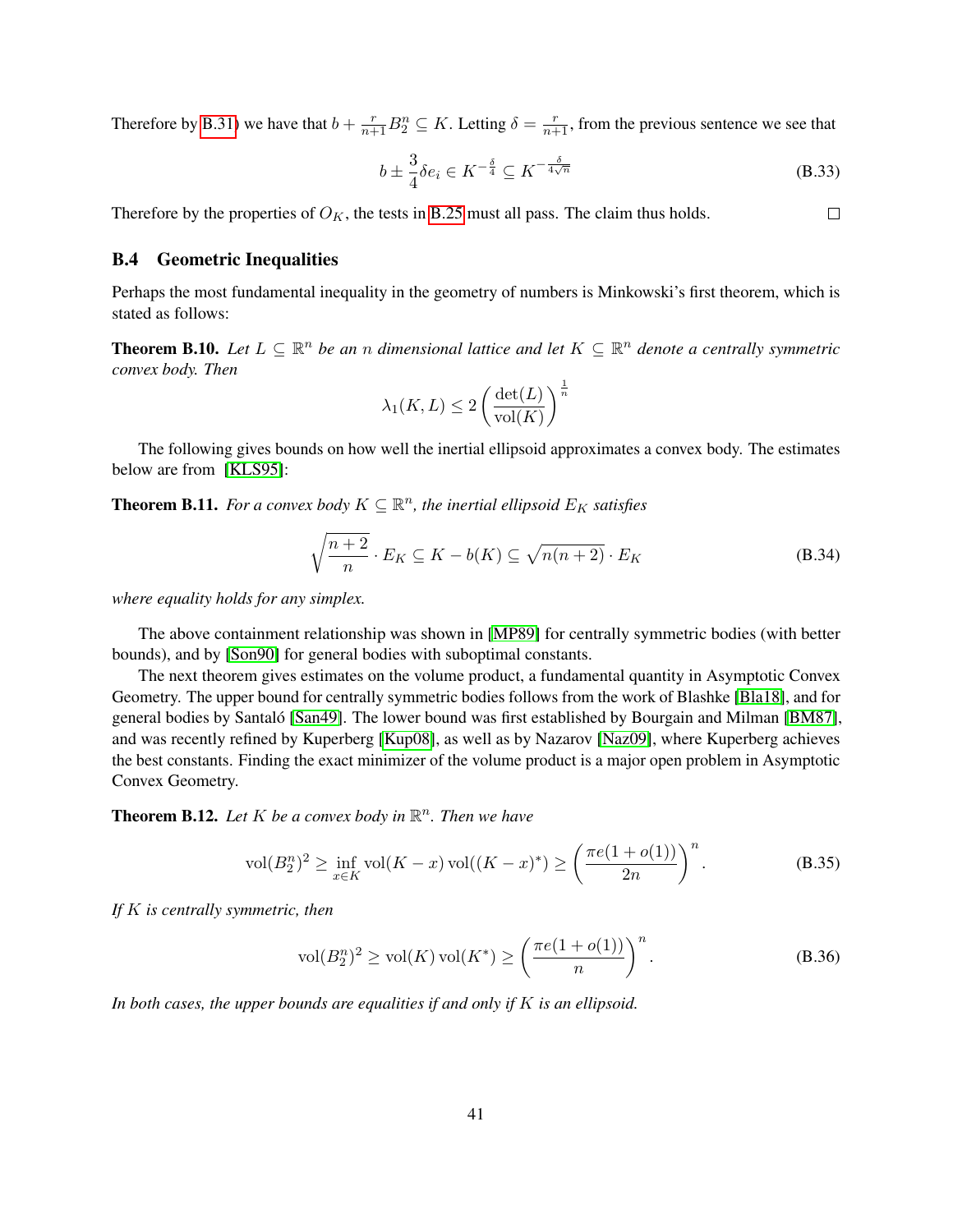We remark that the upper and lower bounds match within a  $4^n$  factor ( $2^n$  for symmetric bodies) since  $\text{vol}(B_2^n)^2 = \left(\frac{2\pi e(1+o(1))}{n}\right)$  $\left(\frac{+o(1)}{n}\right)^n$ . Using the M-ellipsoid, one can directly derive weak bounds (i.e., with suboptimal constants) on the volume product. Furthermore, as we shall see in Section [A](#page-25-0) , the techniques developed by Klartag [\[Kla06\]](#page-23-9) can be used to derive the existence of the M-ellipsoid as an essential consequence of the volume product bounds.

The next theorem gives useful volume estimates for some basic operations on a convex body. The first estimate is due to Rogers and Shepard [\[RS57\]](#page-24-16), and the second is due Milman and Pajor [\[MP00\]](#page-24-9):

<span id="page-42-0"></span>**Theorem B.13.** Let  $K \subseteq \mathbb{R}^n$  be a convex body. Then

$$
\text{vol}(K - K) \le \binom{2n}{n} \text{vol}(K) \le 4^n \text{vol}(K).
$$

*If*  $b(K) = 0$ *, i.e., the centroid of* K *is at the origin, then* 

$$
\text{vol}(K) \le 2^n \,\text{vol}(K \cap -K).
$$

Lastly, we relate some well-known covering estimates. Here  $N(K,T) = \min\{|\Lambda| : \Lambda \subseteq \mathbb{R}^n, K \subseteq \Lambda + T\}$ , where  $K, T$  are convex bodies in  $\mathbb{R}^n$ .

<span id="page-42-1"></span>**Lemma B.14.** Let  $K, T \subseteq \mathbb{R}^n$  be convex bodies. Then

$$
N(K,T) \le 6^n \inf_{c \in \mathbb{R}^n} \frac{\text{vol}(K)}{\text{vol}(K \cap (T+c))} \quad \text{and} \quad \frac{\text{vol}(K+T)}{\text{vol}(T)} \le 2^n N(K,T). \tag{B.37}
$$

*If* T *is centrally symmetric, then*

$$
N(K,T) \le \frac{\text{vol}(K+T/2)}{\text{vol}(T/2)}.
$$
\n(B.38)

*If both* K *and* T *are centrally symmetric, then*

$$
N(K,T) \le 3^n \frac{\text{vol}(K)}{\text{vol}(K \cap T)}.
$$
\n(B.39)

*Proof.* Let us first examine the case where T is centrally symmetric, where we wish to show that

<span id="page-42-2"></span>
$$
N(K,T) \le \frac{\text{vol}(K+T/2)}{\text{vol}(T/2)}\tag{B.40}
$$

Let  $\Lambda \subseteq K$  be a maximal subset of K such that for  $x_1, x_2 \in \Lambda$ ,  $x_1 \neq x_2, x_1 + T/2 \cap x_2 + T/2 = \emptyset$ .

Claim 1:  $K \subseteq \bigcup_{x \in \Lambda} x + T$ .

Take  $y \in K$ . By maximality of  $\Lambda$ , there exists  $x \in \Lambda$  such that

$$
y + T/2 \cap x + T/2 \neq \emptyset \Rightarrow y \in x + T/2 - T/2 \Rightarrow y \in x + T
$$

where the last equality follows since  $T$  is centrally symmetric. The claim thus follows.